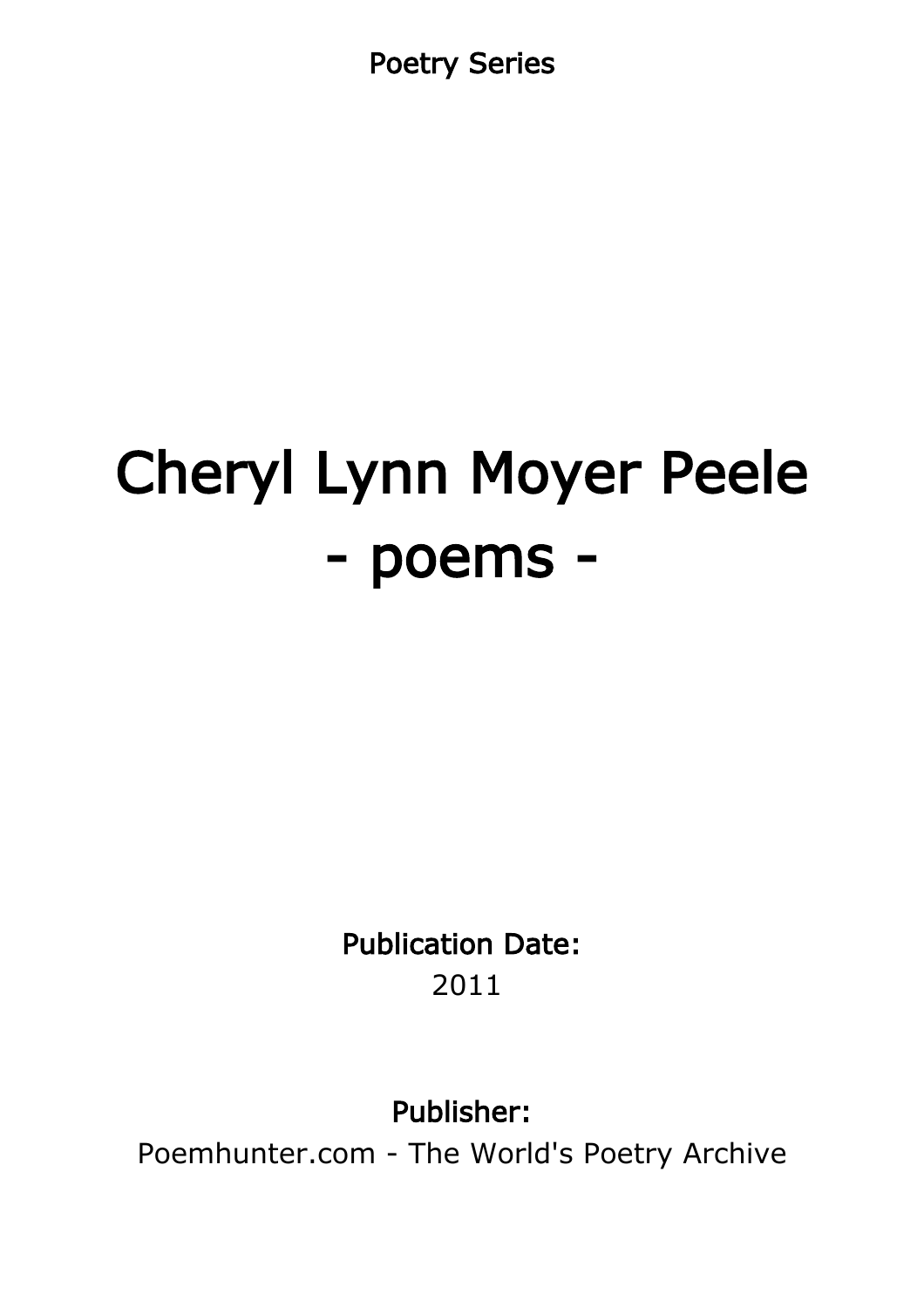# Cheryl Lynn Moyer Peele(April 4th,1953)

Retired FEMA inspector, environmentalist, activist, Unitarian Universalist, special education teacher and poet, lives and writes in Montgomery, Alabama. I have attended workshops with Franz Wright in Provincetown, MA in Oct.2005 and with Robert Pinsky in Camden, NJ at Rutgers in 2005. I am published in Write On, Poetic Hours, Penwood Review, Down in the Dirt, Distinguished Writings, Bell's Letters, Alabama Anthology 2006 and Alabama Poet's Society 2006. I have a Master's Degree in Public Administration from Penn State University and a Masters in Education from Alabama State University.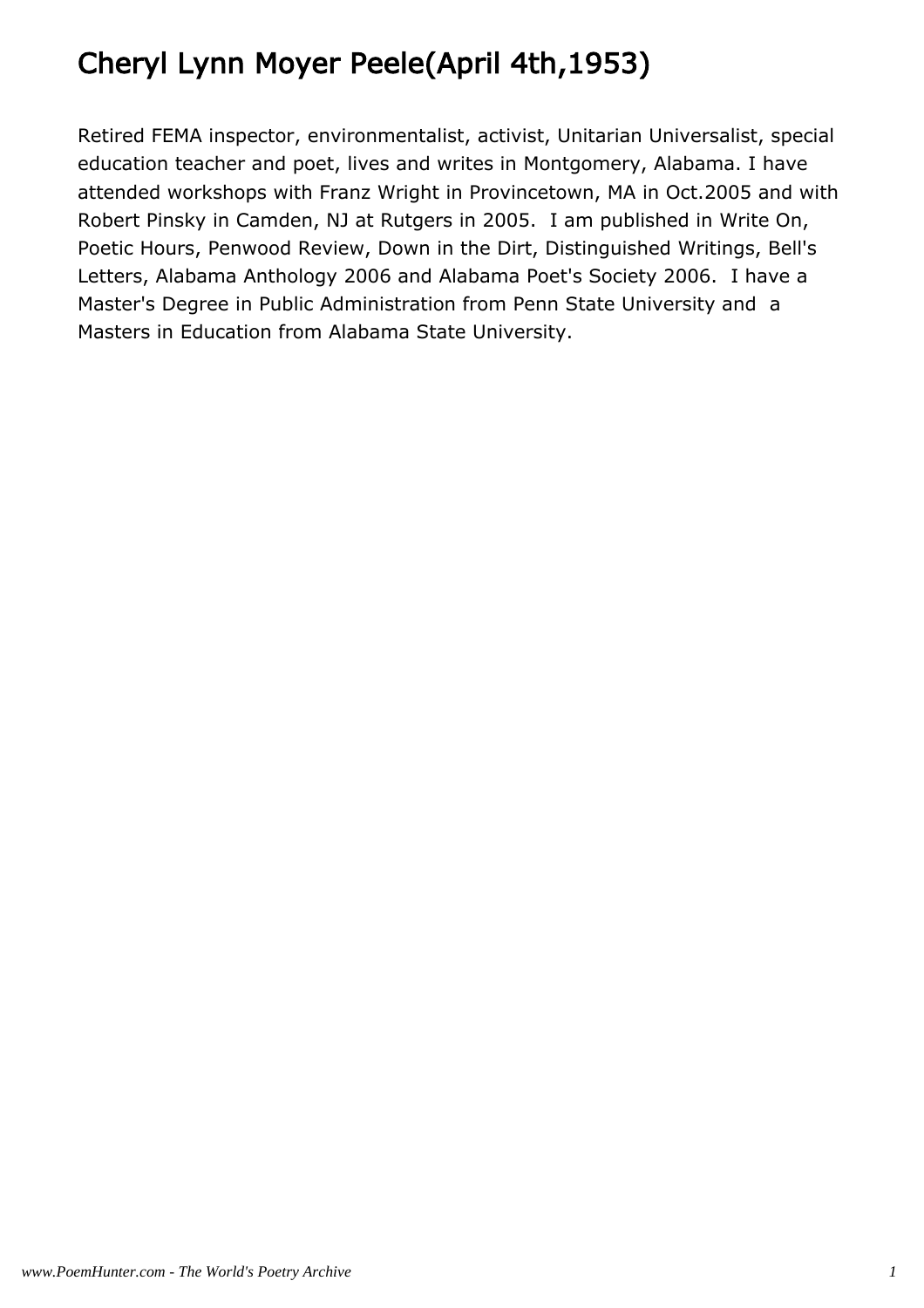#### A Little Blue Shell

A fragile robin's egg lies in my path, unbroken about forty-five feet below it's mother's nest. Stepping over the unseen fetus, the first rays of dawn reflected it's tranquil blue, cooler than the required mother's 104 degree feathered belly. No more than fourteen short days before escape from that hollow inside to inevitable blue skies. Then, there must be feedings every fifteen minutes. Impossible to even contemplate. Now late for my classroom full of disabled children, also demanding attention, slowly learning their way out, I hurry along surprised to find my palm cradling a tiny blue shell. Cheryl Lynn Moyer Peele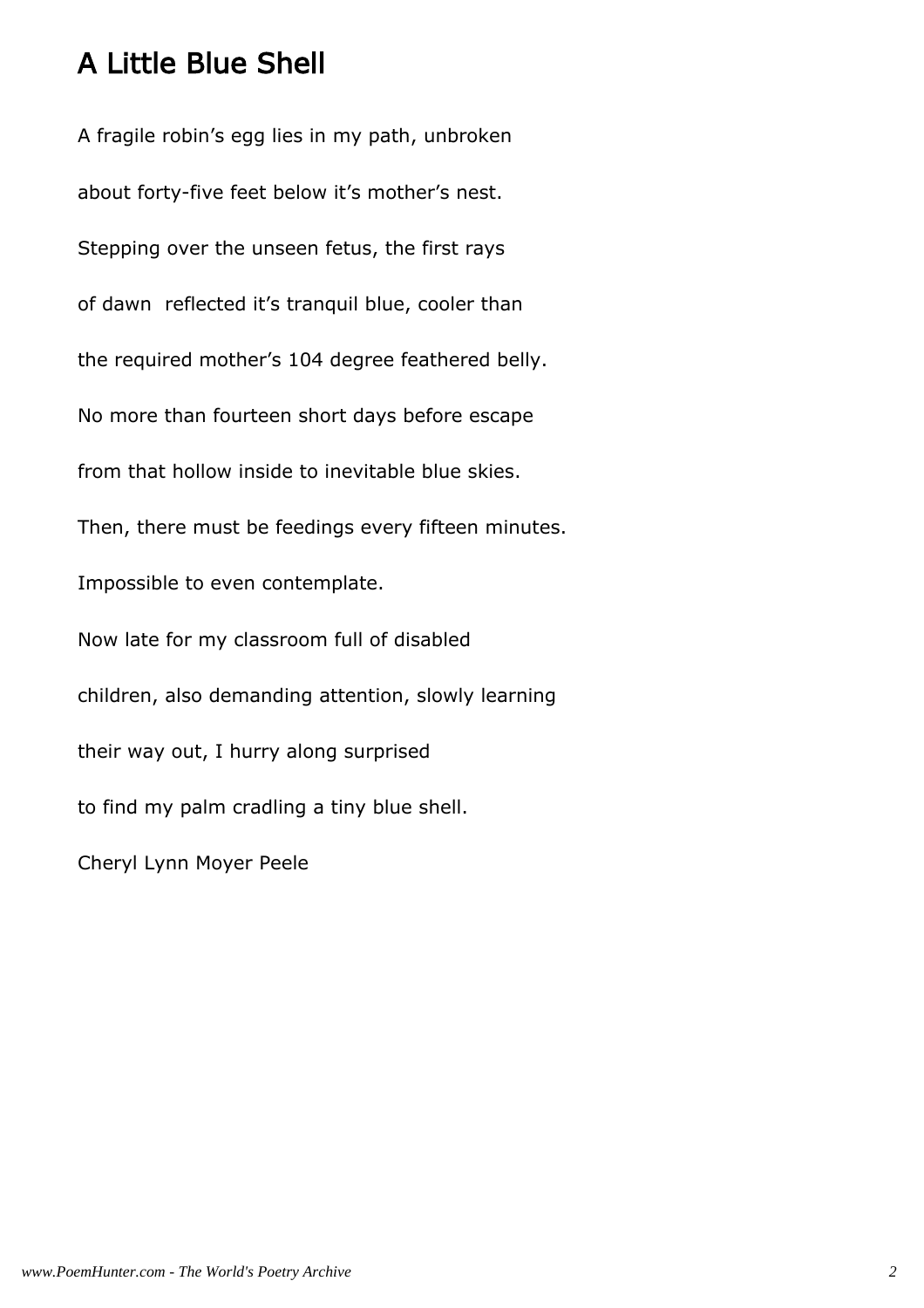# A Tree (First Poem Written - Age 8)

Oh, how lovely is a tree so much taller, than you or me. Spreading out it's branches day and night for tired birds, from their flight.

Where would we be without a tree? We wouldn't have much, would we?

Born: Cheryl Lynn Safko (St. Petersburg, FLA)

Question: Did I show any literary promise?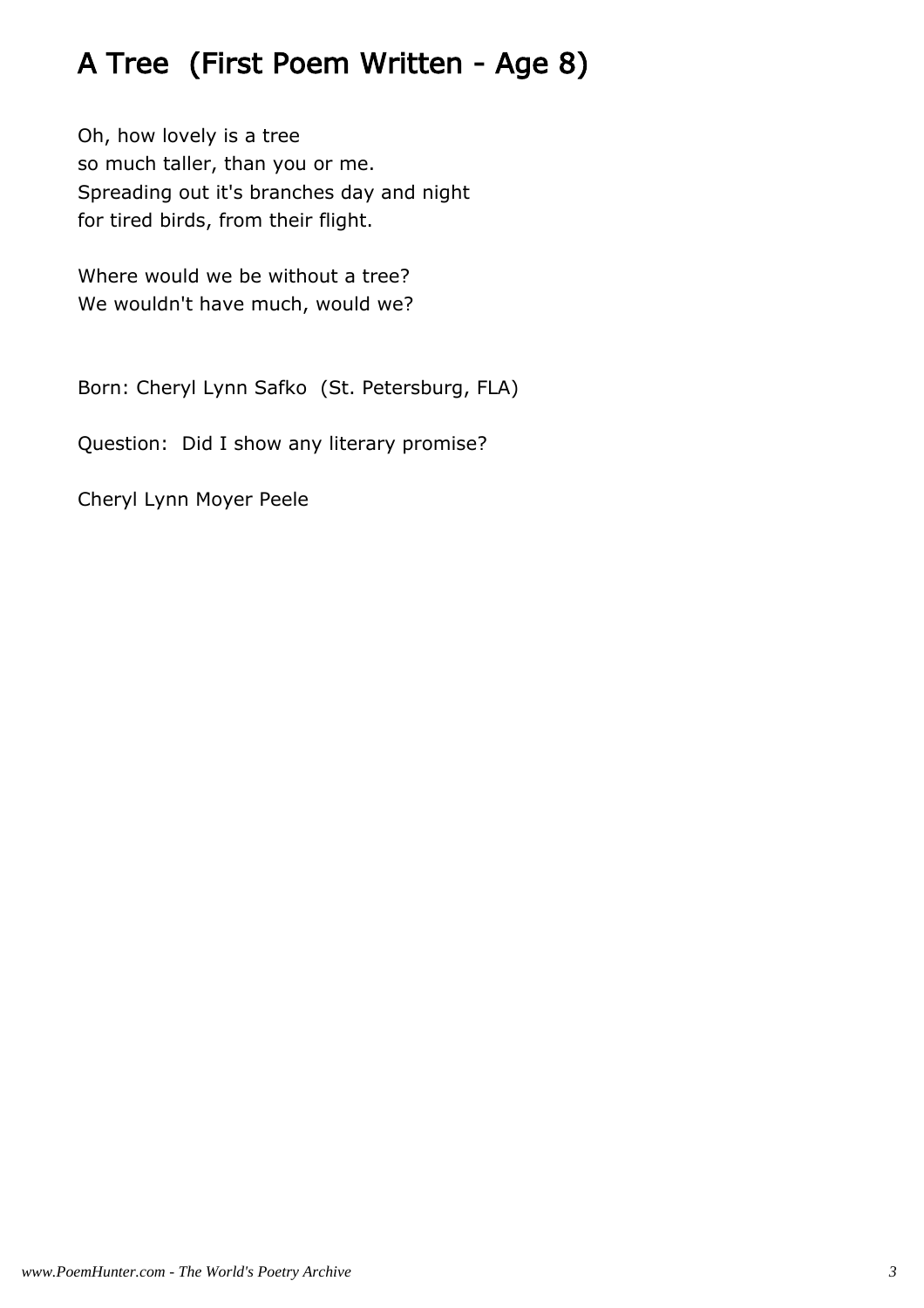#### Another Kind Of Love

Bertha, or Millie, or Evie, I never knew her name, but when my mother's scrawny white body never produced milk, a soft black fountain of creamy life giving juices poured into me from my nanny, who was nursing an infant of her own. From this brown earthy breast I bonded with the real south - as a world full of dark, warm, deep, nourishing love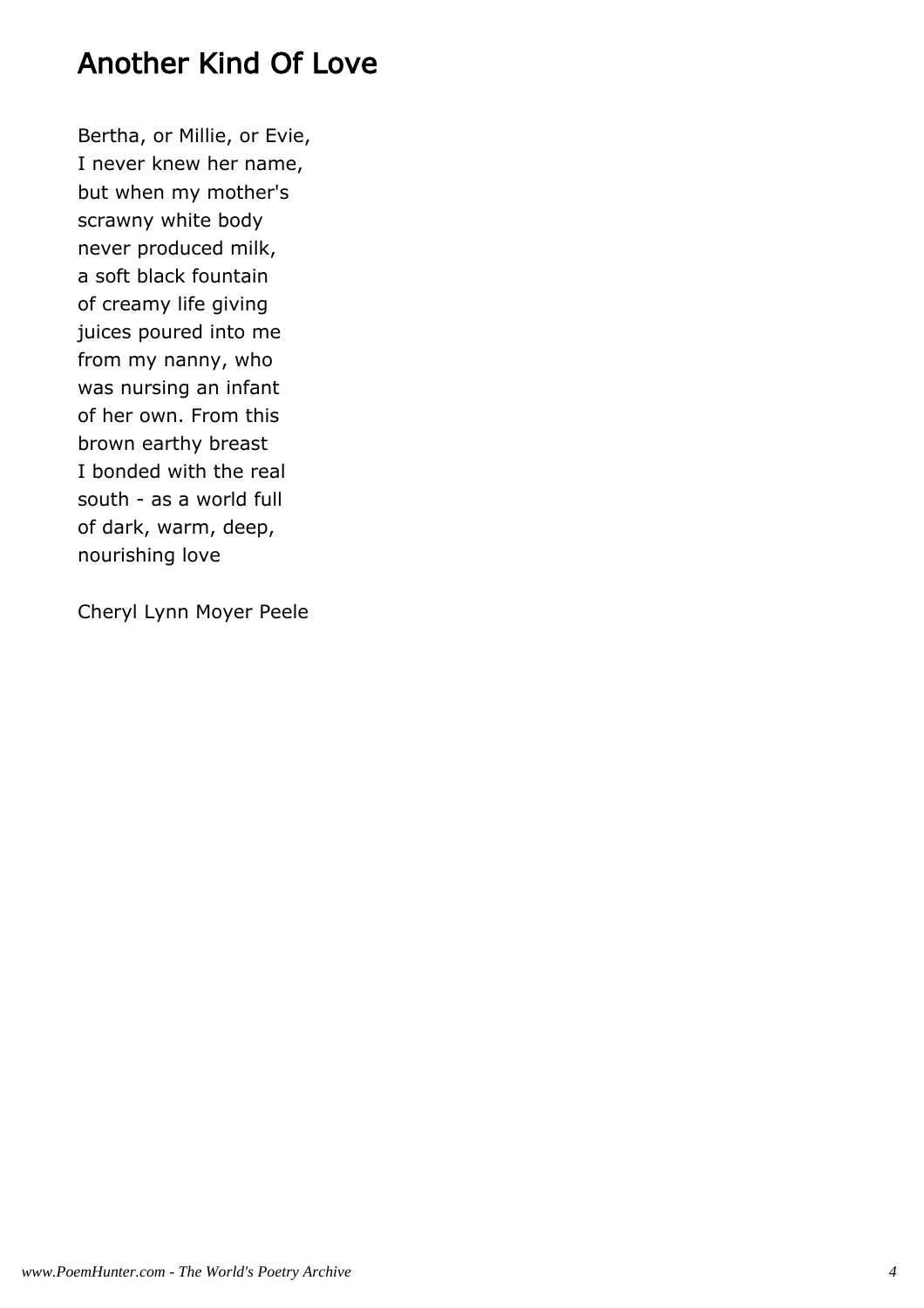#### Any Other Name

A charred piece of bread doesn't care if it is given the name of "toast." Neither does a bird pause its song to see itself properly identified in little Darwinian field books. A flower will open to the sun, unseen by human eyes. A man, however, whose particular scent and soul are not memorable, wilts, decomposing cell by cell, the divine fire smothered out.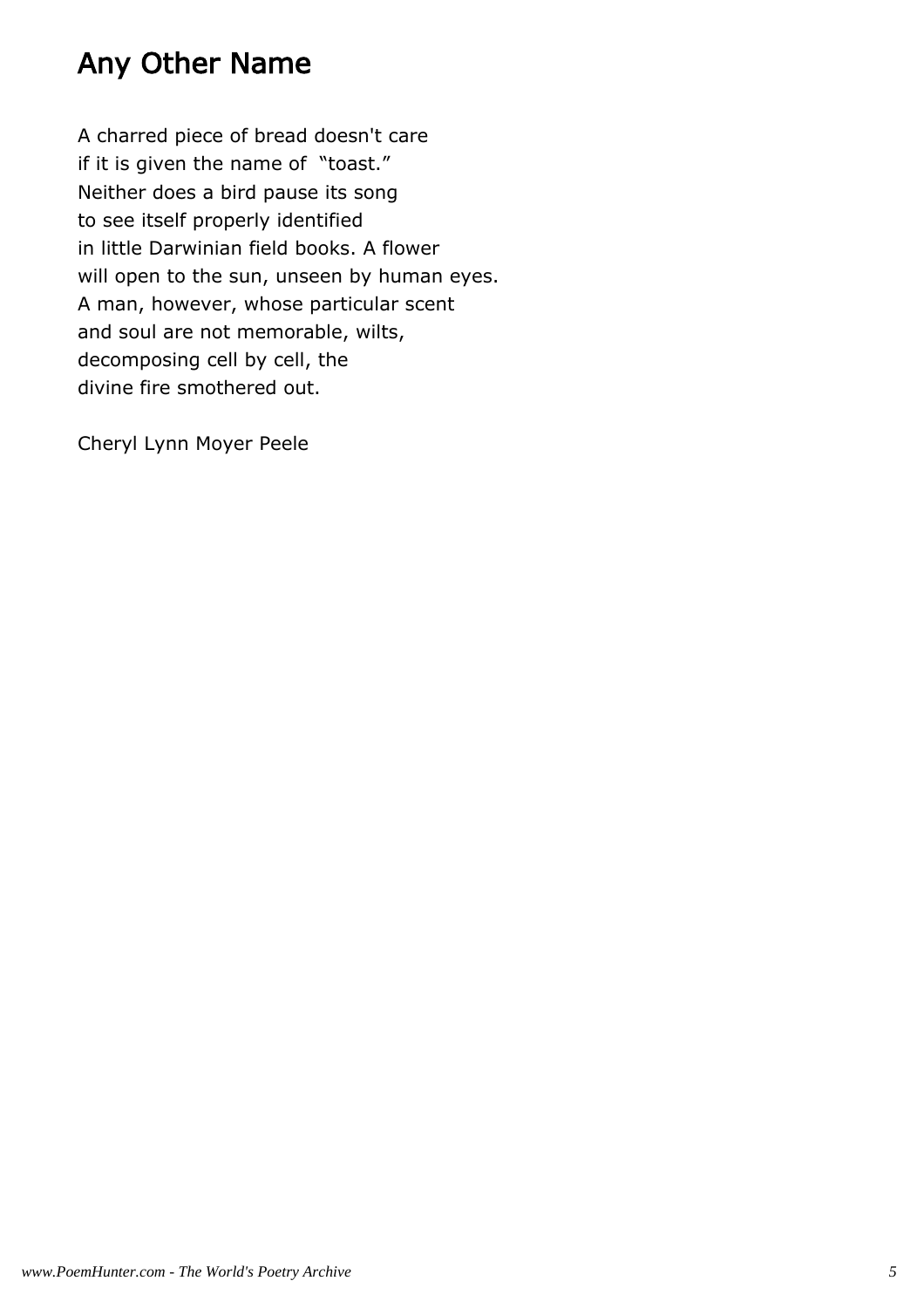#### Be Quiet Please

Silence sings, if you listen.

Warning.... earthly frequencies can be detrimental to your health.

A deaf girl says she talks to angels in the cracks of a wall. Voiceless spirits calm her.

The twisted spine of a boy liberates him. He flows away from the unbearable here, returning pain-free.

Let go of what you know. Turn off your bleeping radio!

Your mother was right! Loud music can steal your soul from the heavens,

where starry silences speak to inner ears.

(Published - 'Immortal Verses' - Fall 2007) Also Accepted - 'Little Black Book of Poetry' - Spring 2008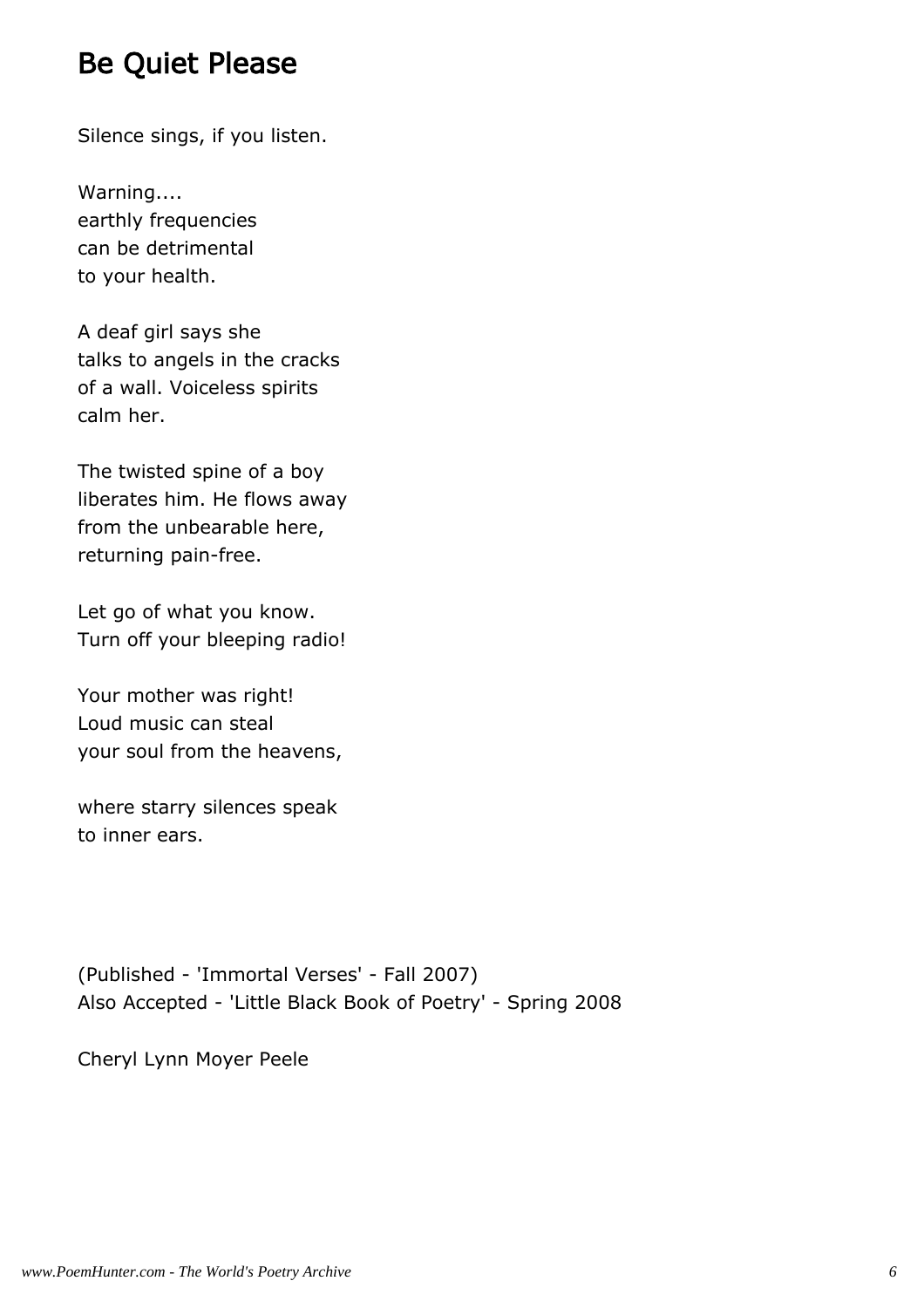# **Chicken**

A child's ear on the track listening to low vibrations first. Slight fear and trepidations hum.

Ensuing rumblings echo within the stomach lining, sending warnings to the brain stem.

'Move' echoes throughout the nerves. Premonitions create a sense of pending doom.

And still you lie, wanting the chills racing up and down the spine, adrenaline rushing.

As the ground eventually shakes your body begins to scream with life forces surging.

'Jump' is now a prayer whispered by the lush green grass and your unborn

children watching, weeping.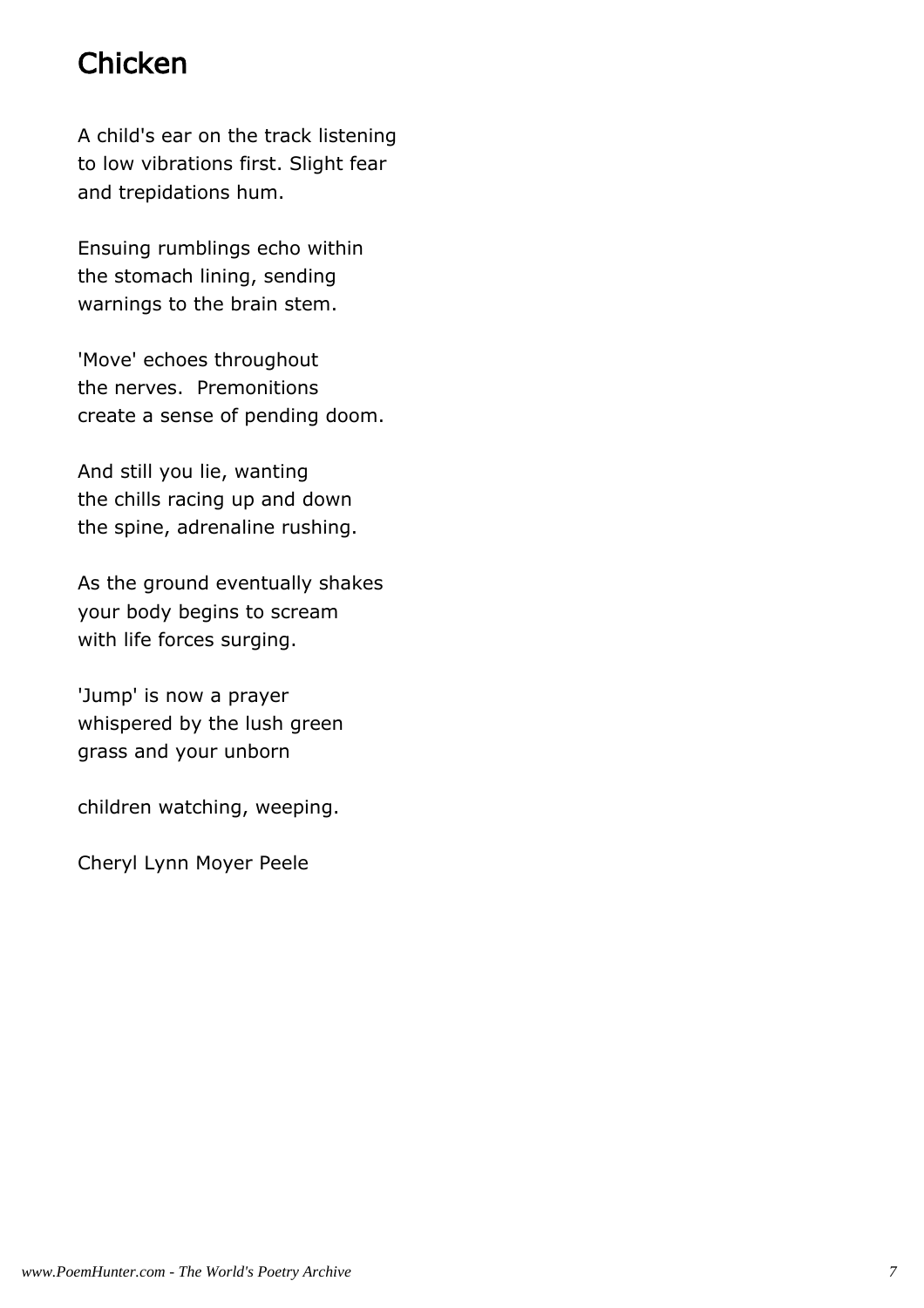# Don't Tell Me Your Dreams

"Don't tell me your dreams until after the sun comes up, " he'd say. But the light won't change that he's a black Man and I am a white woman in Alabama. Daylight, and truth don't matter. So we learned to touch only with our eyes and our words. Knowing no job is tenured against bigotry, it finds its way. So, here after dark, I dream, and wait for unrelenting dawns.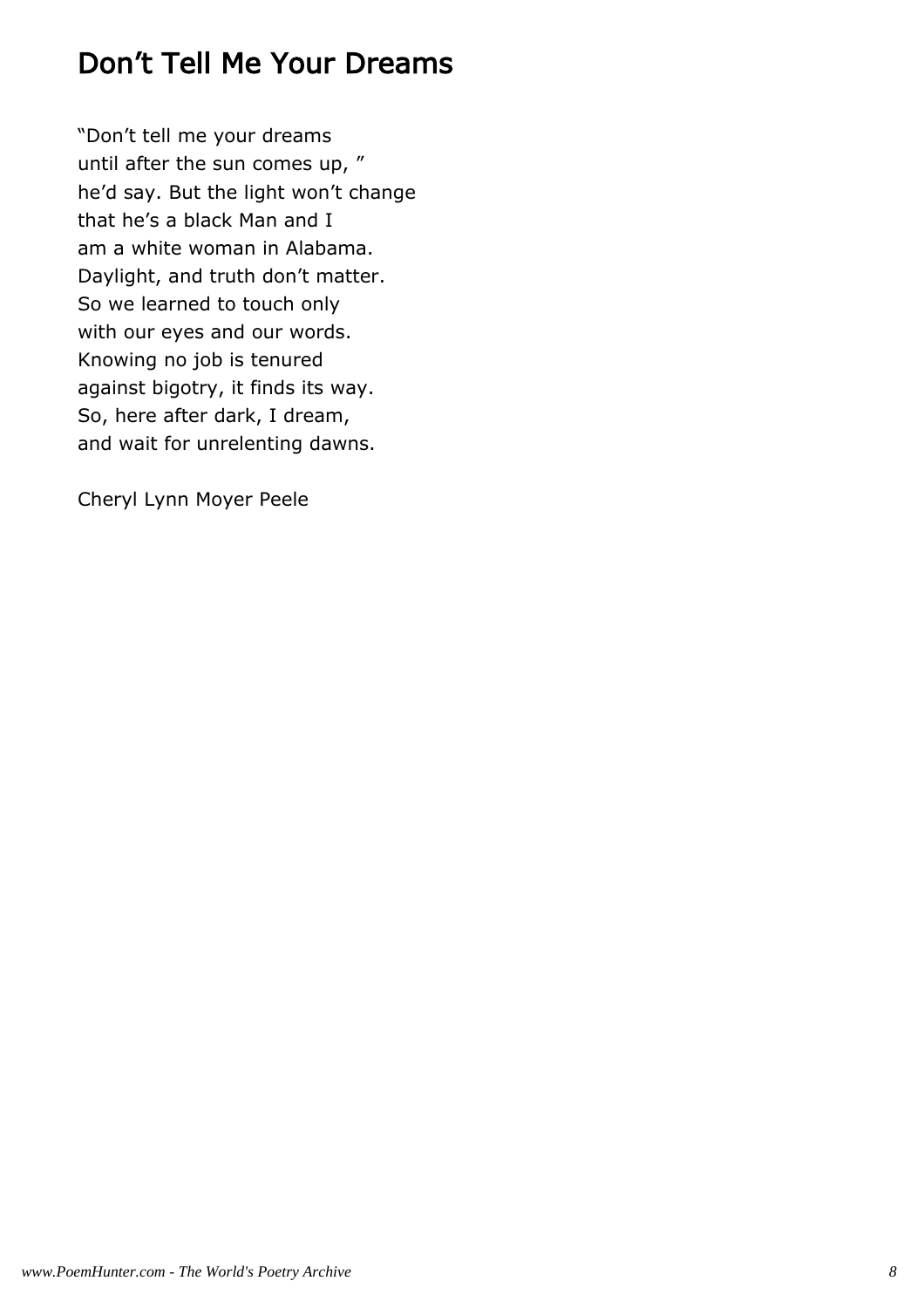#### Dream Pockets

Awakened in haste, I threw my cotton sheets into random creases, capturing my startled dreams.

Later, in the dark cool stillness I unfolded that dream soaked sheet.

Each previous tale of slumber flew through me, piercing my silent core.

Naturally, my daily events and nightly visions unite, Astaire and Rogers twirling in the twilight.

So then, dear conscience where is day and when is night?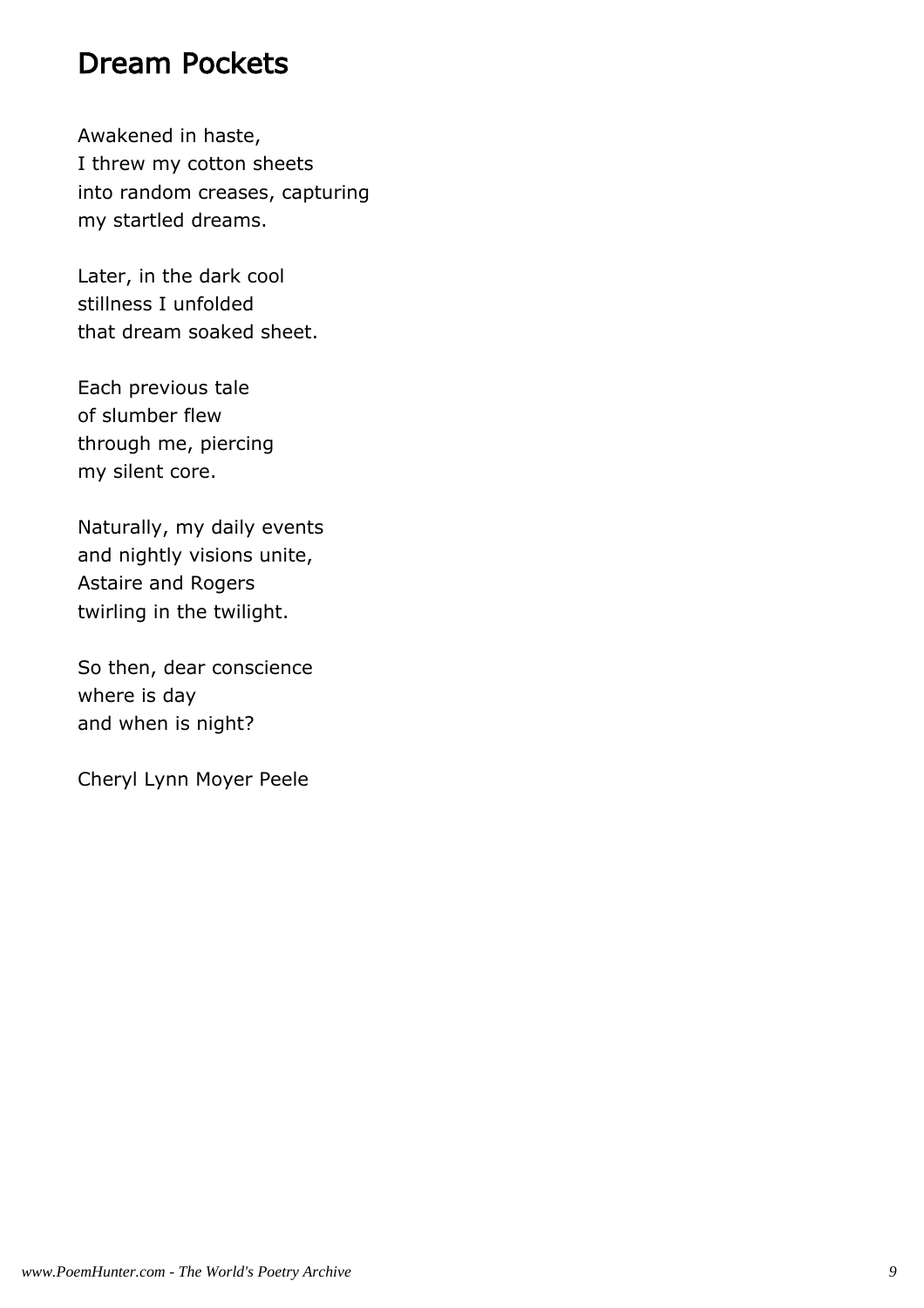# Eye Sand

Our bodies must produce sand to block our sight opening our senses to the unembodied shifting sands within. The other senses remain interchanging positions.

I can taste a Mama Cass song. Smell the sun erasing its light. Feel the overwhelming orange blossom's breath. Watch time dancing again.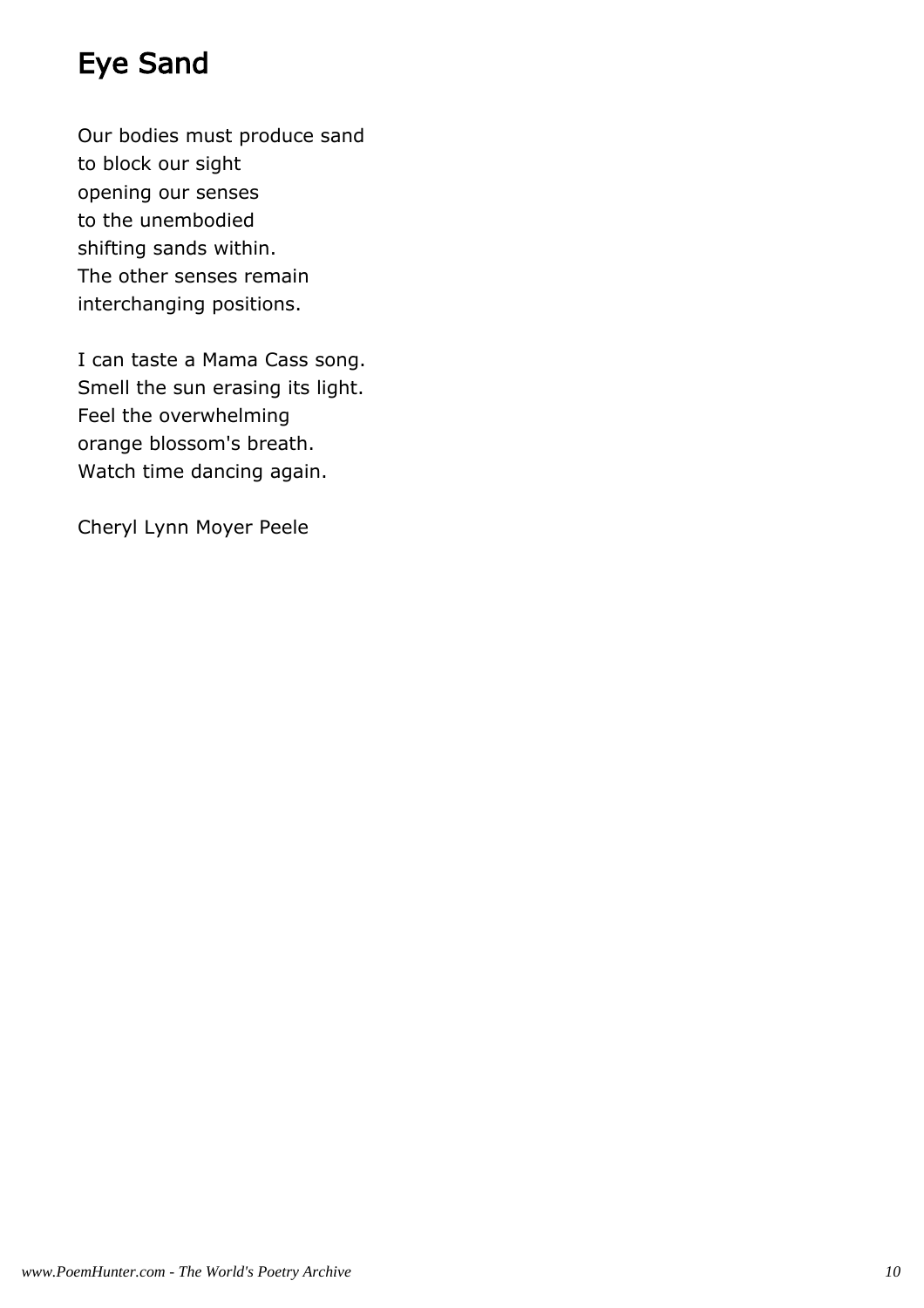# Fear Not

Once again Einstein rules the universe, this time his 'dark energy' viewed through Hubble's eyes expanding galaxies

laughing at gravity moving celestial matter expo-nentially, look out nothing will collide, neither planets, nor our stars

can hesitate, space wrinkles invisible, unfelt thundering senseless skies into once nowhere

now arriving daily to a reality near you.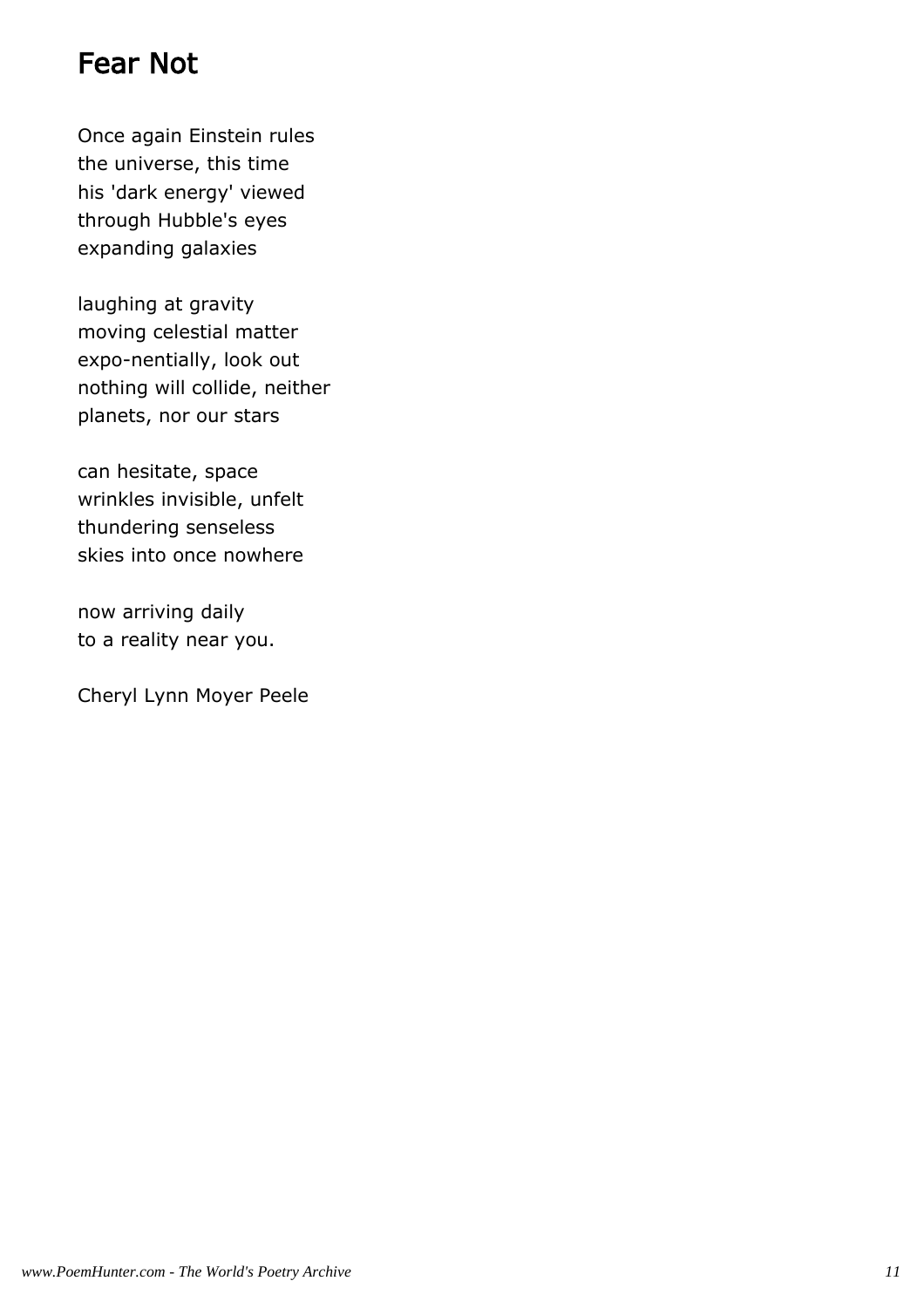#### For Bill Kanouse

In your name I leave the refrigerator half empty. Fresh air blows through windows resorting partially written pieces of my days.

Swimming in clear water can be difficult, so I must lay in the rain, soaking up what remains of unspoken truths.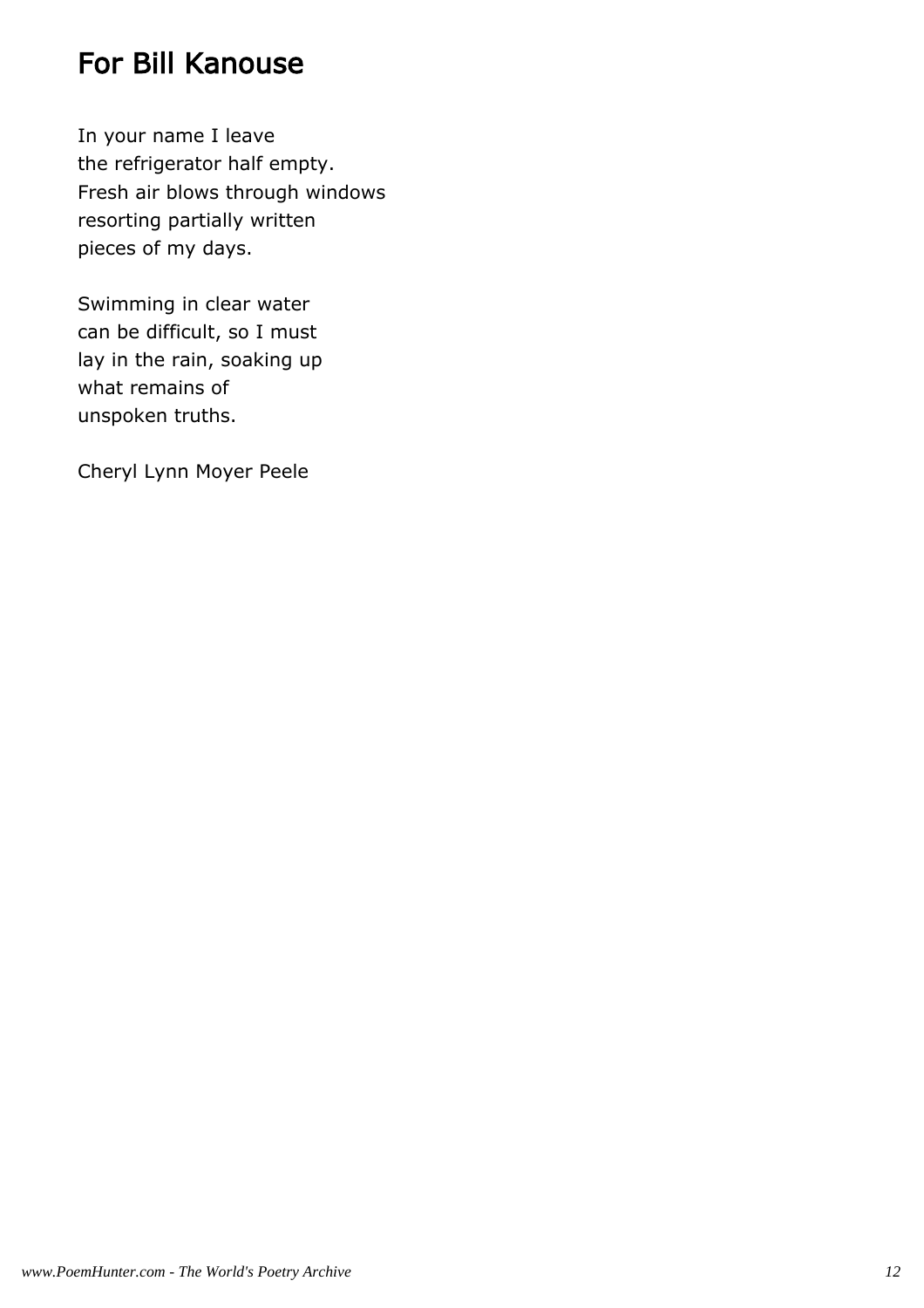#### From The Inside Out – An Autistic View

The autistic child's fingers fly across the keys releasing inaudible syllables of joy, floating upward between his fingers.

He tilts his head slightly to catch the reflection of the lyrical words, melting into his ears, secretly soft bubbles.

My round teacher lips release a question, "sing, sing, sing" repeated in his head, an echo. He shows me the notes clinging to his breath.

"This room is my blanket. This day is my hug. Hold the love from my eyes."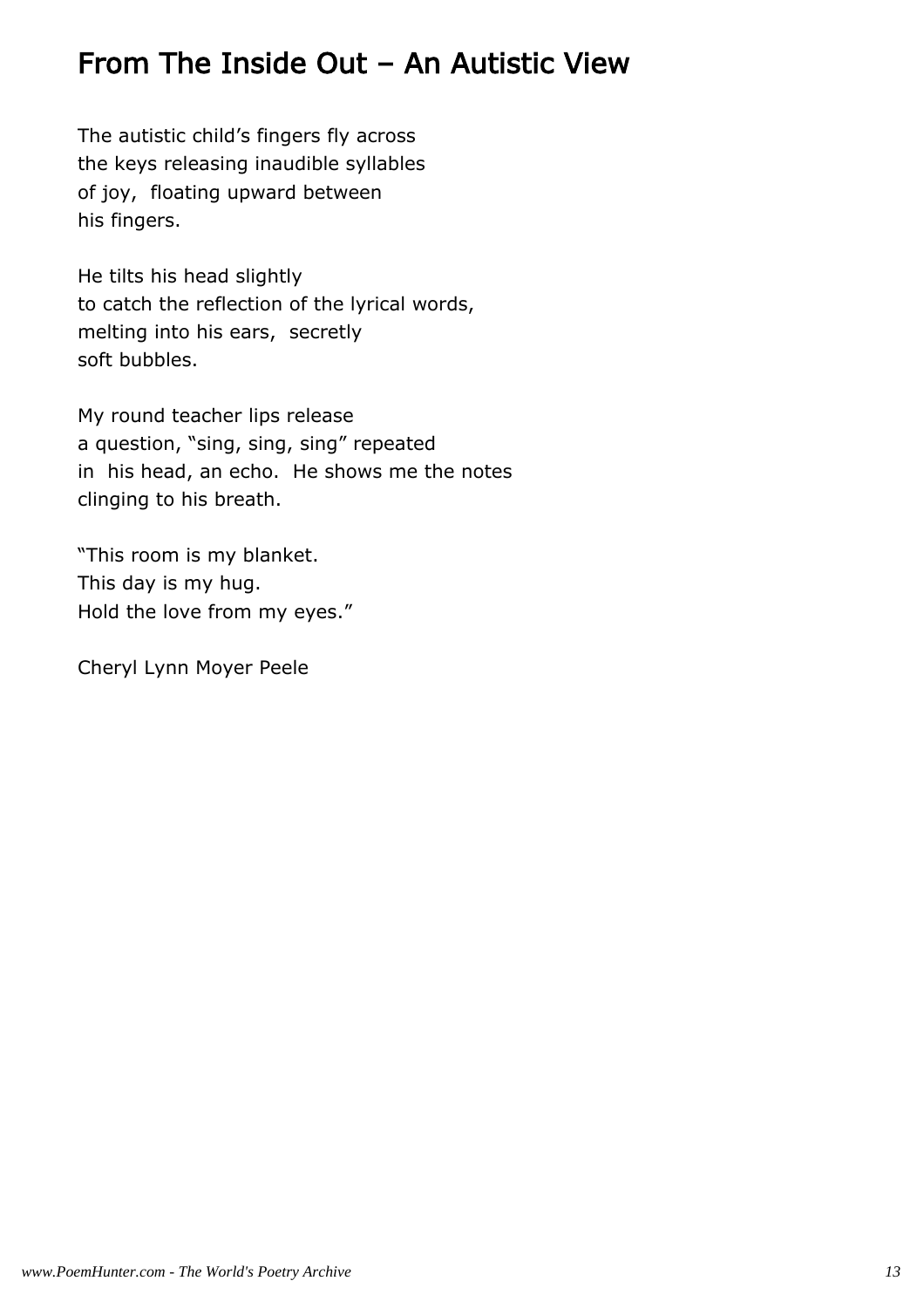# Girl In Vegetative State Plays Tennis

Seemingly lifeless in endless REM, only internal cycles remain, bright cerebral flashes that light up when a Cambridge researcher demands, 'Think about playing tennis'.

The brain fires up, memories connect, thoughts whirl. Her feet and tennis balls fly again. Point, serve, return as the MRI calmly observes.

'Now walk around your home.'

This next command launches her daily trek in cozy pink slippers with a steaming coffee mug while singing 'Good Morning Star Shine' to fragile white orchids.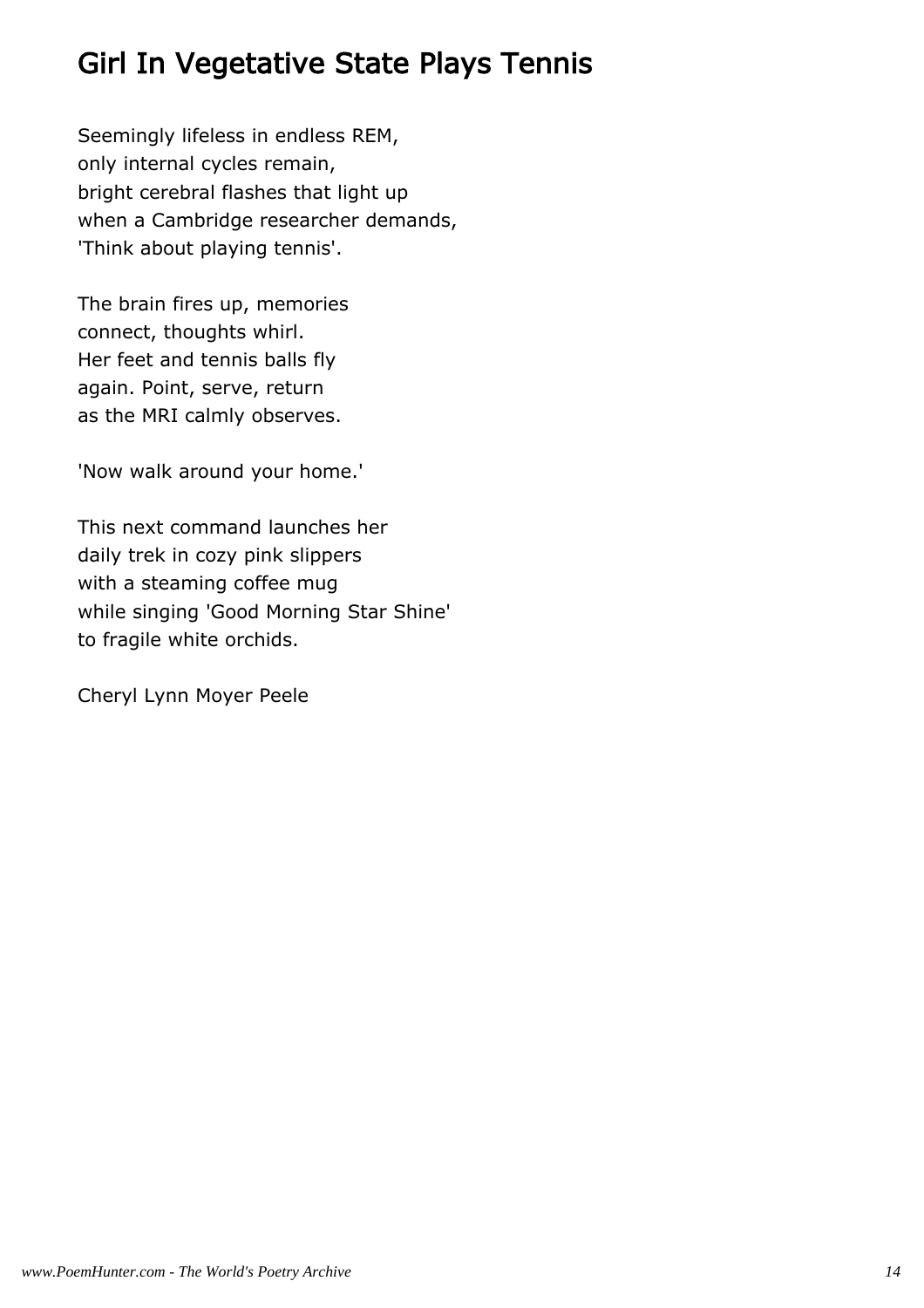# Going Home

Orange paper thin wings flit fluttering two thousand miles. Six months on slivers of onerous air and borrowed light rising 57 degrees above a North American horizon. Due south to a mother's remembered Mexican sky.

Chemicals curl milkweed pods. Sparse feedings and eggs to propel futures in monarch communities or returns on delicate floating insect souls.

Mere ganglion brains insistently proclaiming, This way, this way,

This way home.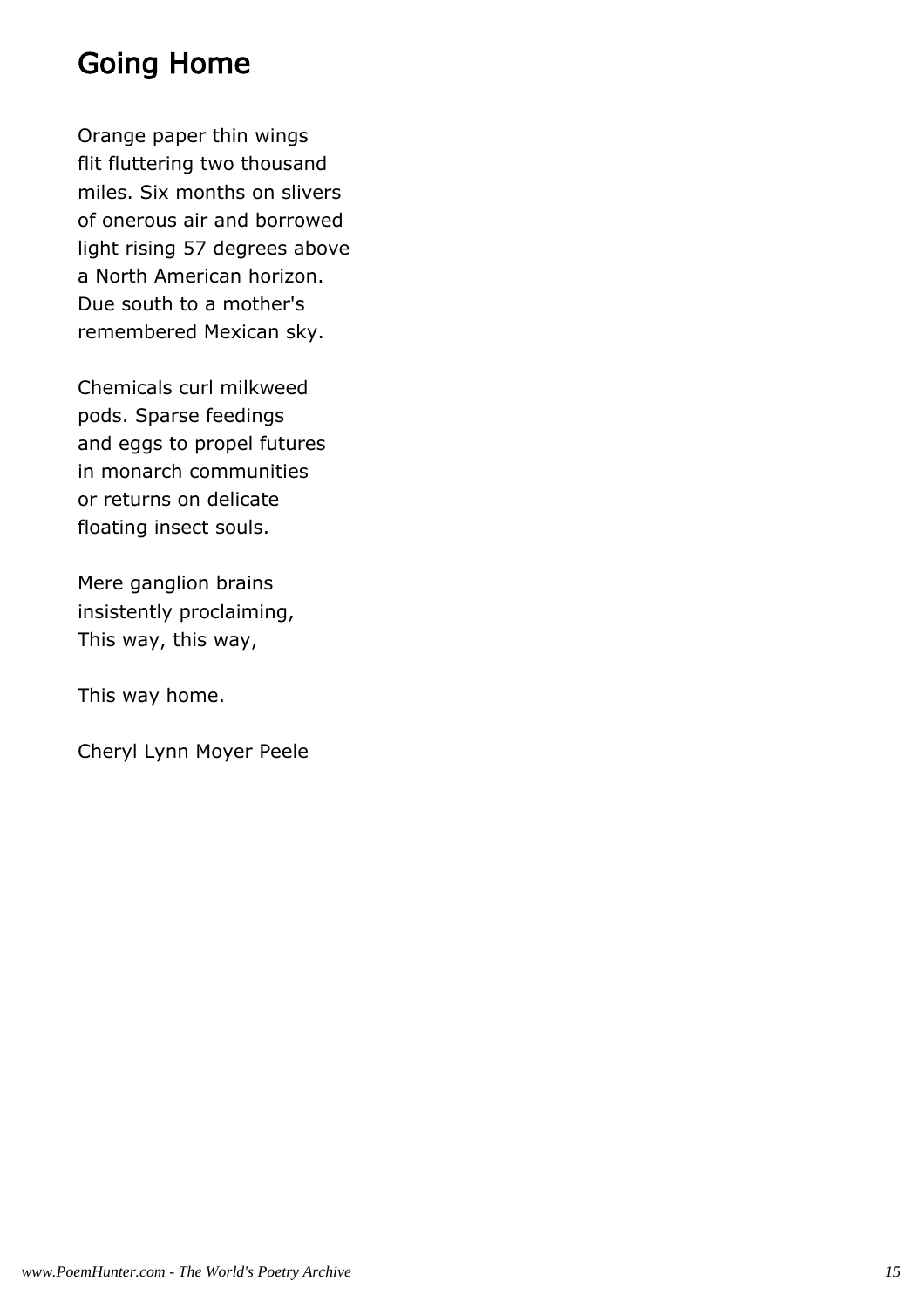#### Gone Fishing

#### Gone Fishing

Daily, I am a specially educated teacher profoundly challenged,

not really these ghostlike souls.

Watch us carefully, invisible between the sheets of your music.

Dancing our eyes repetitiously in silent song.

Please do not presume!

We will not be your red fish, blue fish or green.

We are only the beginnings and endings of many questions

unfathomable

from where we were last seen.

We can never be caught.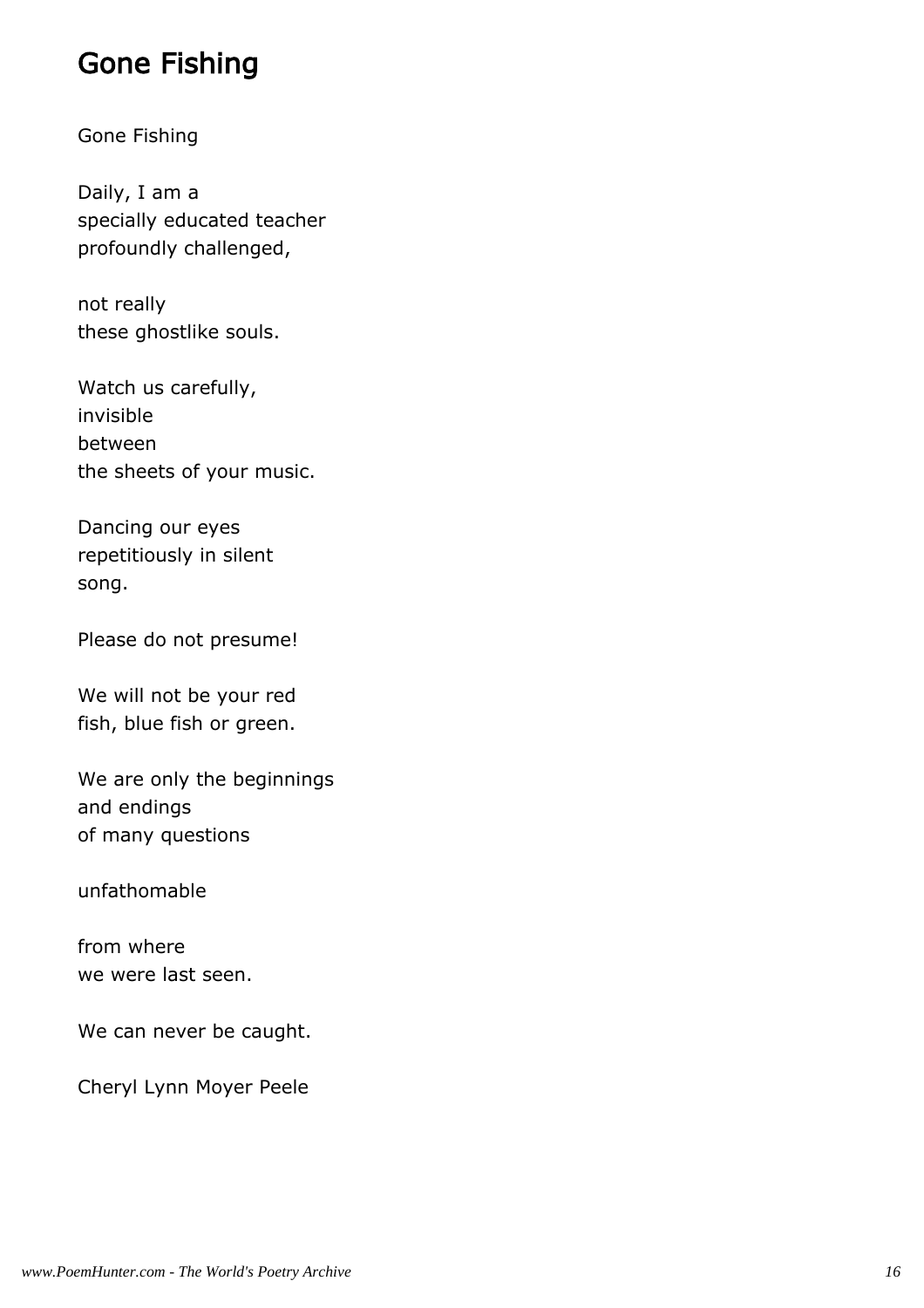#### How Am I? Well,

useful parts of me have not fallen off. Thoughts are not missing yet. These eyes can observe my non-fiction. Smiling does not require melting somehow. A safe place still exists somewhere. I am now the teaching, not the teacher. Everyday has the whole day to itself. Nobody threw dirt in my face. My sun still floats in the sky.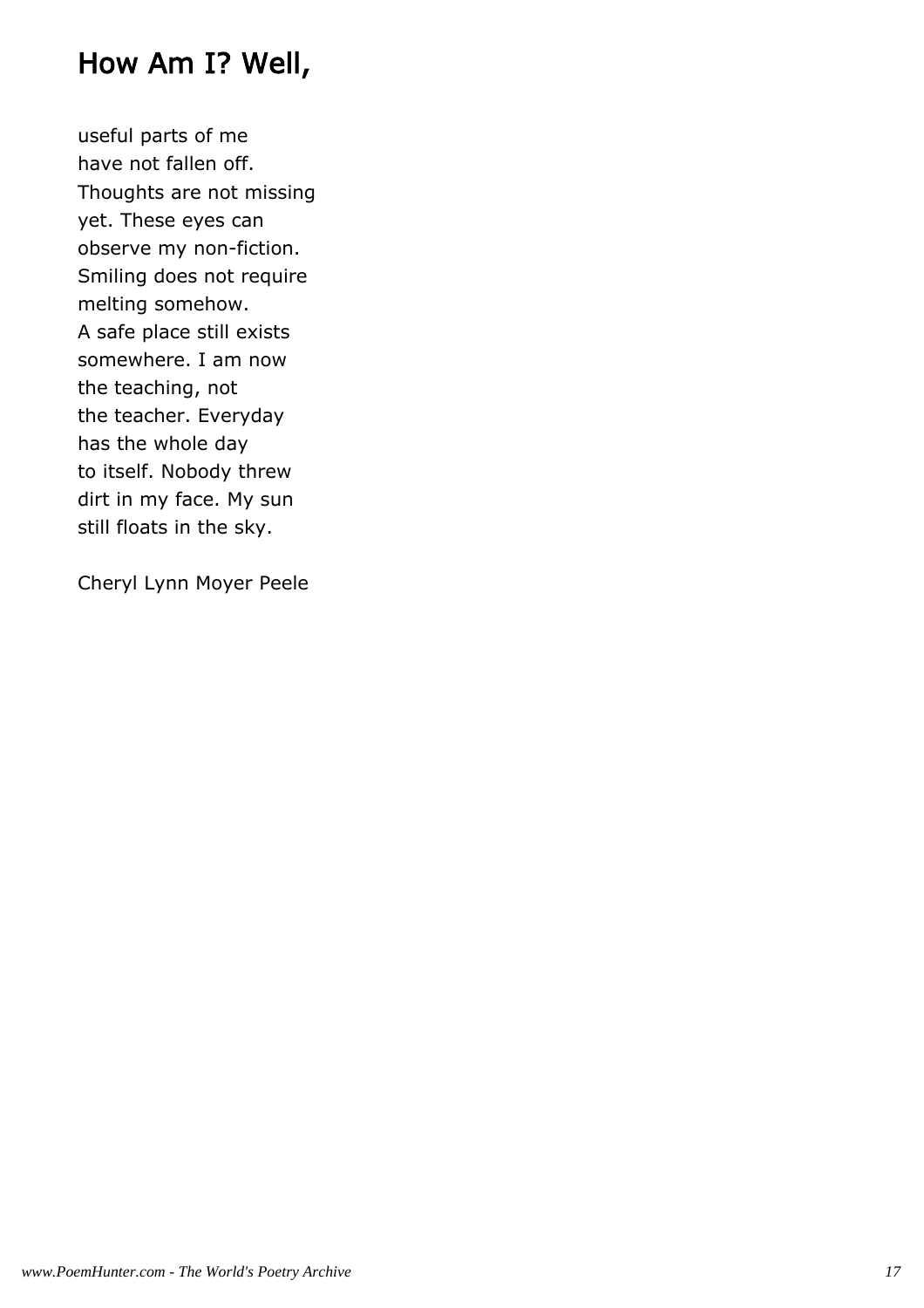# If I Should Lose My Soul

Will music fall flat upon my ears? Could the sun rising become only the day's light? Is my laughter then only an empty sound?

If I should lose my soul,

might I forget to forgive? Would I still practice in joy that which could just be done? Would I care if you cry?

If I should lose my soul,

would I bargain to live one more minute without human love? Seeing my reflection in a rodent's eyes

and in the flick of a serpent's tail?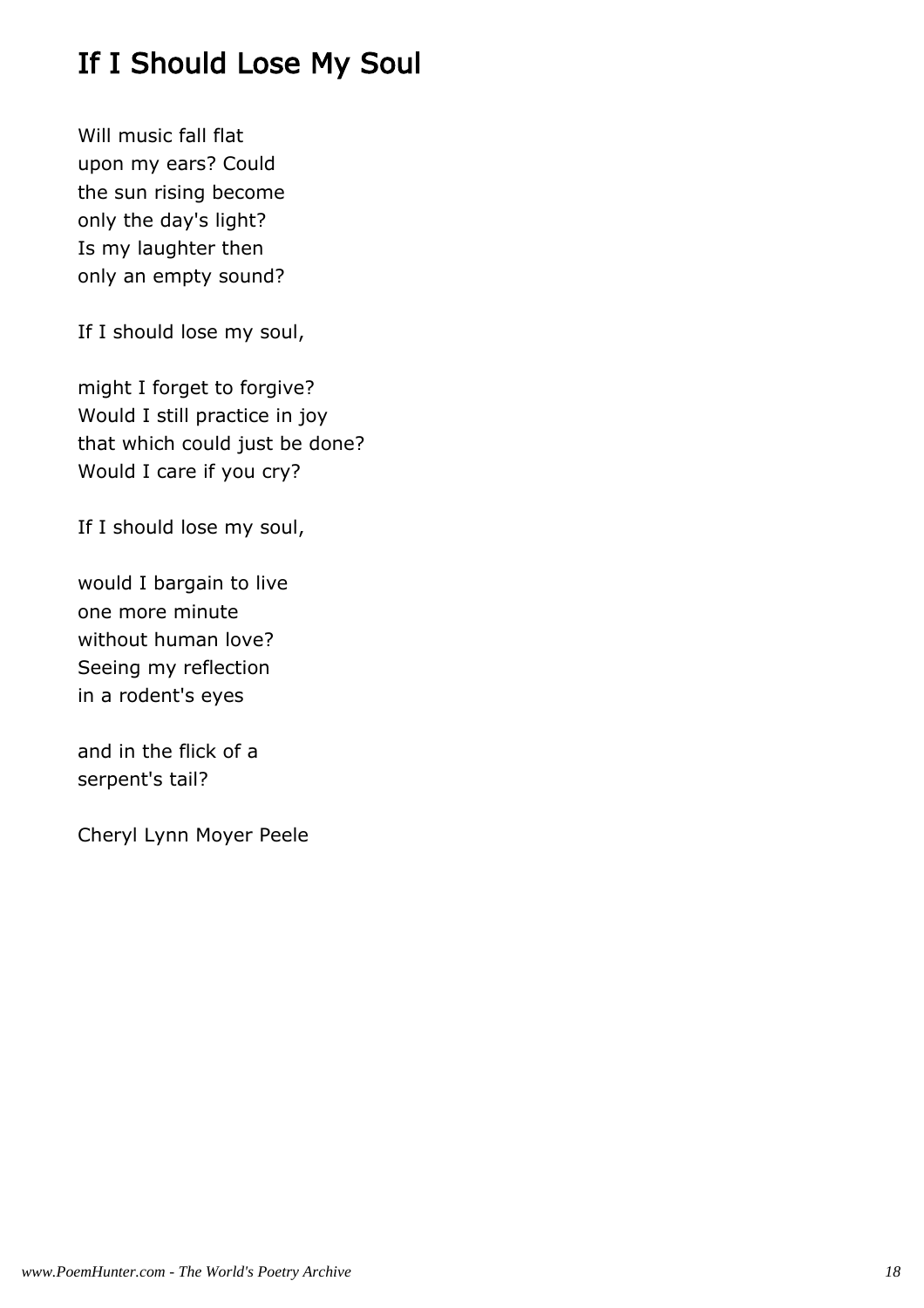# It's Just Blood

I had just accidentally smashed my boyfriend Howard in the forehead with a horseshoe. The blood surged through his eight year old fingers, dripping down his face. I screamed, dropped the horseshoe and spun to race towards the house, 'No, don't tell anyone! ' He tried to block me from reaching grown-ups and help.

I remember looking into his eyes, and seeing blind love, and fear. He could forgive me any pain I would ever cause him, and deny it as well. If they found out he thought, then our love was lost. Even now I'm amazed, how love can survive, in spite of all our visible and hidden scars.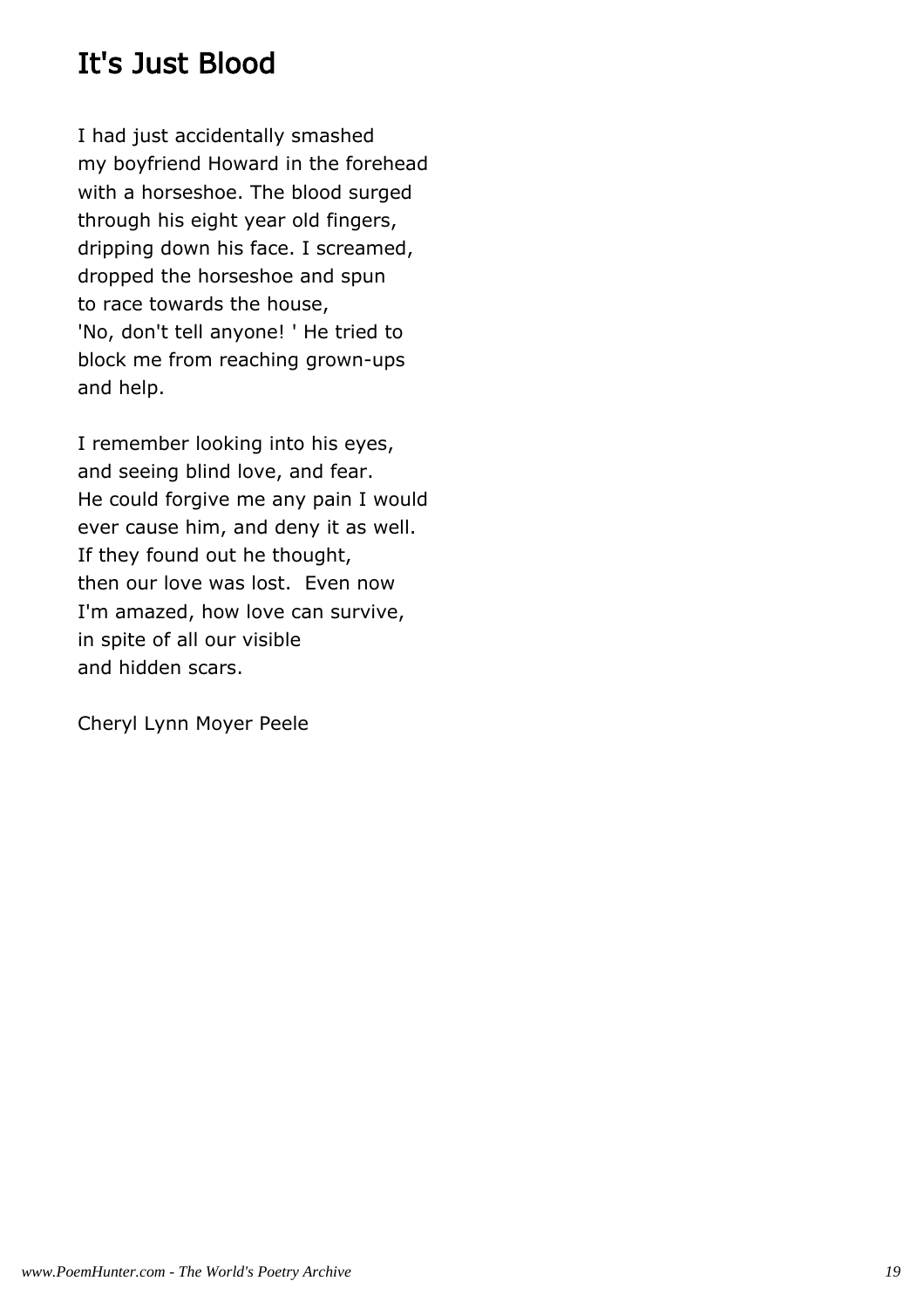#### Love Feast

As your sun sets slowly, let me taste your tears.

As you rock and tremble memories, let me smell your dreams.

As eternity lays you down let me spoon your light into my eyes.

After you dazzle away, let me breathe your last drop.

(Published in Bell's Letters - 2006)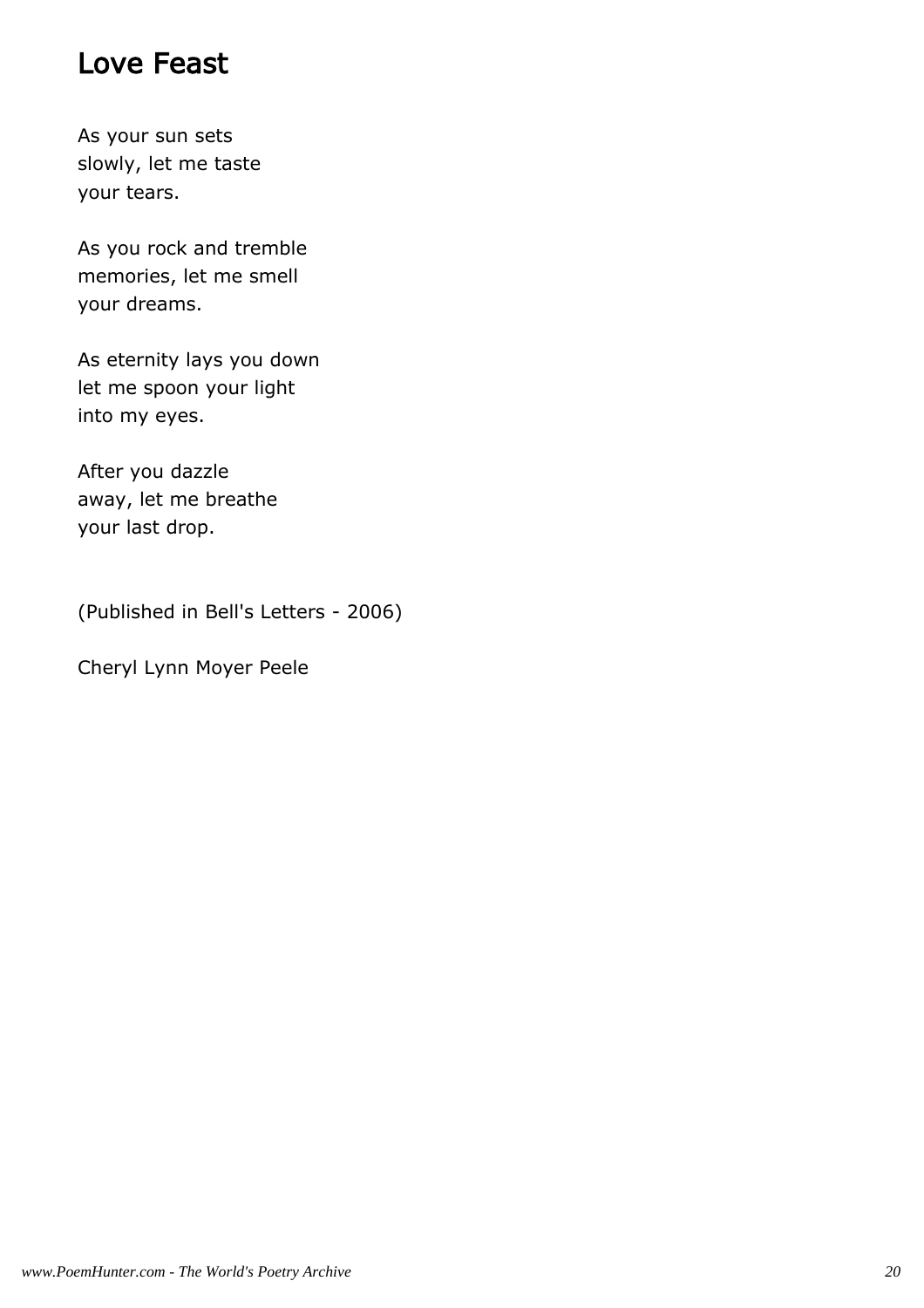#### Manifestation Of A Buddha

A child missing for a year in remote Nepal, re-emerges now 'The Enlightened one, ' the reincarnated Buddha, cross-legged beneath a tree. No sign of ten months of hunger or thirst for anything but silent prayer. Bamjon, last seen by tens of thousands in 2005 now has shoulder length hair with his body wrapped in a simple white cloth. People are walking to see him, to be touched by a God, some believe. These terrible times have called him forth. Molding him into Buddha himself, who said, "All that we are is the result of what we have thought. The mind is everything. What we think we become." And so he has.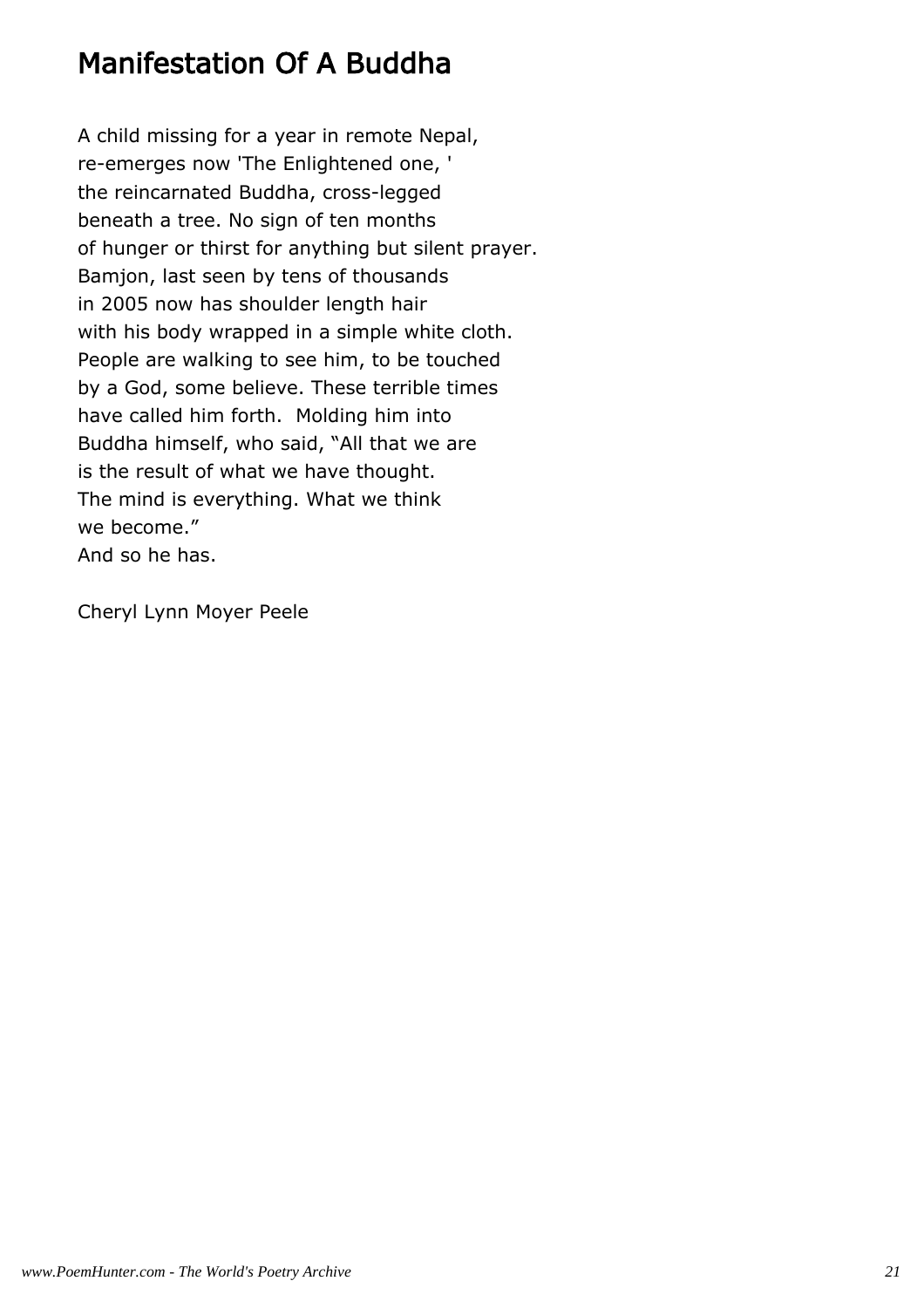#### Martin Luther King's Dream - Revisited

It is nobody's fault you're poor, black, hispanic or dead of an Islam bullet centuries from home.

It is terrorism that prevented your education or denied you your constitutional rights of a democracy, running scared of it's individual privileges to disagree.

It is American to stand up, fight back, to speak out, against injustice for the poorest, most ignorant, unworthy, or disabled amongst us.

Turn your back once, and the privilege is revoked for each of us to claim 'Am I not a man? ' Worthy of the dignity of life, of inherent liberties.

Now that the disenfranchised have become the majority, how must our 'dreams deferred' explode?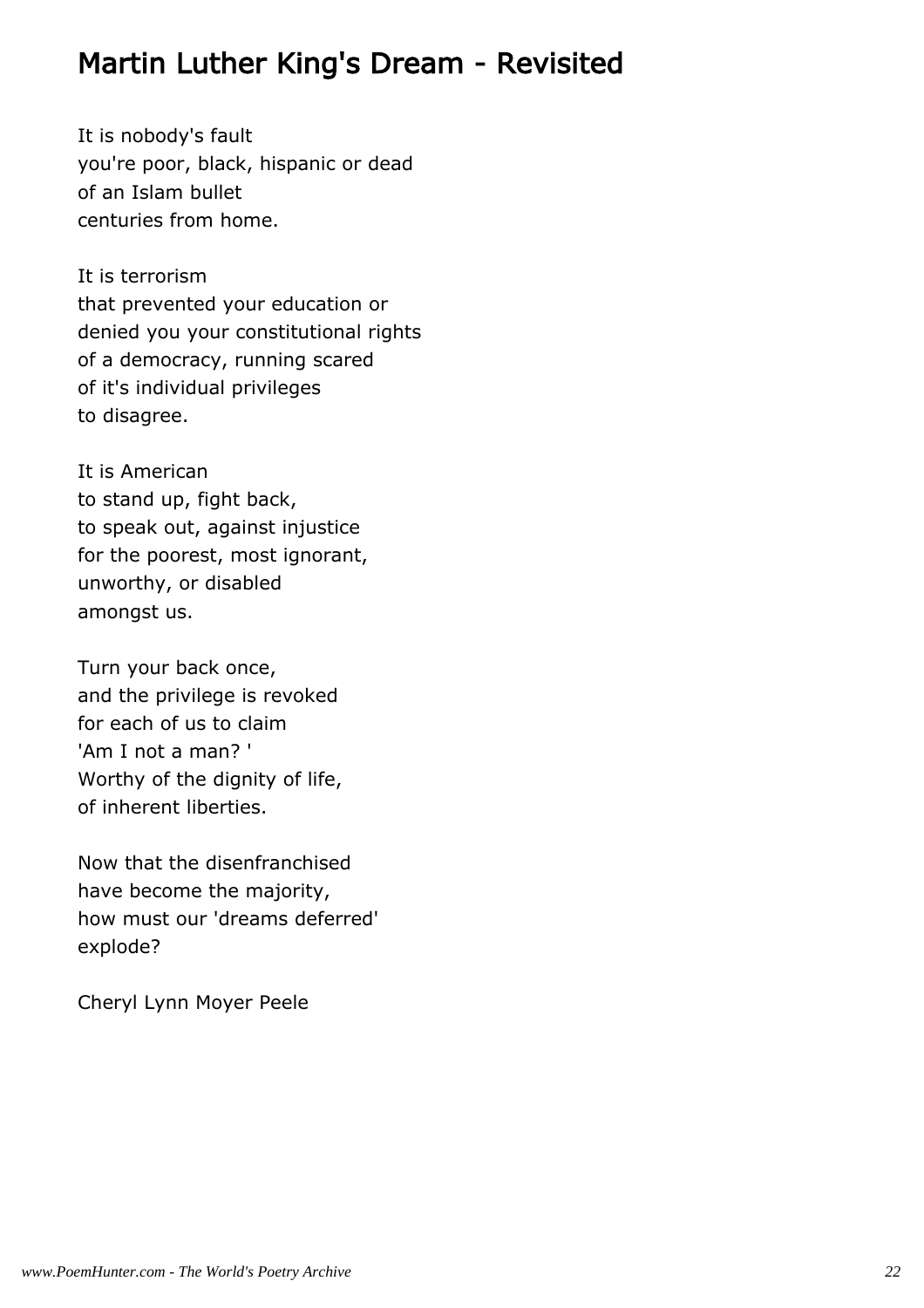#### Memories Of Mom

You have forgotten who I am, but you can clap your hands and giggle when I kiss you.

We must bathe and dress you now like that large fragile doll you once bought me for Christmas.

It happened slowly, so we used to see glimpses of the proud lady, you once were. Now we can only treat you with dignity

And for now I can still hold you in my arms and tenderly sing to you, the songs you once taught me.

Until someday you forget to breathe.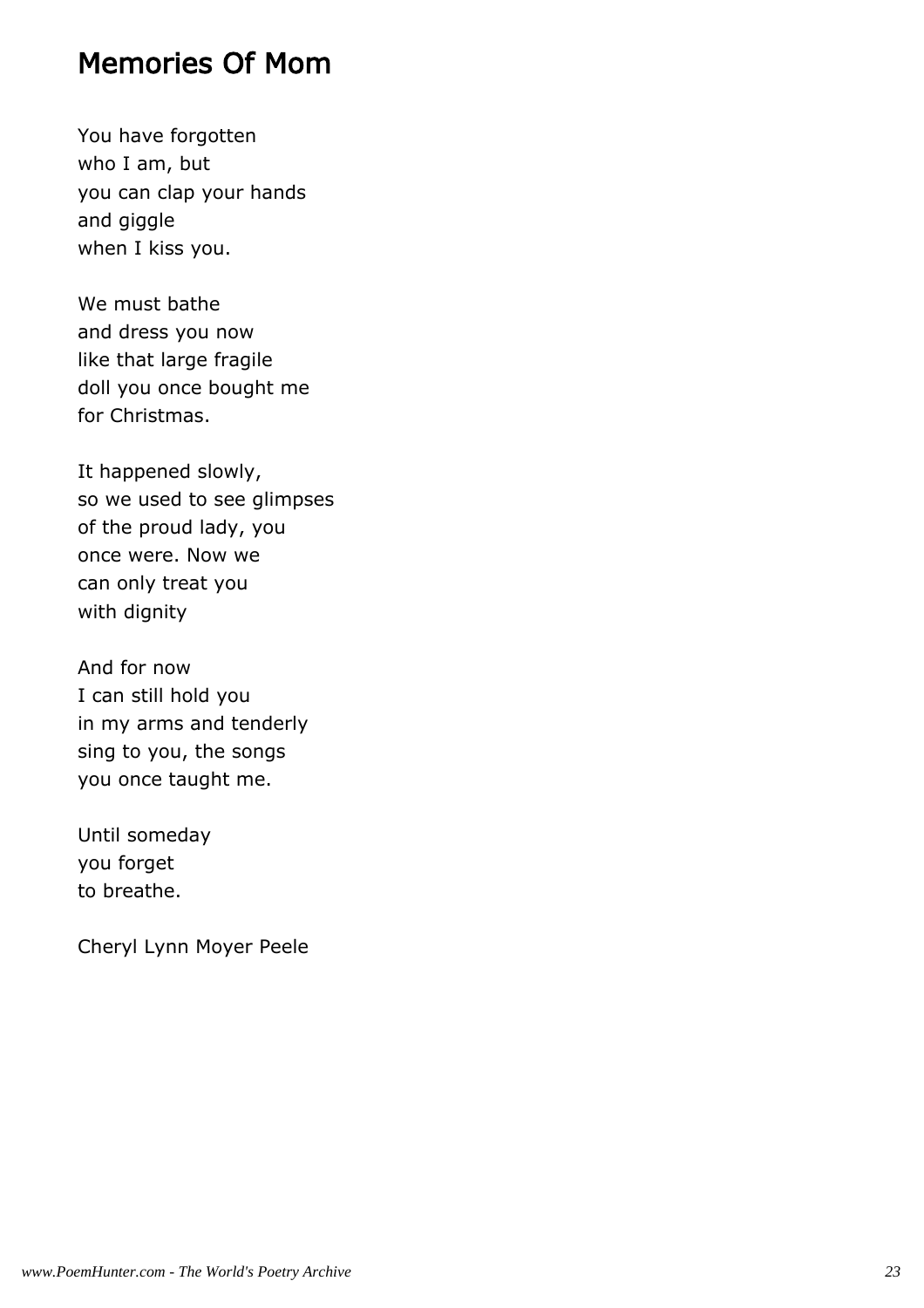# Men That Have Known Me

Some have traced their fingers over the curves of my body and my mind.

Many have uncovered gaps in my teeth, fading gray among the blond.

Others have curled their tails and paws possessively into my nooks and crannies.

You, alone have known the loving whispers, reducing me to puddles.

I am nothing, without your flowing waters, to fill me, refill me again.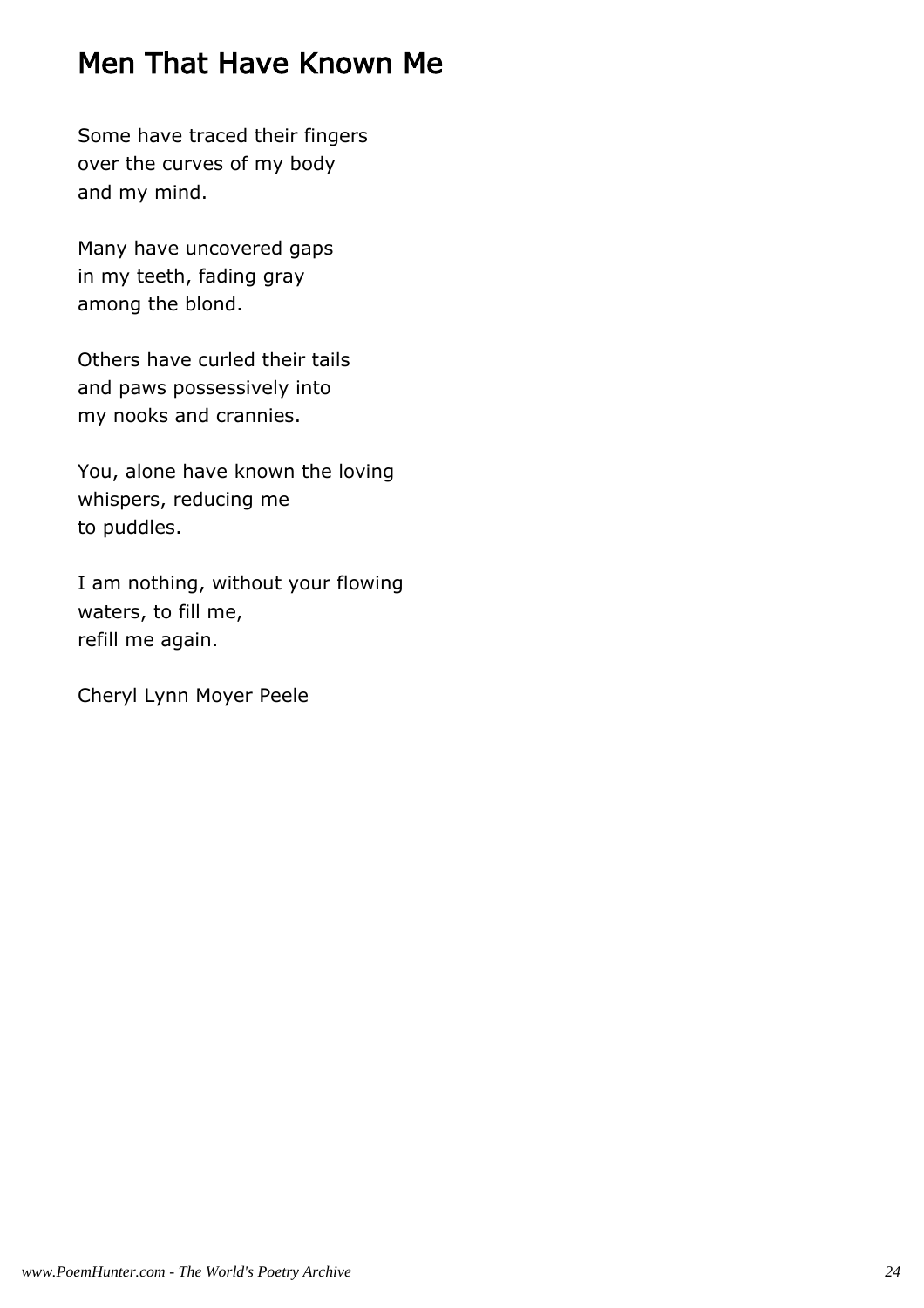# Milk Of Life

A pure white Persian cat had just carefully shook each of her kitten's throats until they were asleep.

She had no milk to feed them.

She laid them in a row in the sun's last rays to keep them warm. Their eyes dimmed into the night.

Now as I stare into empty cupboards and the bottomless grief on mothers' faces, I wonder

how many infant souls have been silently laid to rest gently beneath the daffodils?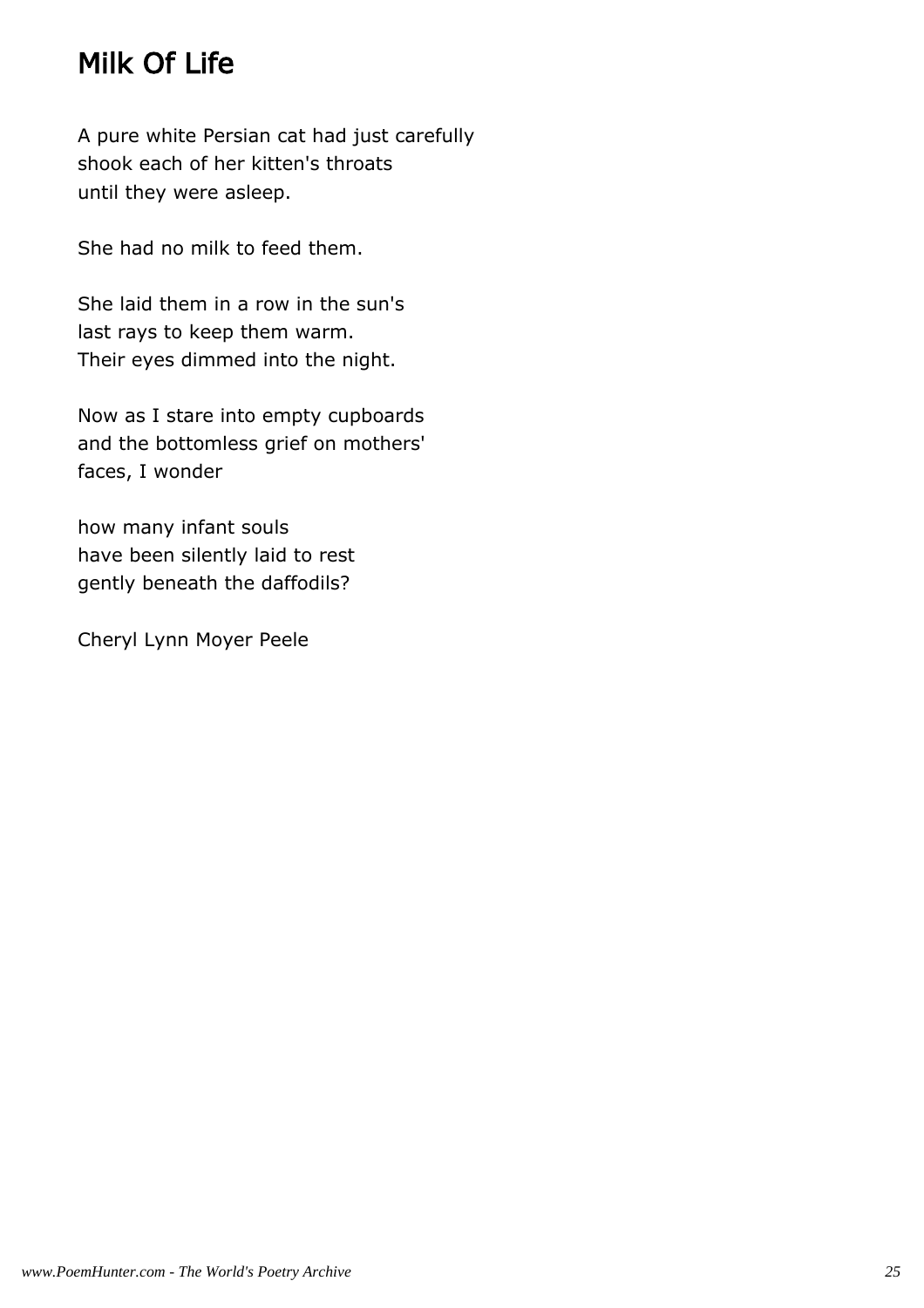### Mom's Passing - (June 28th,2005)

There's not enough air to breathe.

All my pain real and imagined, mental and physical Is rising up from my DNA rushing through my cell walls pouring down from my veins like a gushing spout with stripped threads, nothing can stop this pain coursing, coursing through generations of flesh welded to it's kinfolk, eye to eye, memory to memory birth to death, we all imagine ourselves to be seperate islands onto ourselves until one of us passes.

Then this vacuum demands living, breathing, coursing pain streaming like a river washing away the emptiness making the world safe to breathe again.

(Written and read 2 hours after my mother's death at the Walt Whitman Center - Camden, NJ - 6/28/2005) - It was those wonderful poets that helped me cope.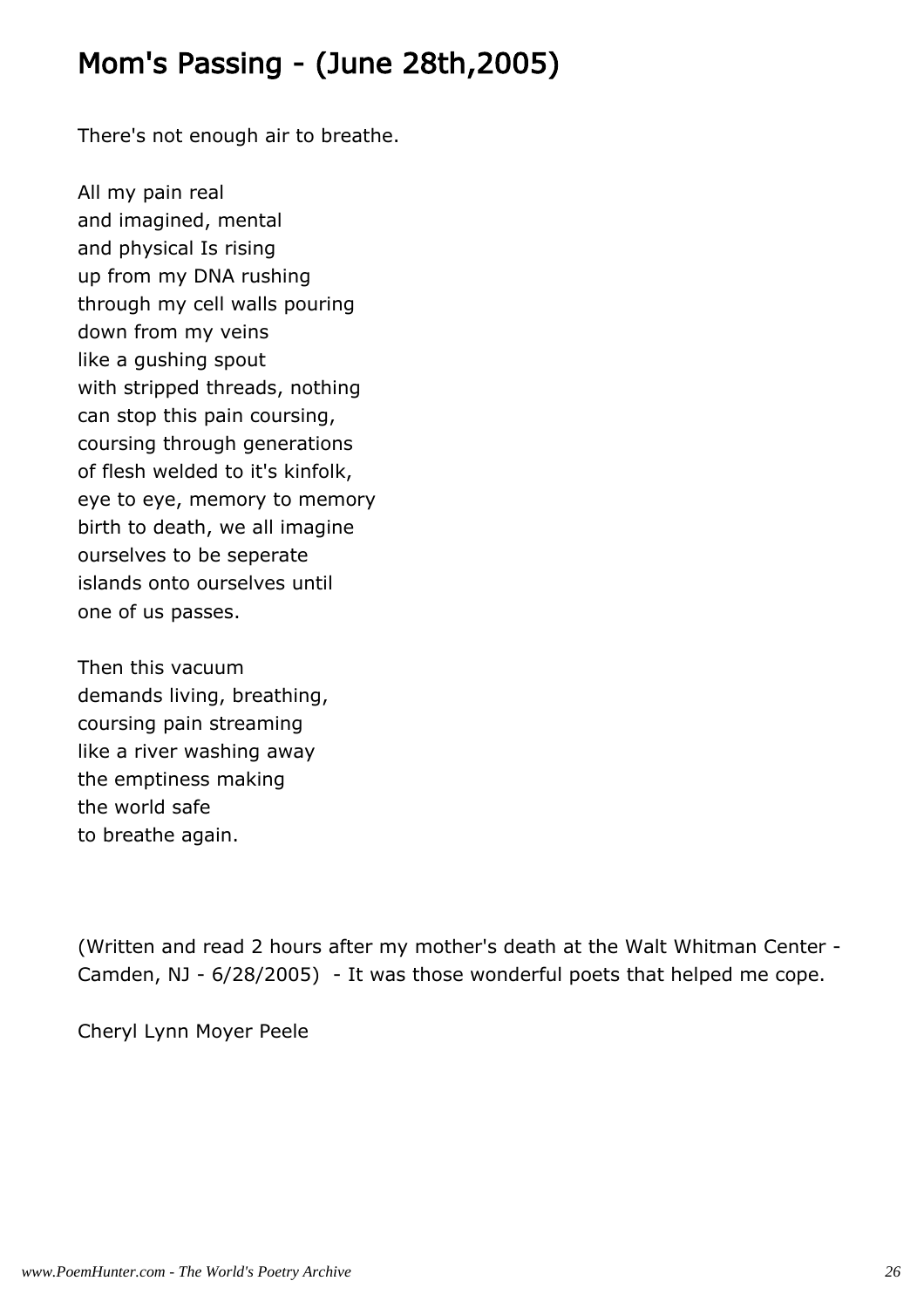#### More

That deaf, dumb, partially blind girl still crawls around on her knees,

talking to angels in the cracks of the classroom's concrete walls.

Her curly hair is twisted into bread ties. Her black skin is chapped white.

Thirteen years she's screamed into the emptiness that surrounds her.

The gold stocks rocket, the job market crashes, another hurricane pivots

towards the southern hemisphere. After hundreds of words I've signed into her open palms, understanding by tapping her fingertips together,

she demands 'More' and 'More' again. 'Yes, ' I reply. And now the world begins.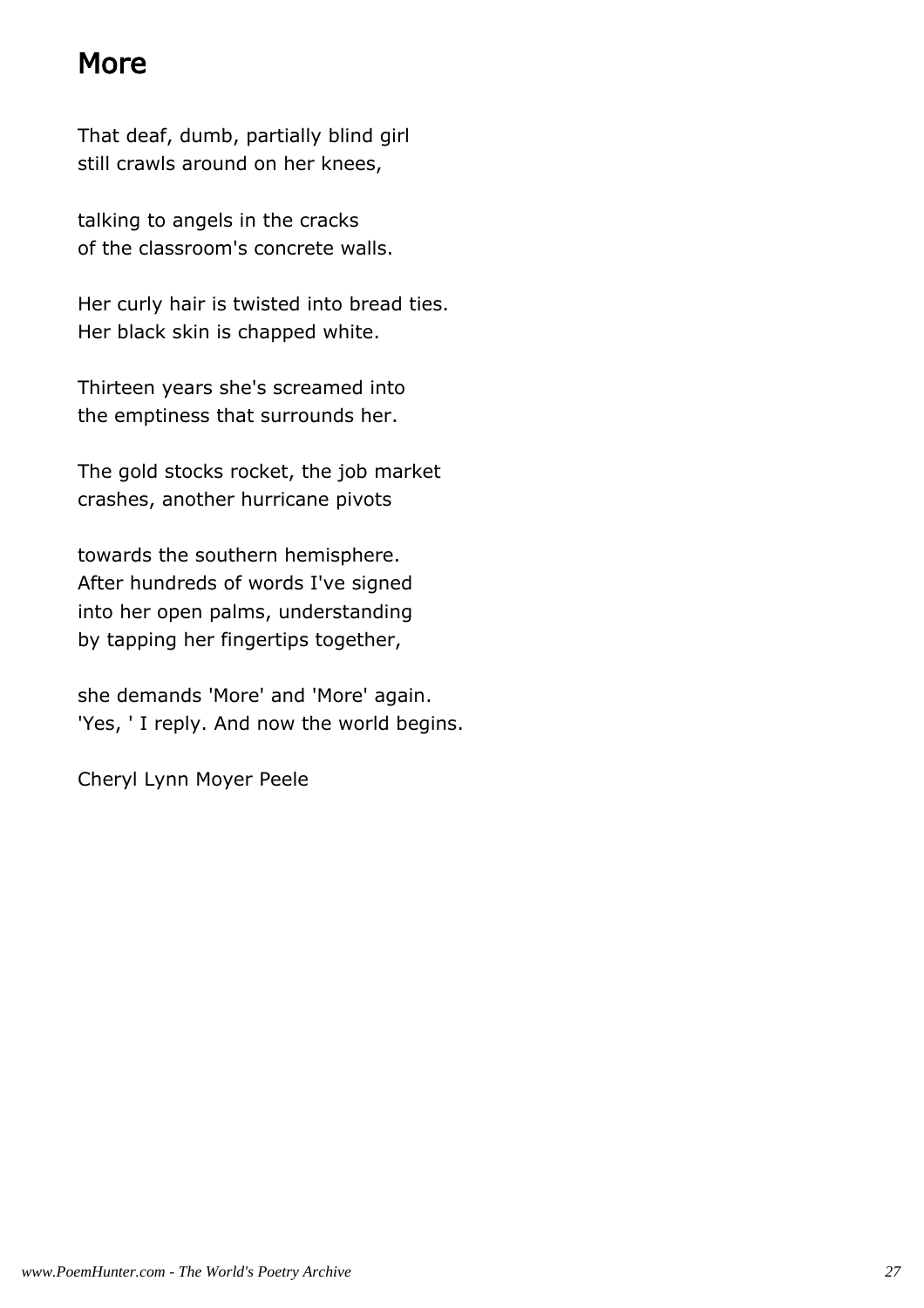#### Morning Weather Report

The morning air was angry so I closed my front window to block the '37th homicide' seeping under the wooden sill with a sharp biting scent.

Four shots in my foggy dream bloated brain had preceded the cool bloody face of a twenty year man/child who suffered only from place dysfunction.

His young wife now married to the impermanence of happiness. Suffocating,

I wedged open the rear window allowing entry of the neighboring baby's voice chirping on the morning breeze,

melancholy falling like dew.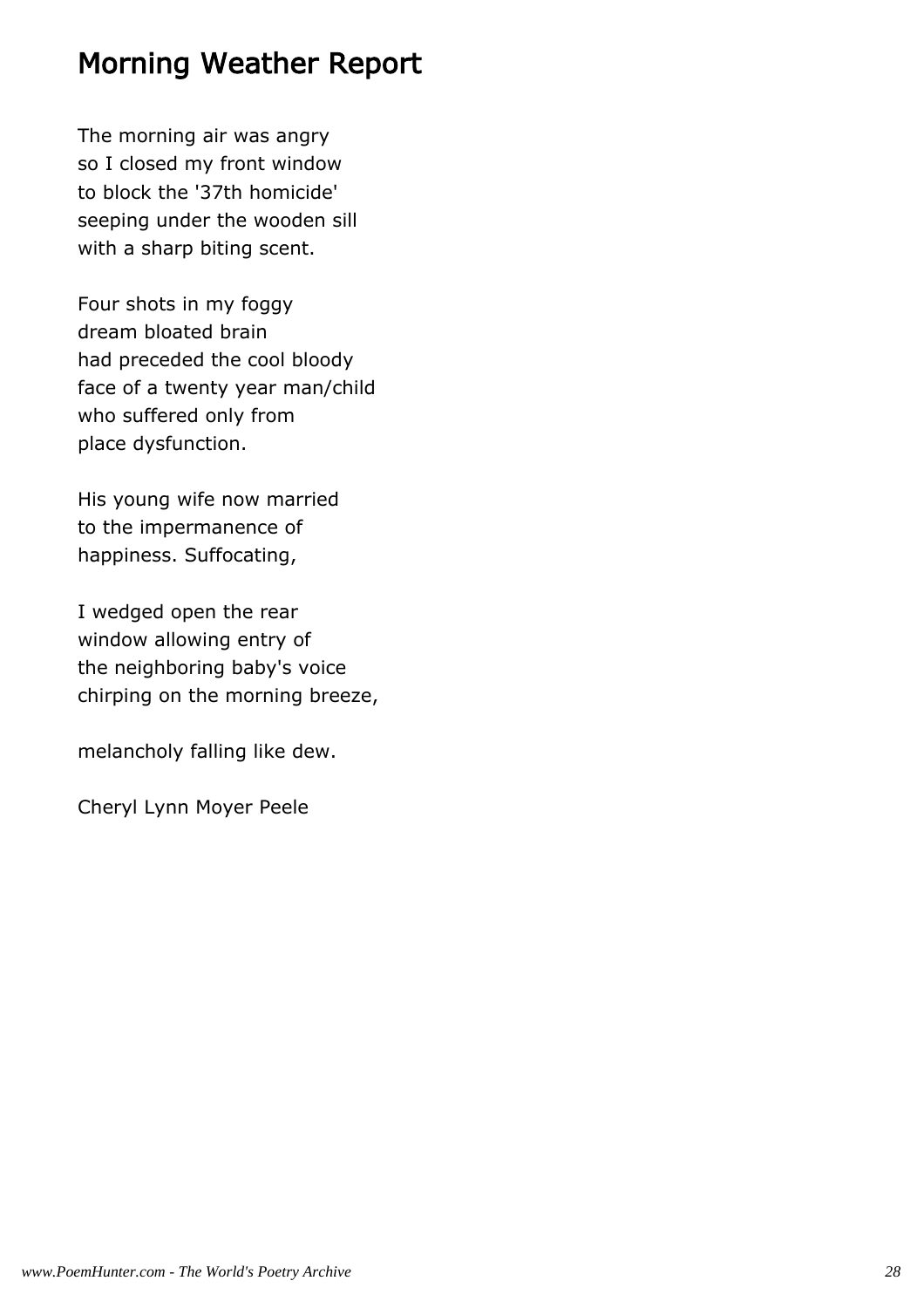### My God, Will Always Give Me Someone To Love

At birth I opened my eyes and saw God in my mother's face. Life giving milk poured into me from her soft and fleshy space.

My God, always gave me someone to love.

As I grew, parent's arms and fingers always held me during endless tries on flimsy bikes, my father's hands lifting my kites in merciless skies.

My God, always gave me someone to love.

A coincidental teacher would always tell me what I needed to know, a kind soul always held me, when I couldn't humanly let go.

My God, always gave me someone to love.

Now I hold infants in gentle eyes, dropping food in hungry minds, speaking consciously known replies, passed from the beginning of time.

because my God, will always give me

someone to love.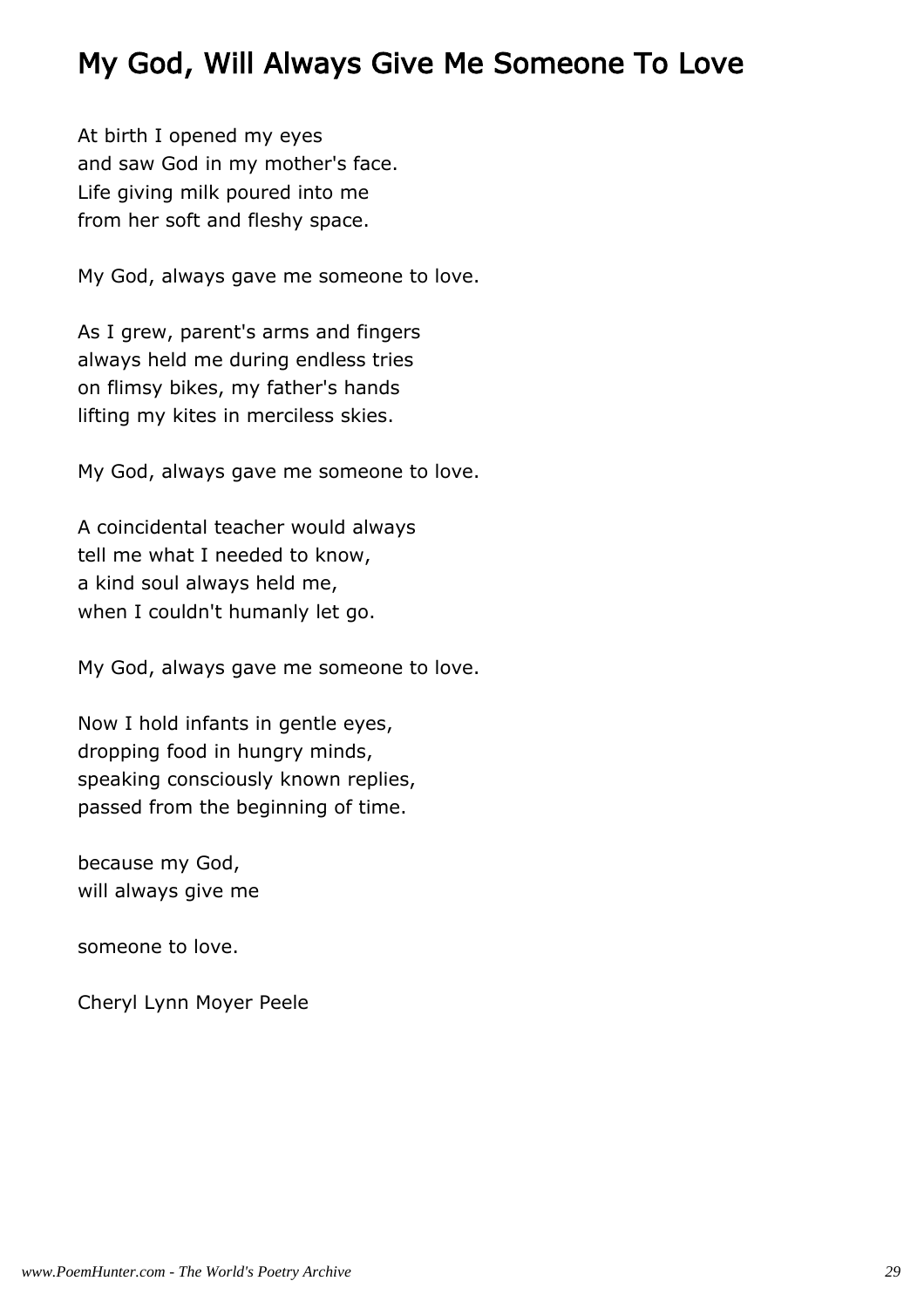# Off The Record

Only his brown eyes moved

not the face

or head or body muscles

at all

not even instinctively.

Cognitive activity was so low

it could not be recorded.

Like a puppet I raised

his hands, arms and muscles

in tandem with the flow

of our activities.

No perceivable reasoning

or thoughtfulness

or coherent responses.

In spite of this,

Jason all day long

watched me and laughed

with conscientious glee.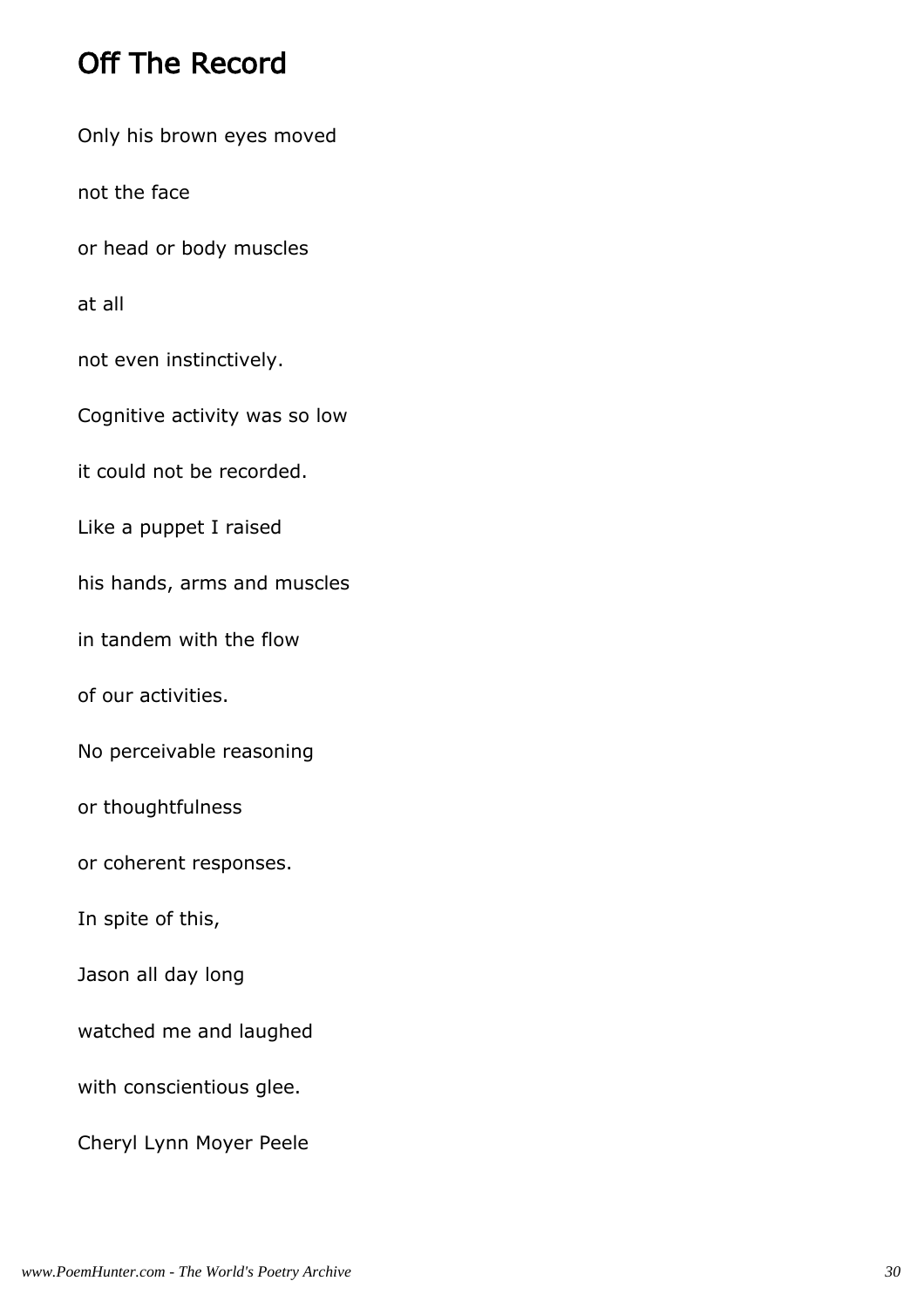#### Our Last Jazz Note

Like a beloved child with aids New Orleans' soul passed on. In denial, a nation prayed it wouldn't happen, then that it wasn't so.

Katrina, that angry woman purged our primeval soul, tested our very humanness, then piously exhaled our last jazz note.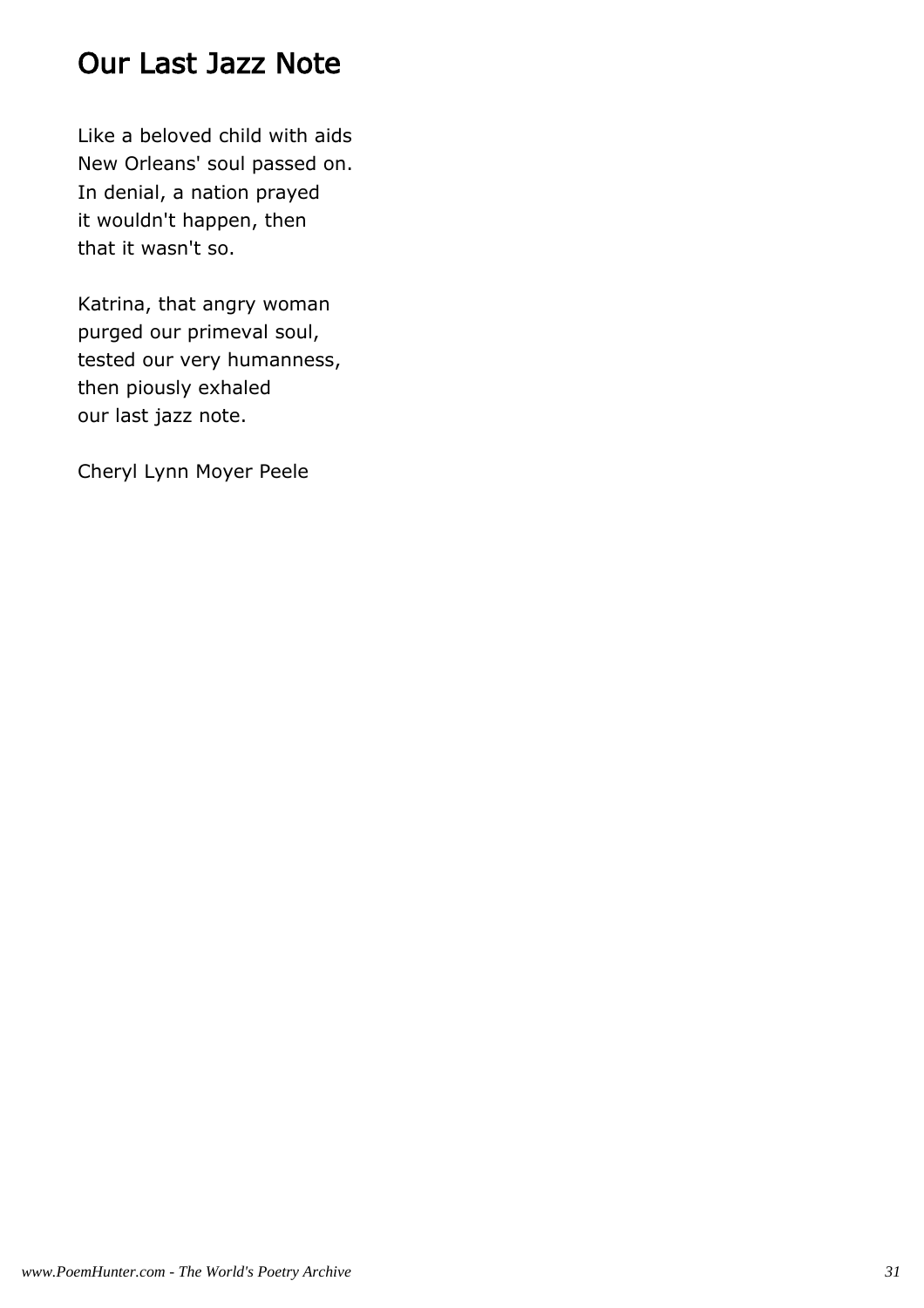# Our Phases Of The Moon

In the first phase, brand new in the light there seemed perfect pears, darling daisies, warm mother's milk, then the long melting marshmellow of days, where mother's strong hands lifted me up from her lap, each moment's view more glorious, just beyond my reach.

In the second phase, with fully rounded days illuminated by walks through wild strawberries, barefoot toes dug into the earth. The mind too expanded to hold it all. By then I found words enough to describe a loved one's hands and the immensity of their touch.

In the third phase, the waning light began unwinding the days that had been full of lemonade and wine, sunshine and moonbeams, slowly closing the worldly eyes, slipping past the beauty of all sight and all words to the simple poetry within.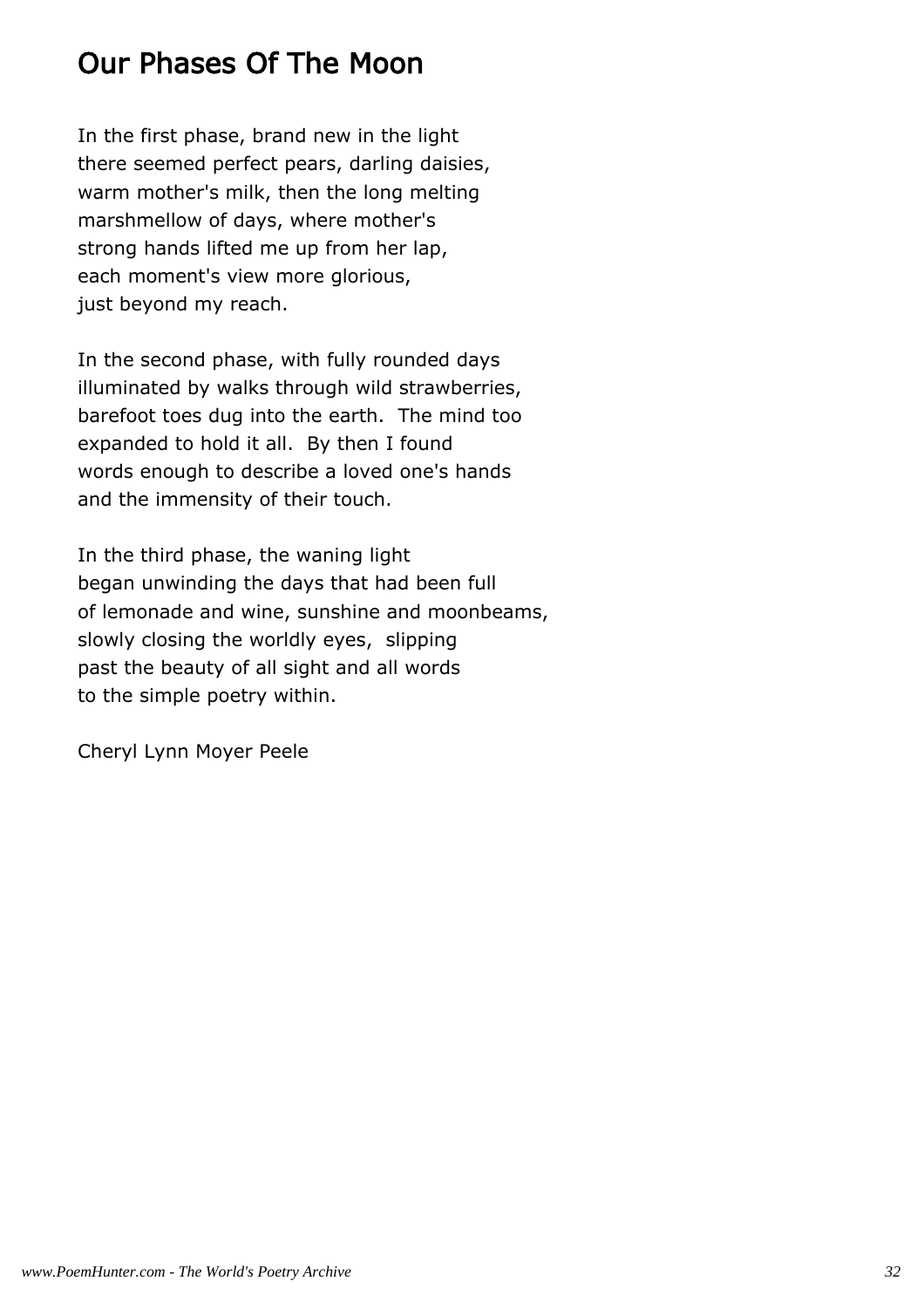#### Pass The Ketchup Please

I'm staring at the ketchup but I've lost the words. 'Mon amis' I must leave again. The razor sharp scent of 'La content voyage s'appelle moi' (This happy voyage is calling me) .

I'm diving into the luscious pervasive smell of dancing in rain puddles. 'Avec tu, avec tout le monde, tout ou.' (With you, with everyone, everywhere.)

I am wearing only a bright yellow raincoat and a warm gentle smile. Someone forgot my clothes to lay across the puddles.

When the popsicle is gone the stick burns my tognue. But the cherry taste remains in my head where my grandmother is calling me 'Cherry Pie, where is your babushka? ' It will protect me from this sunshine. 'Le soleil voler moi vide.' (The sun steals my emptiness.)

For me the dark is a warm womb about my fetal hands and miniature feet. I play hopscotch with the chalk in my mouth or is it in my hand and the hungry sea sends it's tongue to chase my feet. The seagulls yell their warning, 'Un nageur c'est ne la roche pas.' (A swimmer is not a rock.)

I'm flying a newspaper on a stick with string. My father glued it together with dreams so that my feet won't touch the ground but human hands have reached up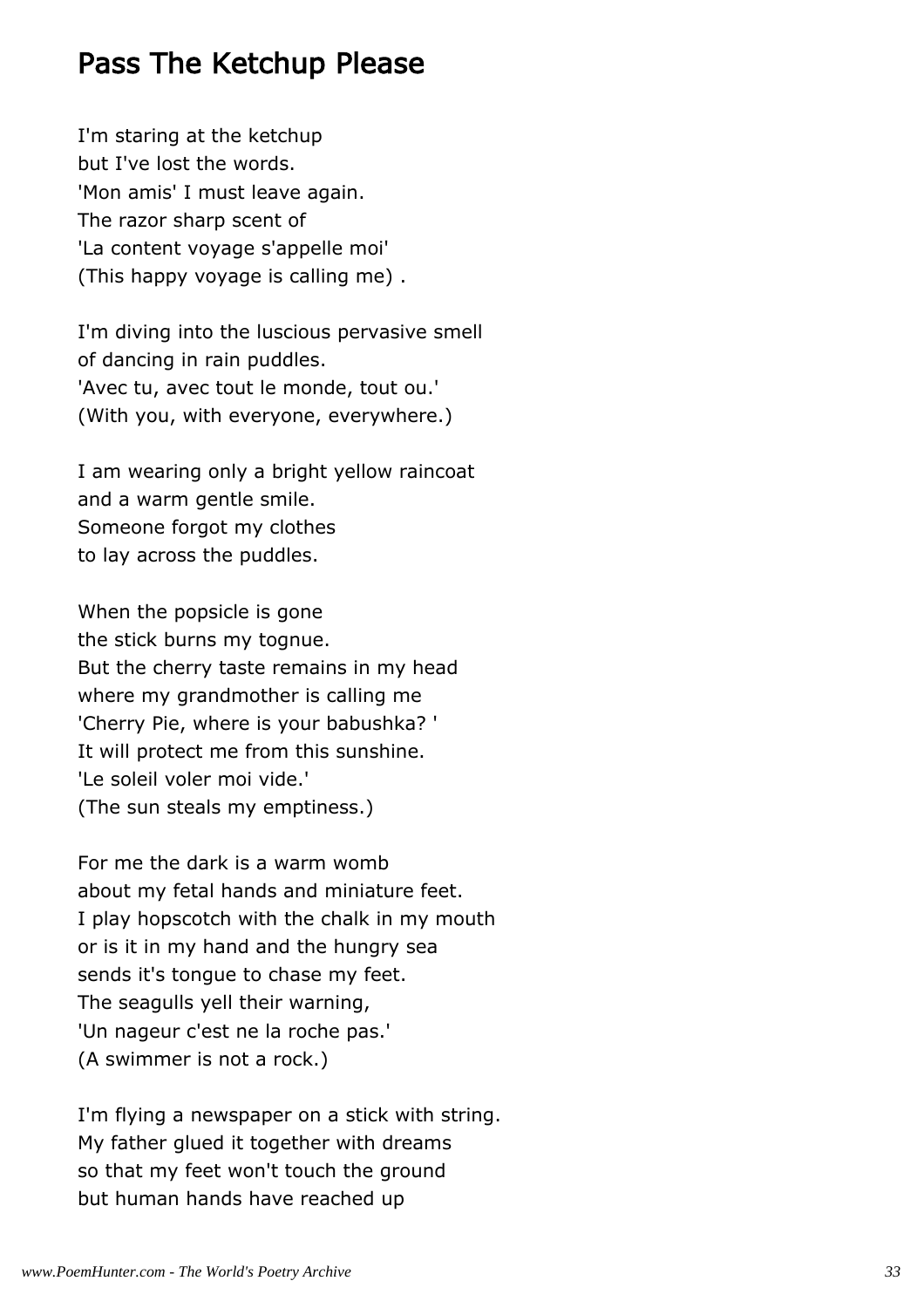and tickled my toes. 'Je reviens a' moi.' (I return to my consciousness.)

'Will someone pass the ketchup please? '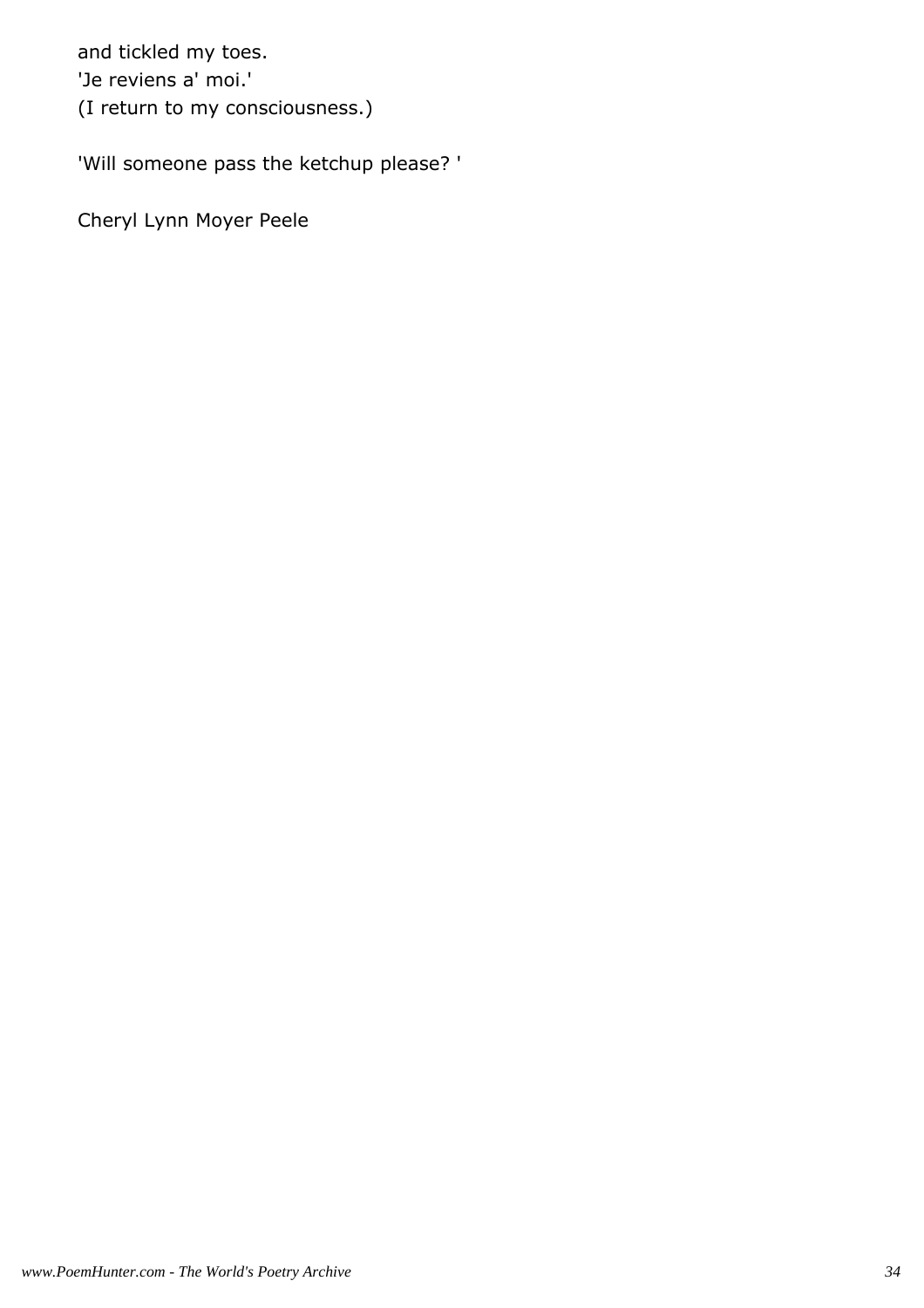### Passing Through 1959

On just another tree lined street, that we were passing through, children were hitting rocks with sticks. The baking smell of fresh biscuits swirled into our lungs as mother hurriedly rolled up our Chevy's windows, pushing down its locks with trembling hands. When she nervously stopped at a phone booth, small black curious fingers pressed up against my closed rear window. As she jotted down directions for the way home, I simply touched them back, one by one, where the raised glass had begun to melt between our fingertips.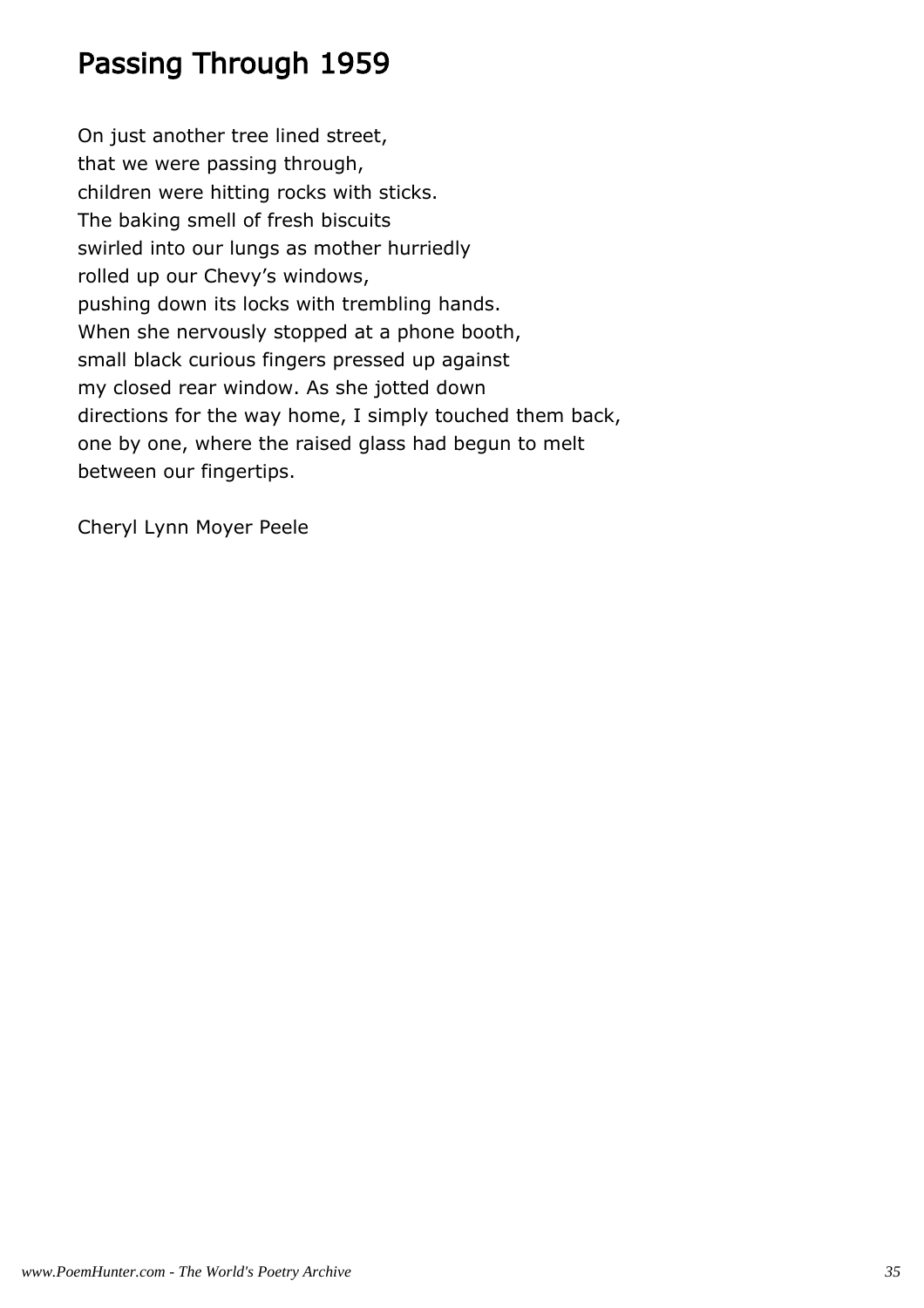#### Pond Scum

Pressure cooked dead zooplankton and algae was initially sold to Americans as medicinal snake oil. Several hundred thousand bottles were consumed before it's energy usage proved more marketable. Meanwhile in the town of Baku, Azerbijan, North of Iran, villagers could dig a hole in the ground, dropp in a live coal and start a fire. Historically, trillions and trillions of gallons of this lucrative pond scum has bubbled up to the surface worldwide, naturally consumed by hungry bacteria. One hundred fifty billion is now spent annually to locate the remaining desolate pools. America's pipelines,161,000 miles of arteries, half the distance to the moon await.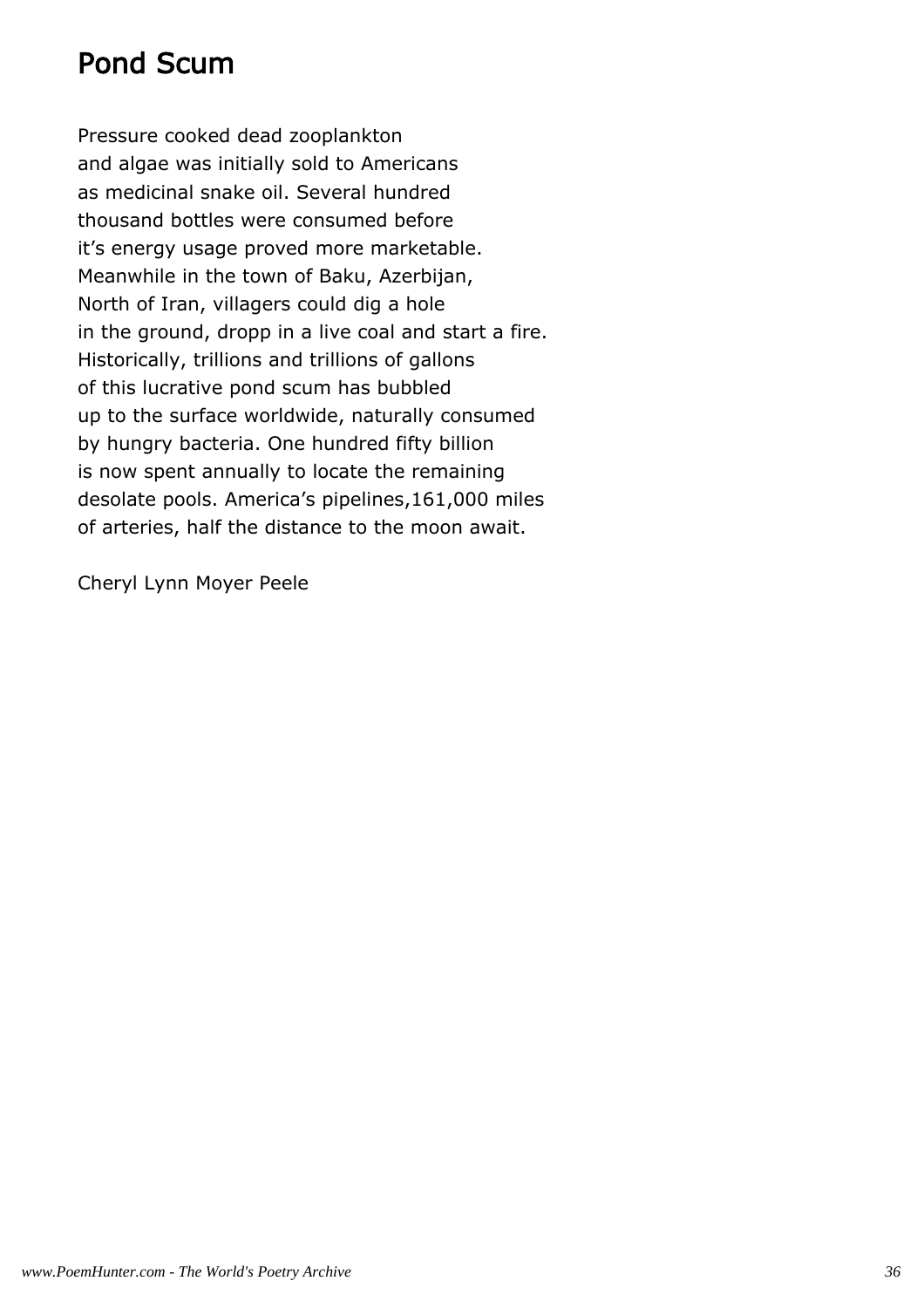#### Poverty Is Not

An infectious disease spread through the air or blood.

Nor a dominant gene passed down from father to son.

Want is not traced deep in the palm of your hand.

No one chooses to go out daily alive with hunger.

It is a silent burglar with a sharp knife cutting away at will.

Leaving behind only the form, the shape, the shadows of what we are.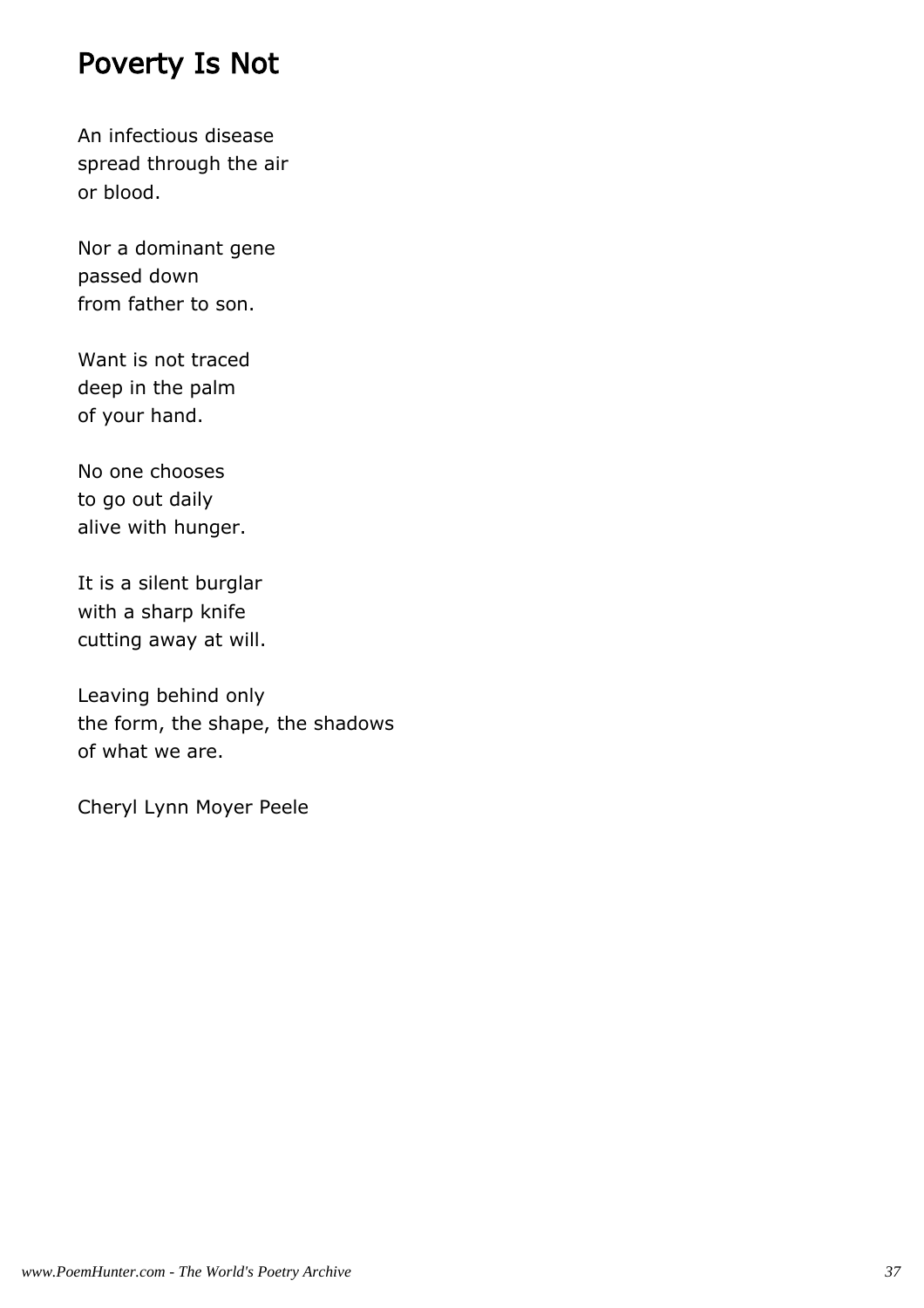#### Real Portrait

It's the words beneath the words that frighten me.

Scattered and hidden in the back of my mind, on scraps of paper,

(in the silences) .

Bold as a burp I sometimes dropp them carelessly, in midsentences, in startled gaps of mundane conversation.

I lose them to the hungry air, my real portrait, untouched glossy face.

(Written for my friend - Carole Clark)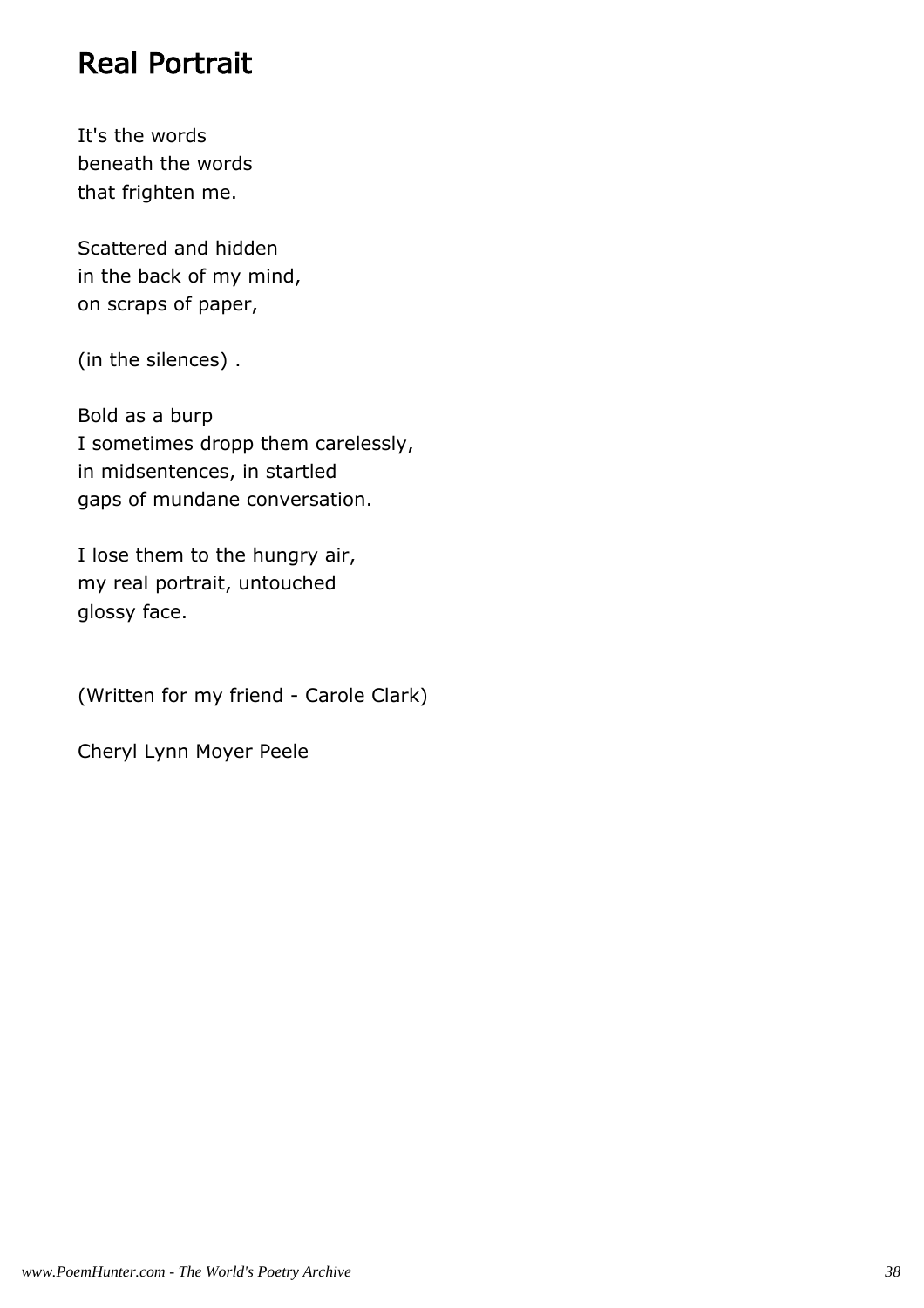# **Relativity**

The hibiscus plant screams as the researchers beat it, or so says the polygraph. Then as they think about causing it pain, the needle spikes.

Plants know, eggs know, even yogurt hears the universe talking, cells in silent chorus,

divining rods to what will occur, little compass needles magnetically charged to the sounds of the earth echoing

out in sympatric waves, earthquakes in my fingertips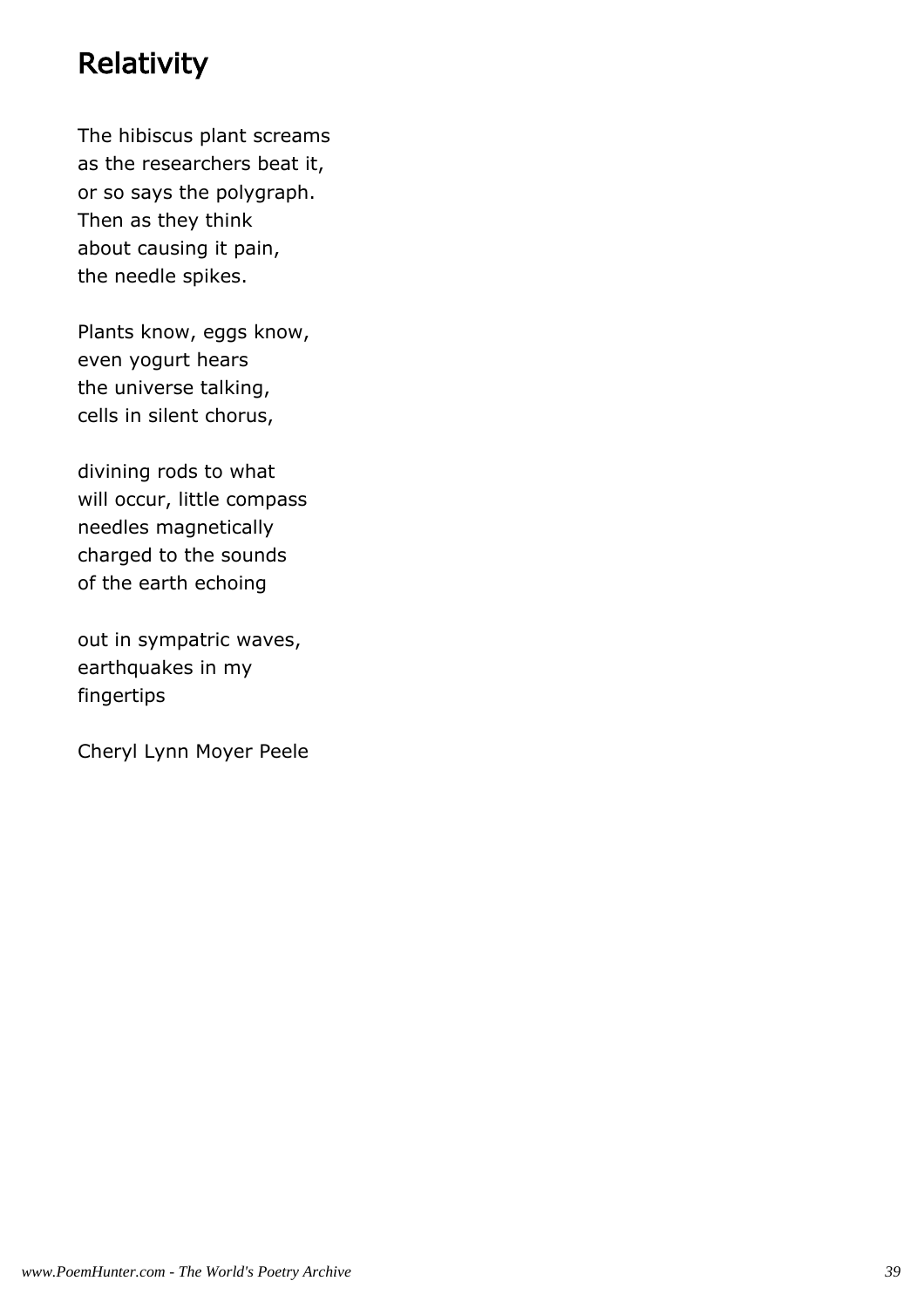#### Replaneting

Lay your bare feet upon the earth's breast, then walk. Dip your fingers into her brown skin, impregnate green. Resuscitate with gales of oxygen, inhaling CO2. Exchange umbilical fluids in this living womb, our only undying mother.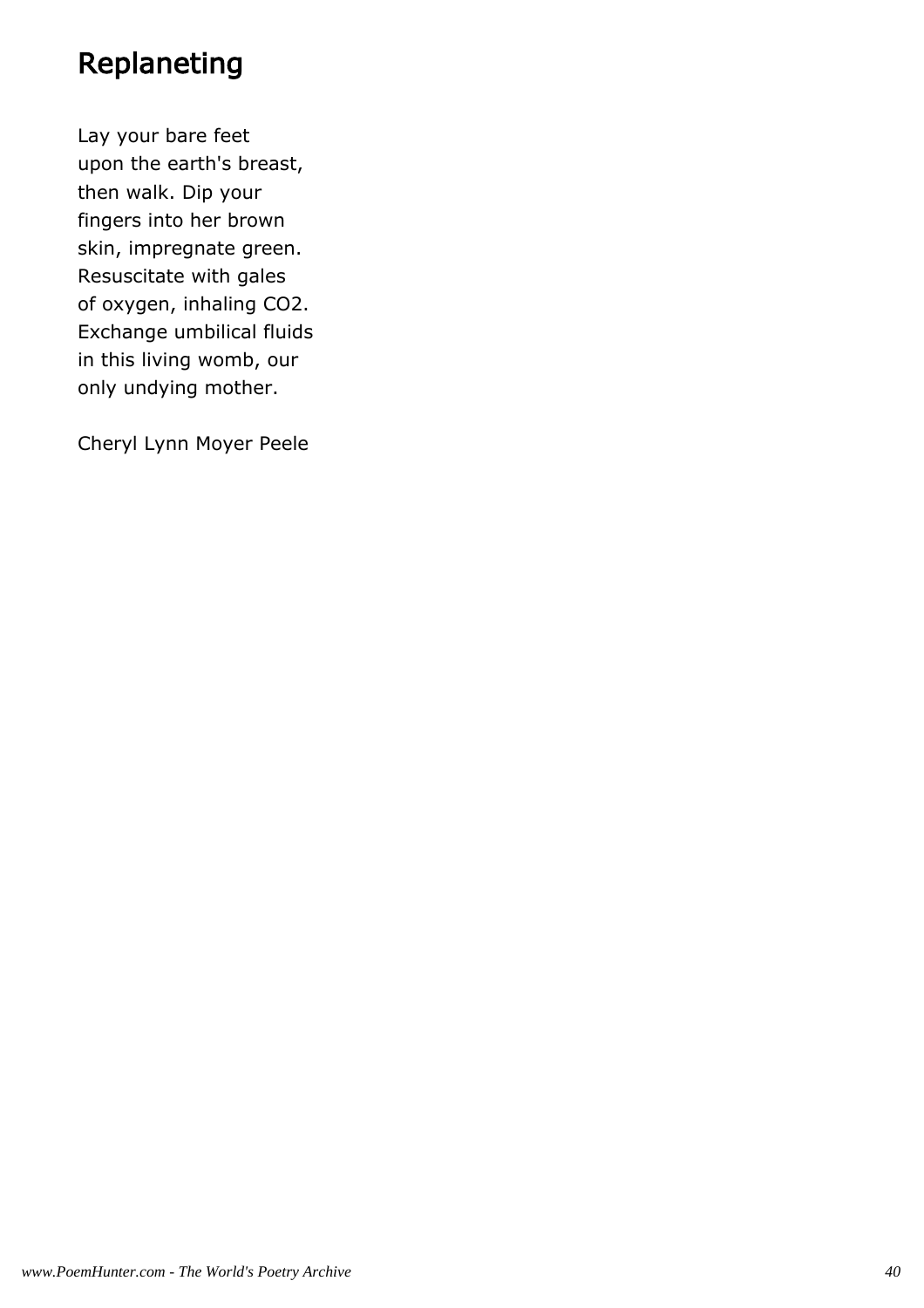#### Secret Language - A Response

The flower whispered, 'Oh' to the caterpillar, Who wrote it for the starlings' next song, The housefly danced it across my butter, The crickets rubbed their legs to sing along, The falling snow stopped to consider........

How they all were the song How they all were the song.

(In response to Shel Silverstein's - Secret Language)

Published in - November 2008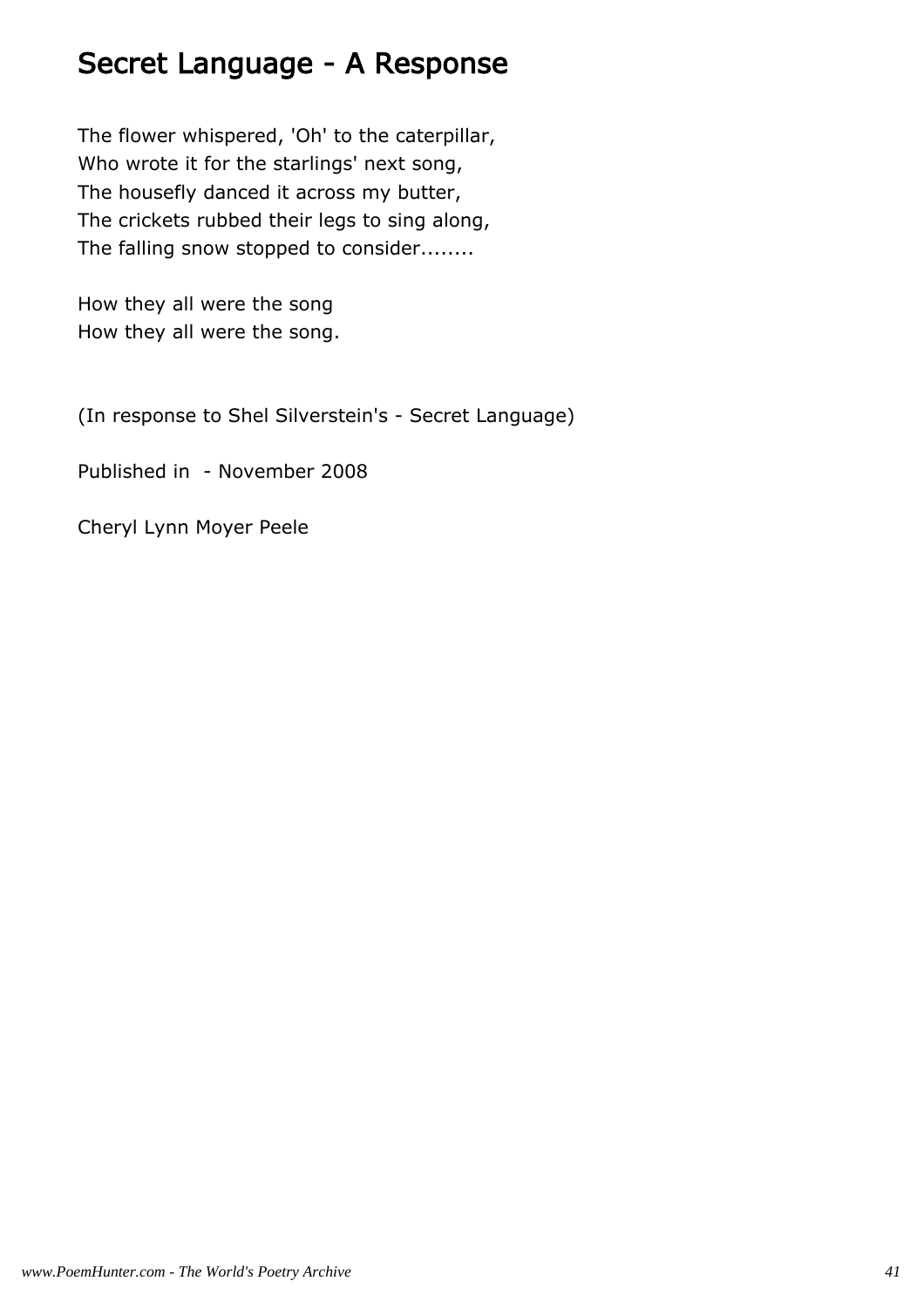#### Secret Of Old Age

(Published in Alabama Anthology 2007)

In worn overalls as patched and thin as his shoes and with a rusty bucket in hand, he walked along the side of the road. He was 74 years old and carrying fresh cut collard greens to his daughter's house 13 miles away.

Minnie who was 69 was running off to work to take care of an 'old woman' of 91.

Sarah was 82 and her mom 99. They sewed quilts for a living and were preparing for the mother's 100th birthday party soon to come.

I stopped to ask directions from Georgia who was hanging clothes on the line, she said she was 105. She had cleaned houses all her life.

So I asked her the Alabama secret of old age:

Was it the slow living in the warm sun? Was it the clean air or pure water? Was it good food prepared by loving hands?

She smiled and said 'Yes, it's all that'

'But mostly........ it's the hard work'.

Then she hung another faded shirt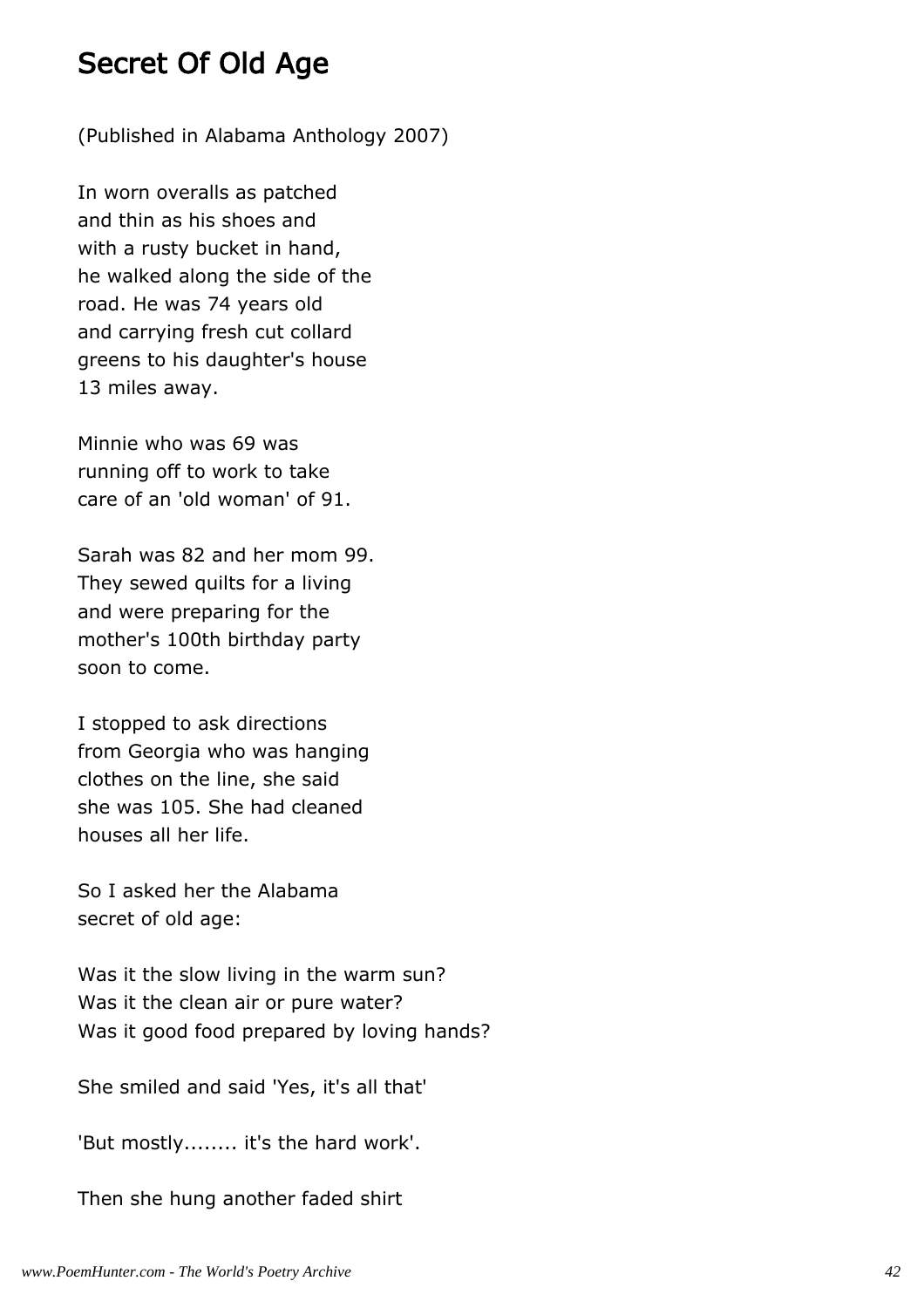up on the line.

(One week in Greene County, AL 2004)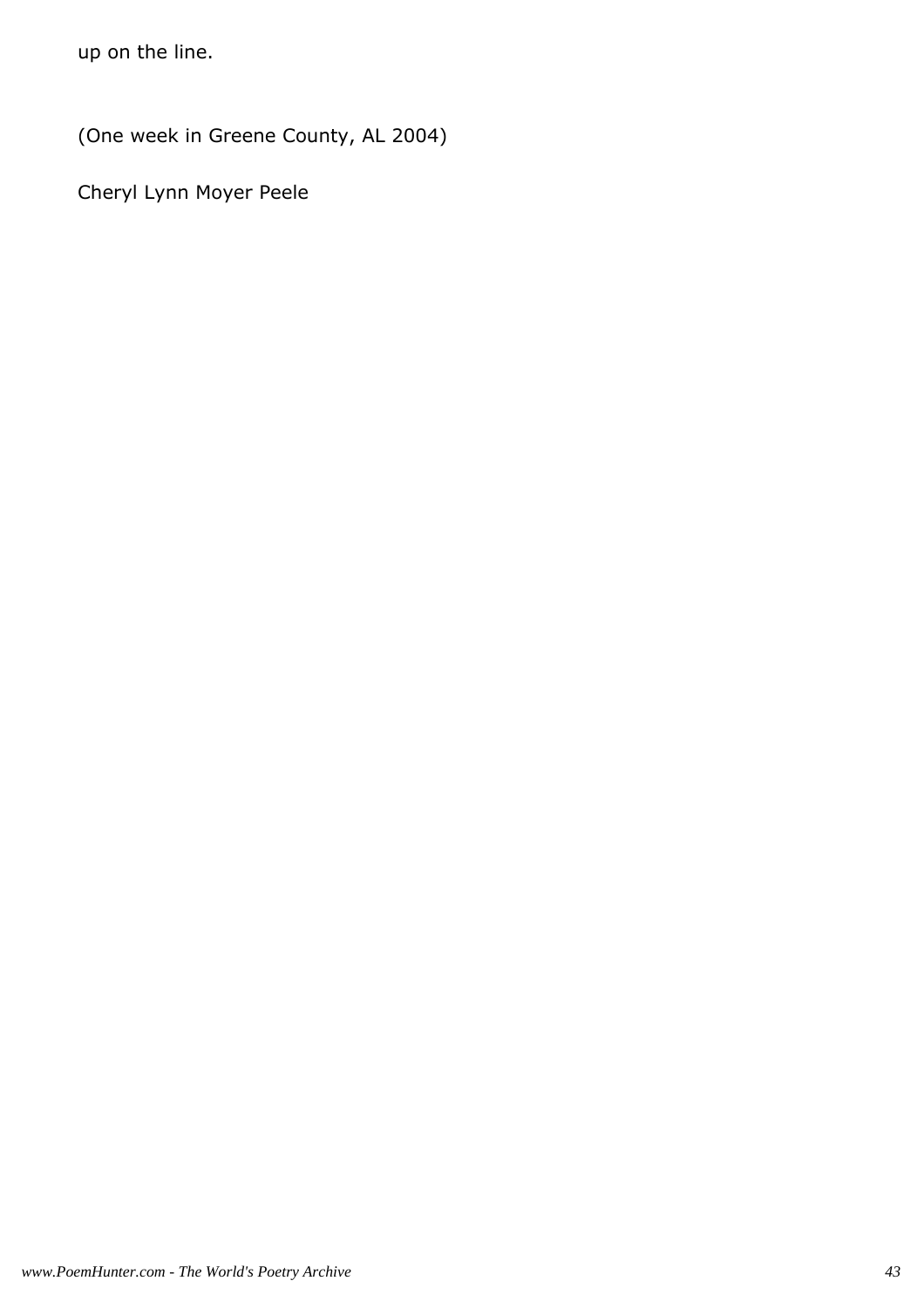### Shape Shifting

Layers of useless flesh less. Eyes appear rounder, grasping onto certainties once beyond wrapping the mind around.

Those previously disappeared now emerge with curves to be held, layers of oneness in harmonious balance.

The fruit of being knows it's complete state, neither green impalatable nor weightiness,

falling too soon.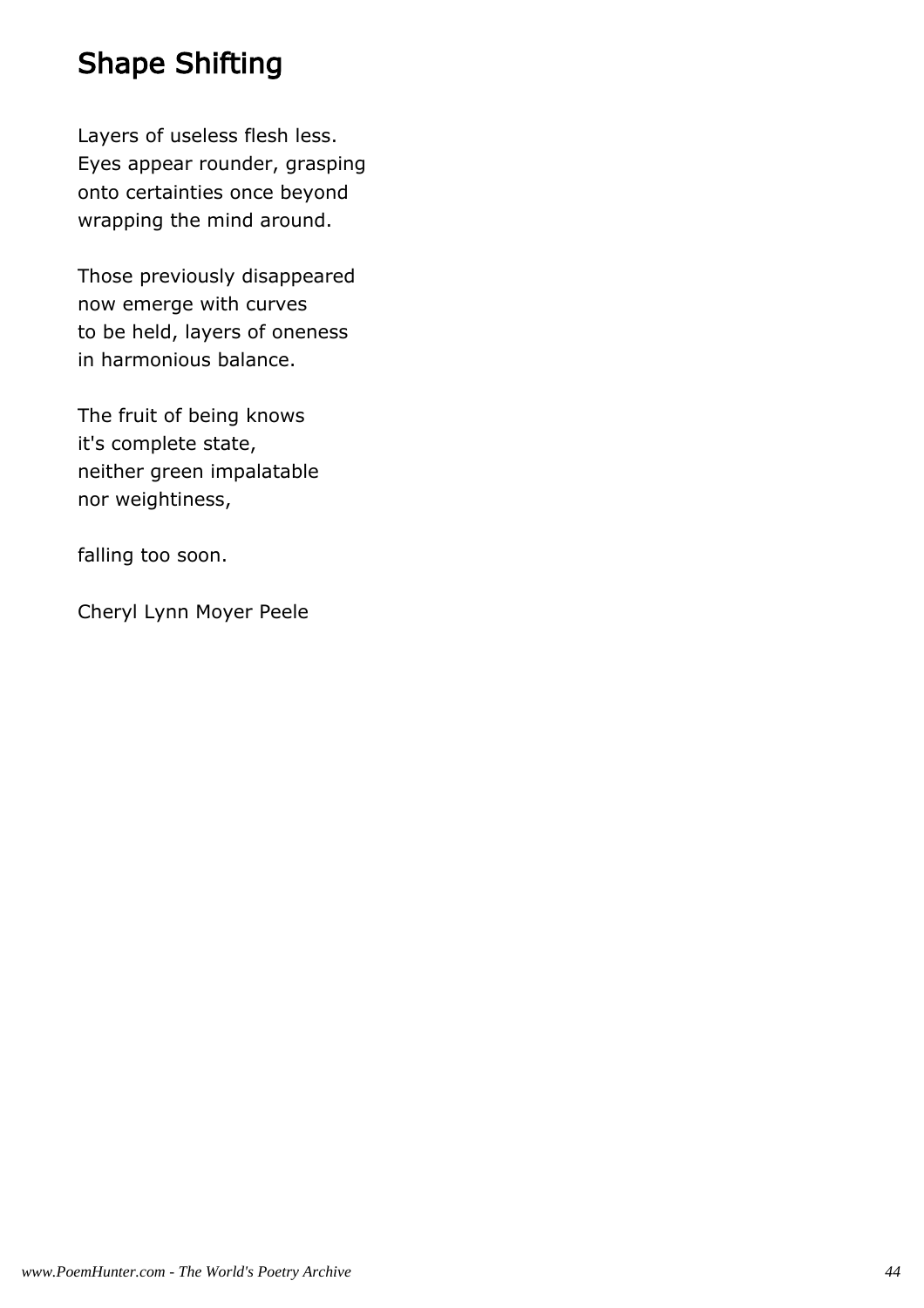# Ski Hill (Chardon, Ohio)

Crammed into snowsuits like overstuffed sausages, rainbow colored scarves hid determined grins. Clouds of warmth billowed up from our bellies as we marched, dragging wood and metal in our wake.

No path in the dazzling white ocean, only instinct and children's screams carried in the wind's ear, winding through the forest playground, calling us forward, full of careless snowy frolicking song.

Once at the sacred crest we flew on frozen feet, bouncing padded bellies on a wild wood mustang footloose and flopsy mare, as the frigid white rushed into our blinded mute senses.

After 75 seconds of this eternity, we trudged upwards again and again to swallow a dozen more flights of reckless abandonment knowing steaming cocoa awaited to melt us back into warm elfin flesh.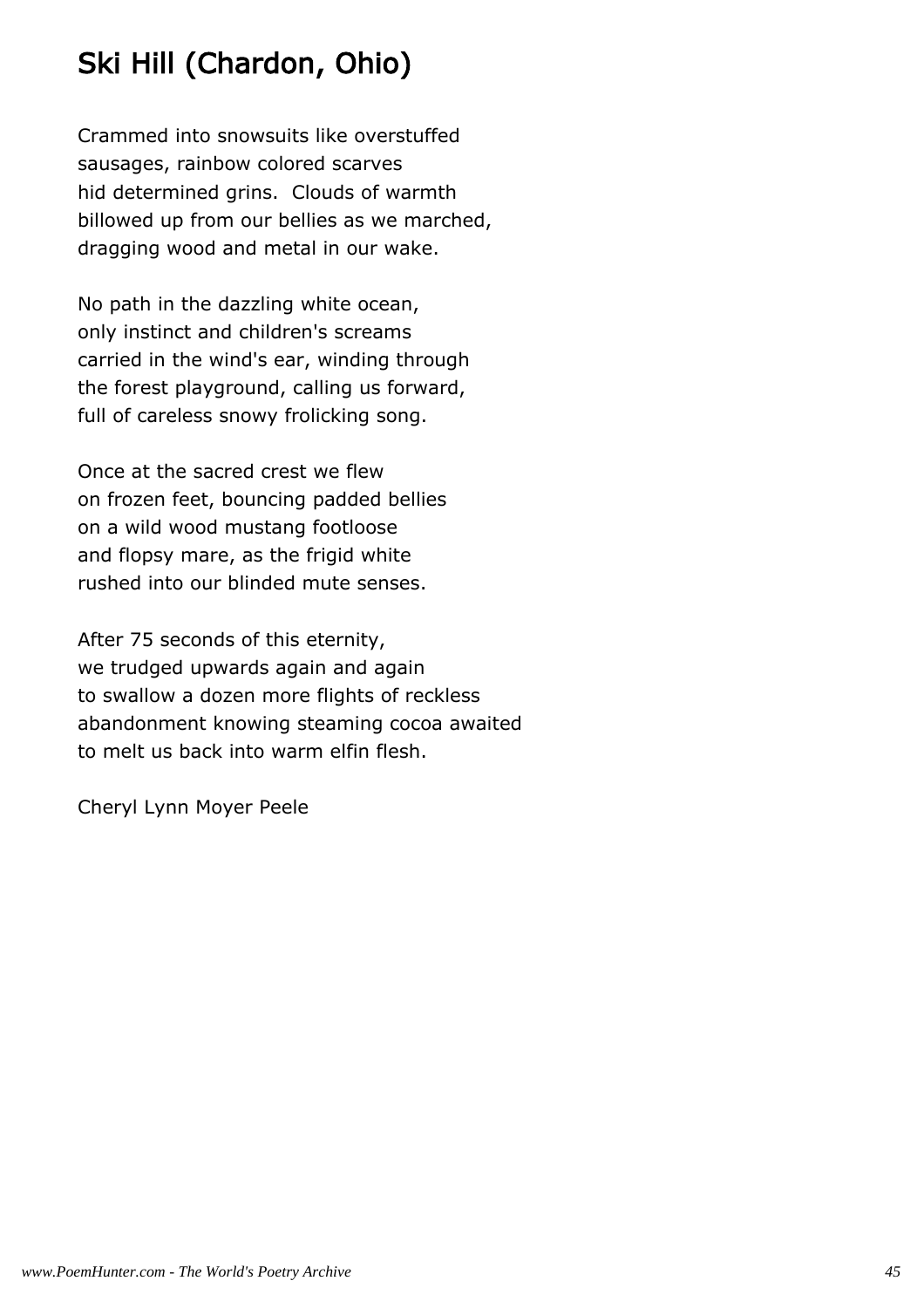#### Spiritual Shortcomings, Historically Speaking

The first deadly disgusting behavior Pontified in the fifth century by Pope Gregory the Great was predictably punishable in hell by being broken upon the wheel. Pride goeth before

Lust, the second deadly sin in descending order of seriousness, of the seven offenses against love itself. Avarice guaranteed the sinner perpetual dunking in freezing water, while Anger would cause one to be dismantled alive.

Suffering from Sadness (or Slothfulness) would find an eternal bed of snakes. Avarice (or Greed) victims were showered with cauldrons of boiling oil. The Gluttonous were fed rats, toads and hissing snakes. While the lustful amongst us were merely smothered in everlasting fire and brimstone.

Salvation, by way of the seven contrary virtues delivered souls to heaven above. These counteractions were guaranteed by Humility against Pride Chastity against Lust Kindness against Envy Abstinence against Gluttony Patience against Anger Liberality against Greed Diligence against Sloth

Worthiness of redemption could also be purloined by a designated tithe to the local medieval priest. "Good Works" as well, entered into the confessional equation for eternal forgiveness: Feed the hungry Give drink to the thirsty Give shelter to strangers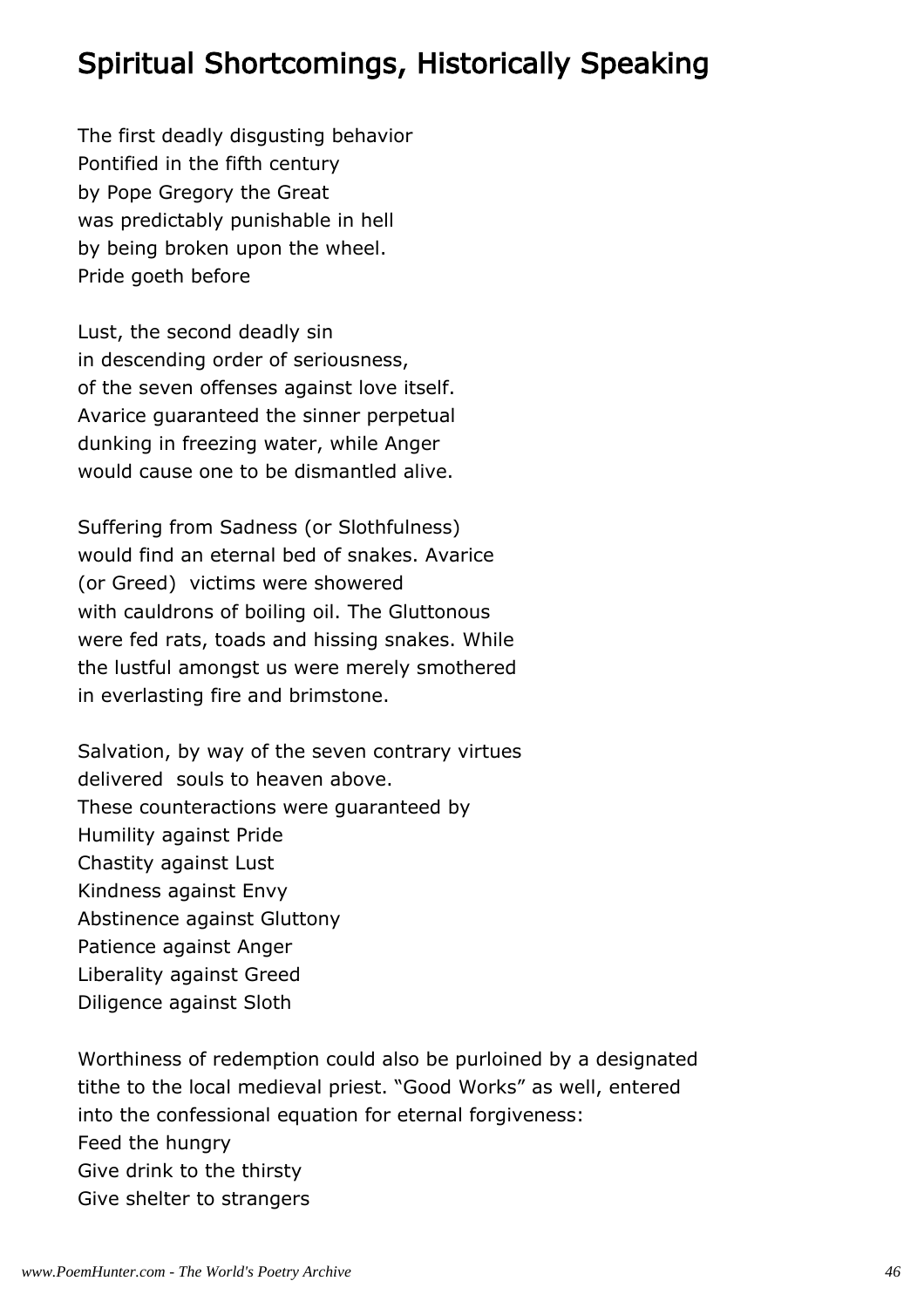Clothe the naked Visit the sick Minister to prisoners Or bury the dead.

Authors Note: Regardless of these noble altruistic behaviors, (which usually occur late in life) , I would hope eternal rewards exclude the unrepentative, immoral, shiftless, self-gratifying, good-for-nothing, arrogant shits, that continue to profit in the commercialization and packaging of death by sin.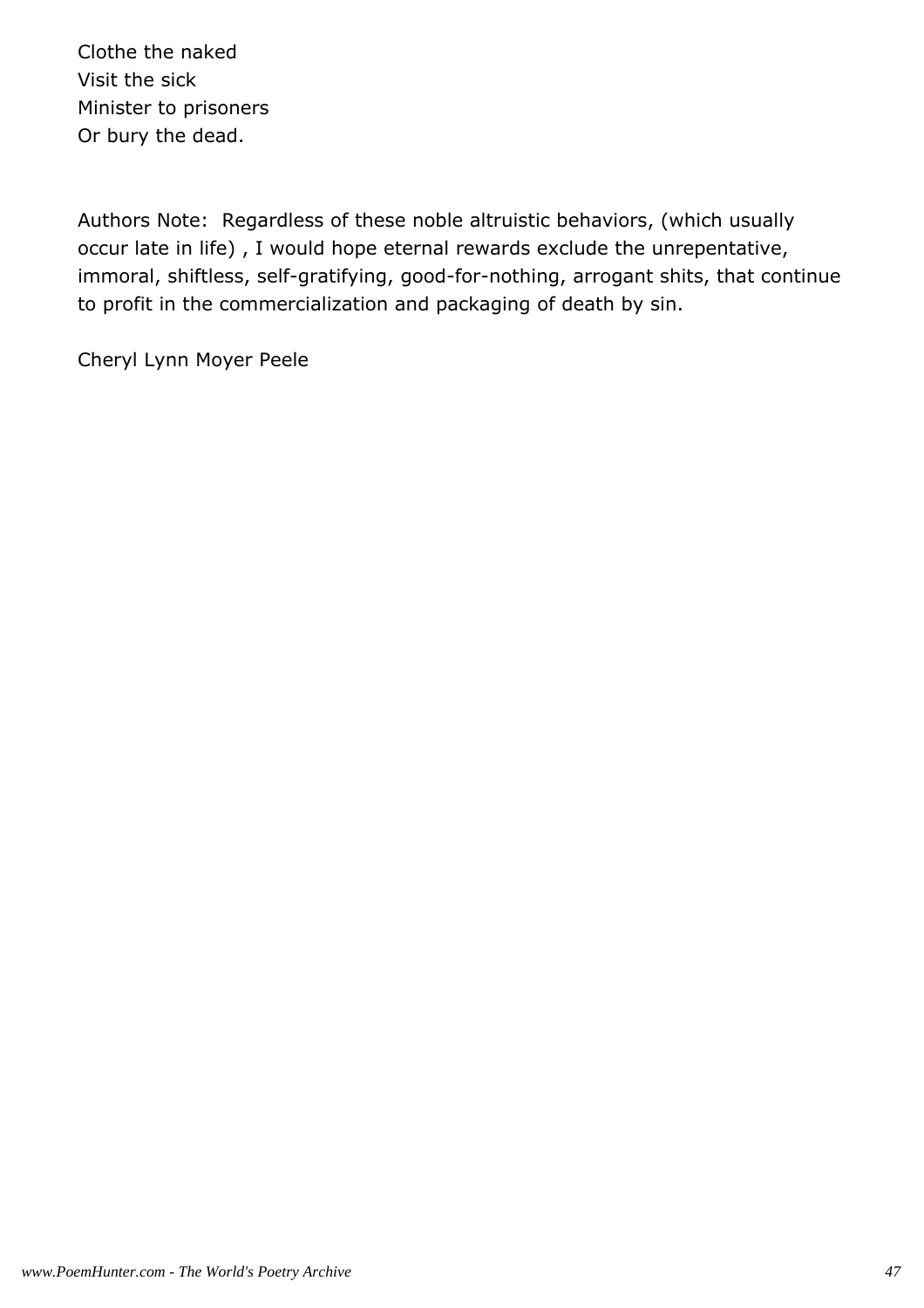#### Strangers In The Night

We were buried in charity: clothes, food and toys after the fire took our home and your crib. You had only slumbered in this world one night. The dew still on your eyelids, when the smoke began to fill our lungs. My husband; an actor, a tenor could not abide children. So I had left, to paint your life yellow, with daisies, and eager drips of paint. "An abortion, " he had demanded, and even as I nodded my head, I knew it would be you, not him that would be laying his head upon my breast. As I kissed the dew away, you learned to breathe in the cool night air, familiar strangers holding us aloft.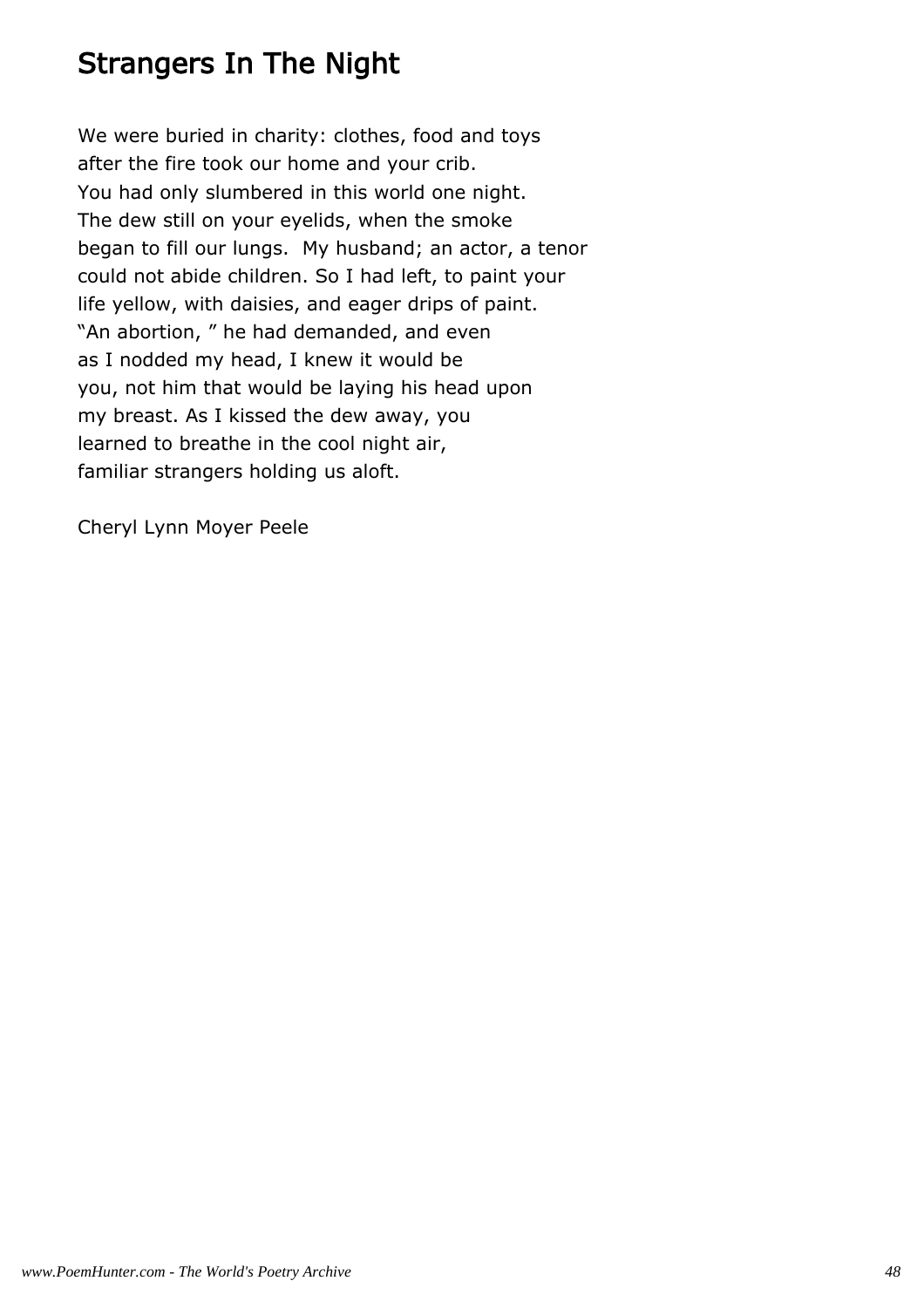#### Sun Bear's Predictions

(A Sacred Teacher of Chippewa Descent)

The mark of the bear claw is upon everything, The time has come again, for each man child to live simply in the sun.

Be aware of the water. Is it pure, fresh, clear of impurities? Wash yourself and your loved ones, carefully. Drink deeply.

Breathe slowly, cleansing your blood. Breathe as our earth, in complete circles.

Test the soil with your own hands. When the food you grow is healthy, so can your body grow. Thank all life that you must take within.

This is all we have, bless it and we will be blessed.

(Translated into poetry Dec.2007)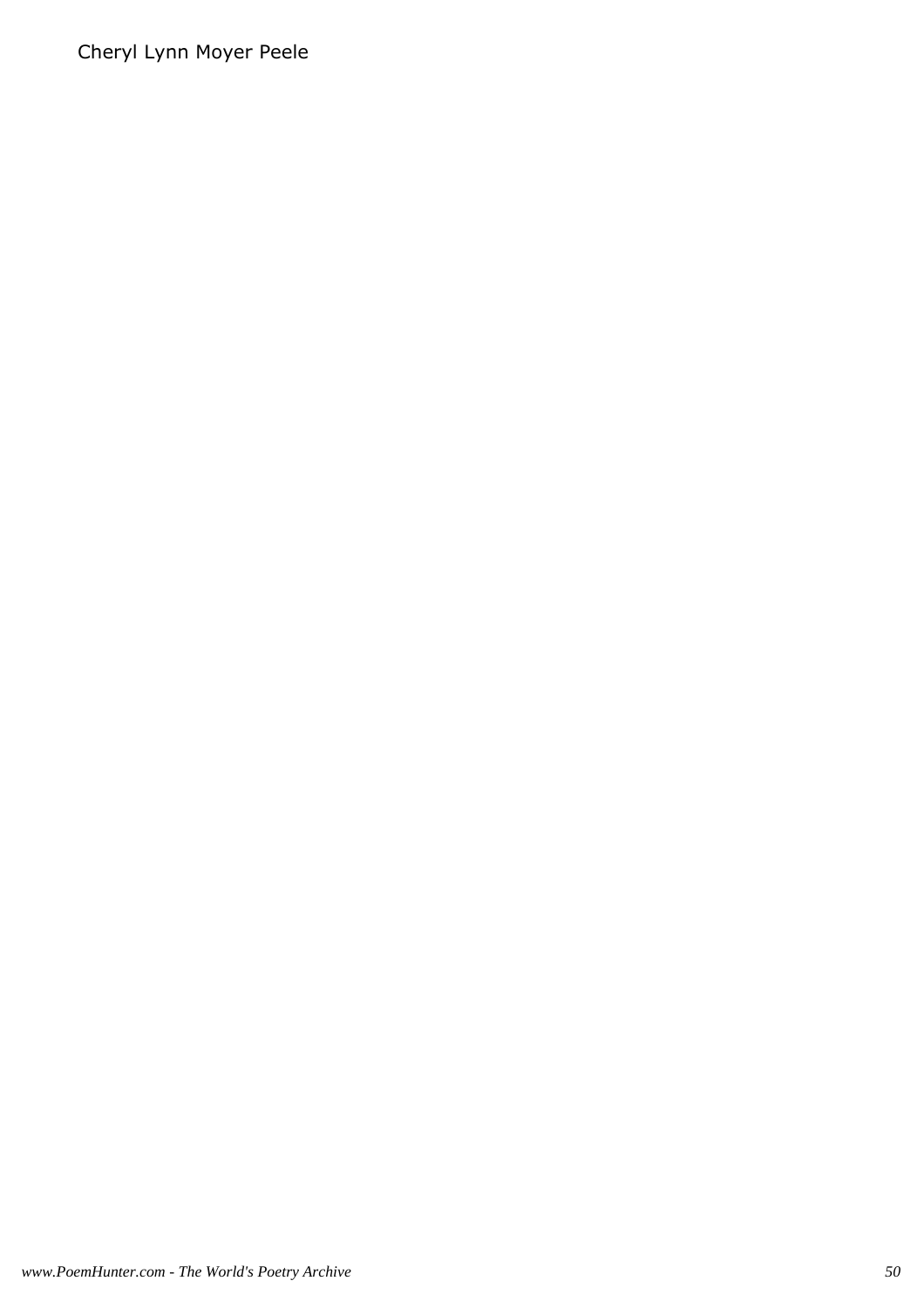# Sweet Thoughts (A Child's Verse)

In my pocket, a single penny In my sister's, a lonely dime Alone, no sweets can I buy any Together, candy all the time.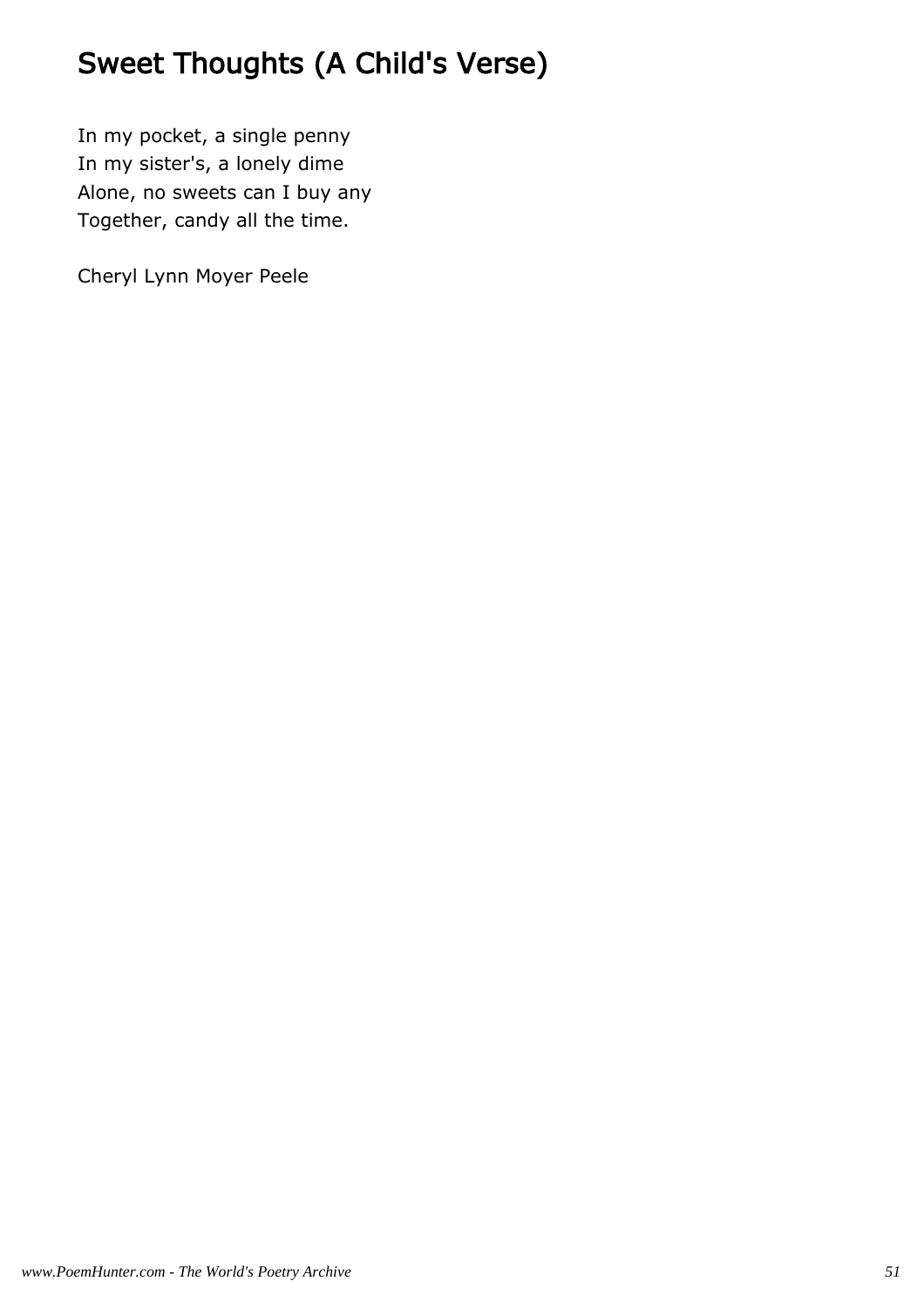#### The Black Belt Blues

One day Rosa Parks was just too tired of accepting that's how things are. Martin Luther King had a prophetic vision he wouldn't live to see the mountaintop.

Sweltering heat, poverty, racism and despair still claim all the breathing space between the catfish ponds and the cottonfields.

The blind, the crippled, the poor, and the elderly bundle up in layers hugging their own warmth to sleep at night, staring at falling stars through their cracked and rusty sky.

Children nibble a moldy potato.

Abandoned cars, corpulent vultures loveless dogs walking nowhere claim these back rural dusty roads. Raw sewage pours into the open grass. The sun bakes it all hard and crusty.

You can clean motel rooms for a dollar each. Walk four miles to wash a white woman's clothes. Beg a ride to the grocery store.

Mothers sing their Baptist prayers. For your children's sake you stay alive.

The young people have escaped rewarded with real jobs, real pay, real benefits In the cities and way up north. Their mothers used a switch with loving hands to help them find their blackbird wings.

But once they've tasted respect, human dignity, a life worth living, they can't go home again. They can't sleep there.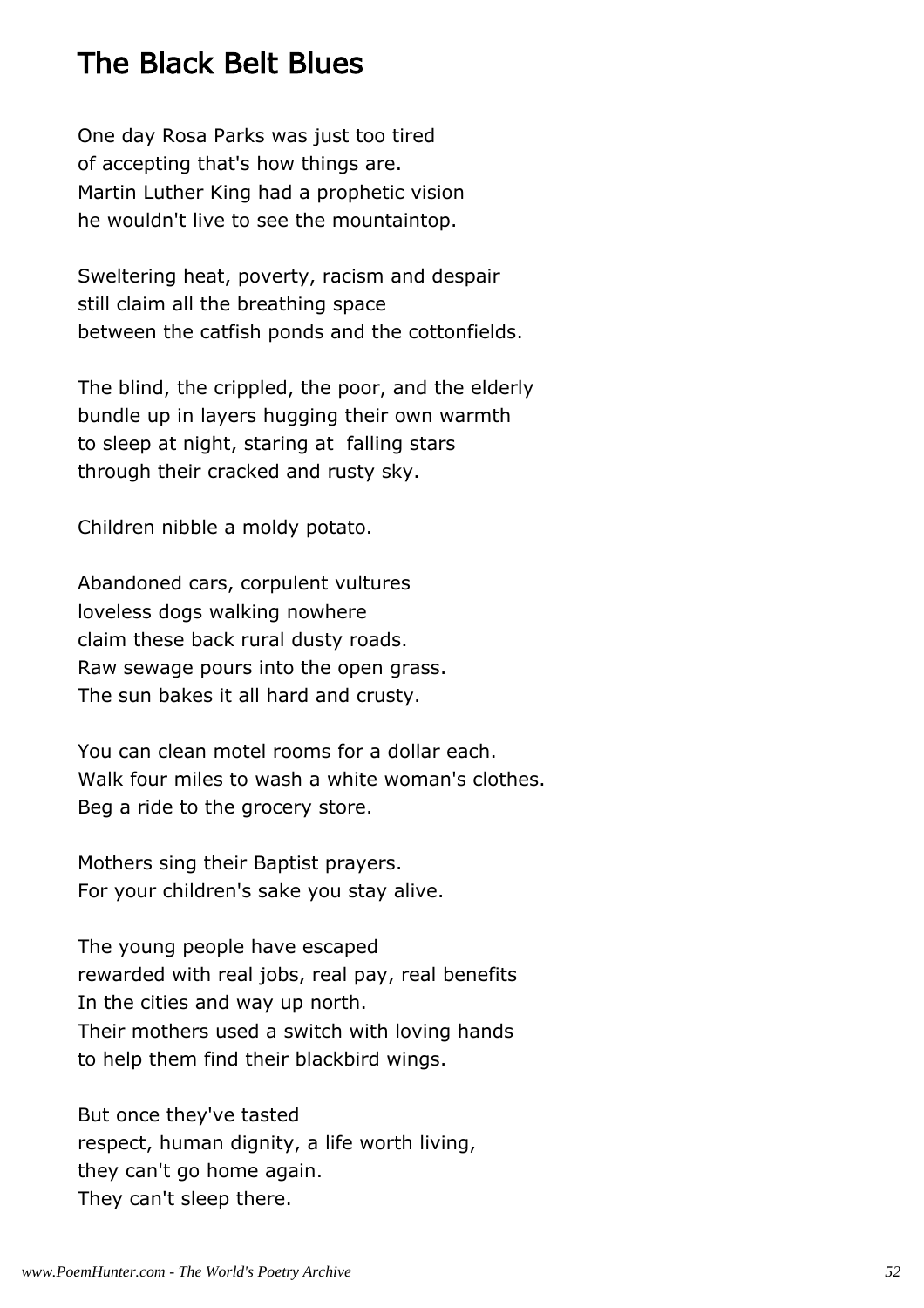There's no peace in their souls, only fear, anger, defiance and the god damned bloody tears.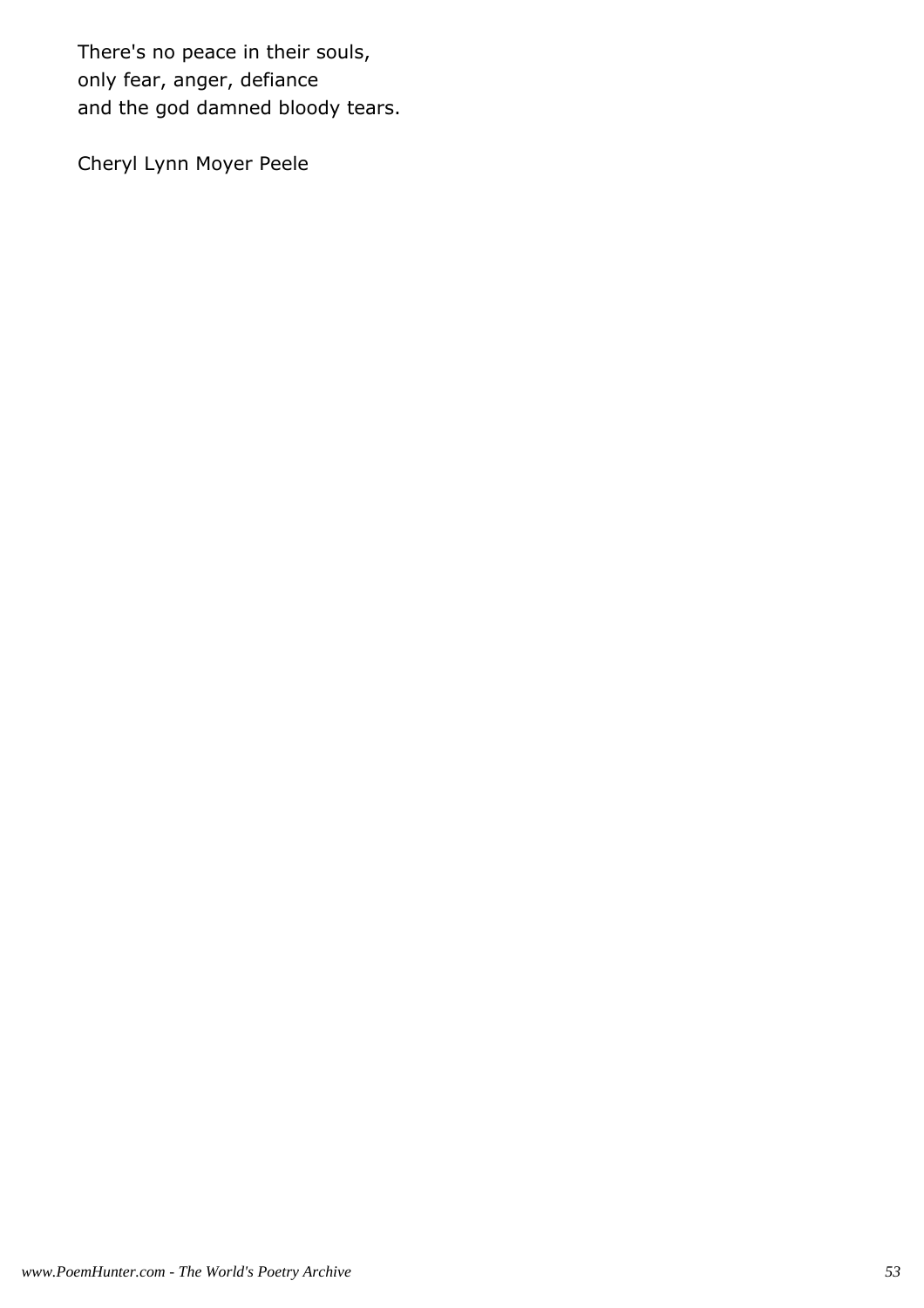#### The Fine Art Of Description

Beethoven, Mozart, musicians all speak God's voice with sounds until the music is almost, yet incomplete. Poets write words, full of human fury and love and sorrow, just one syllable short of eternity. The painters, of infinite hues, capture spirituality, but only on earthly canvasses. Perhaps together the orchestra of life can mirror the heavens, or even it's simplest form of God's natural creations? No, all earthly efforts fail, when all we ever needed was the first pure colorless note, written in silence.

Why do we artists struggle at all then? To live, and love, and write, and paint, and sing, and take our part in the indestructible art of 'being? ' To be entirely oneself however, is almost impossible. But let us practice, dear souls, practice in joy.

It is only when those we love finally close our unseeing eyes, will we open completely to the un-physical, spiritual union with all that is, free of any need for description.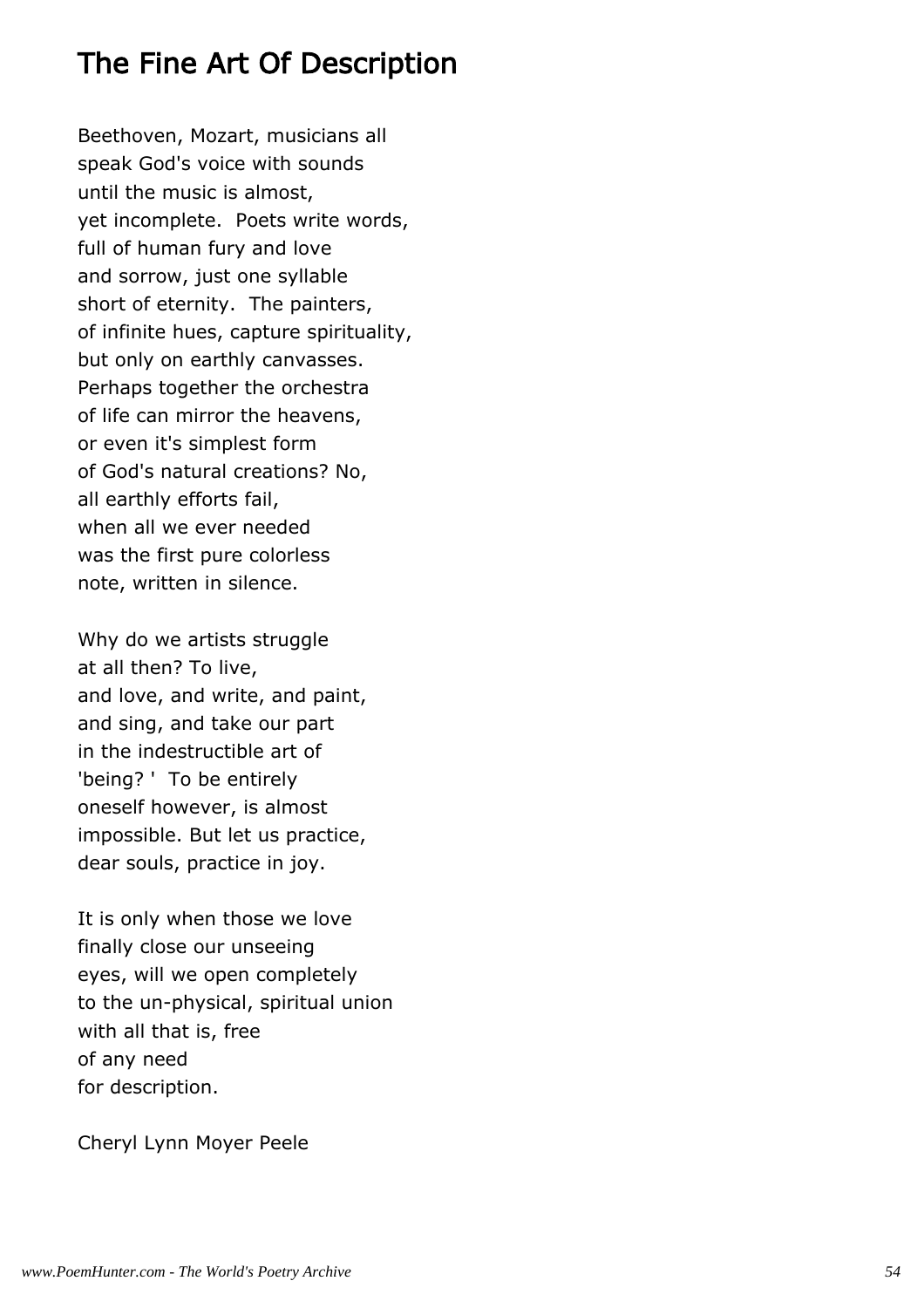# The Poor

Sharing their space breathing in their air I could not see them.

What they are forever lies outside my sense of knowing.

Their authentic movement daily through their plane of existence

lays beyond my words.

I can choose to be or not whatever, whoever.......

They are, live, simply as they always have,

where they are

and

who they must be.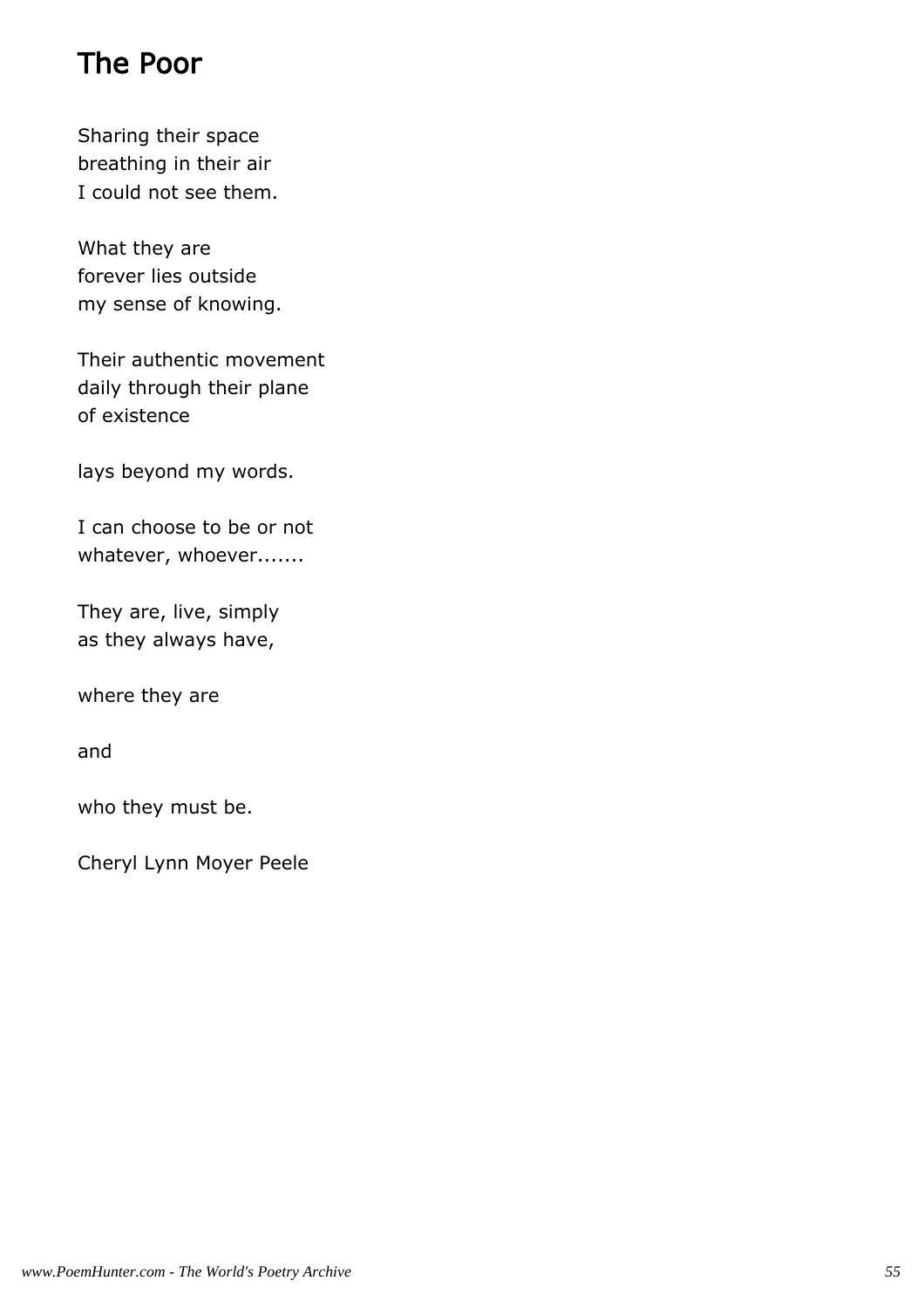# The Sunny Side Of Life

Our light producing, heat giving, ever shining center of our universe does not require being dug out of the ground, protection from radiation emissions, controlled growth of corn or seaweed or even the wind blowing in the right direction to provide equally distributed, communally owned, tax-free, solar-operated everything.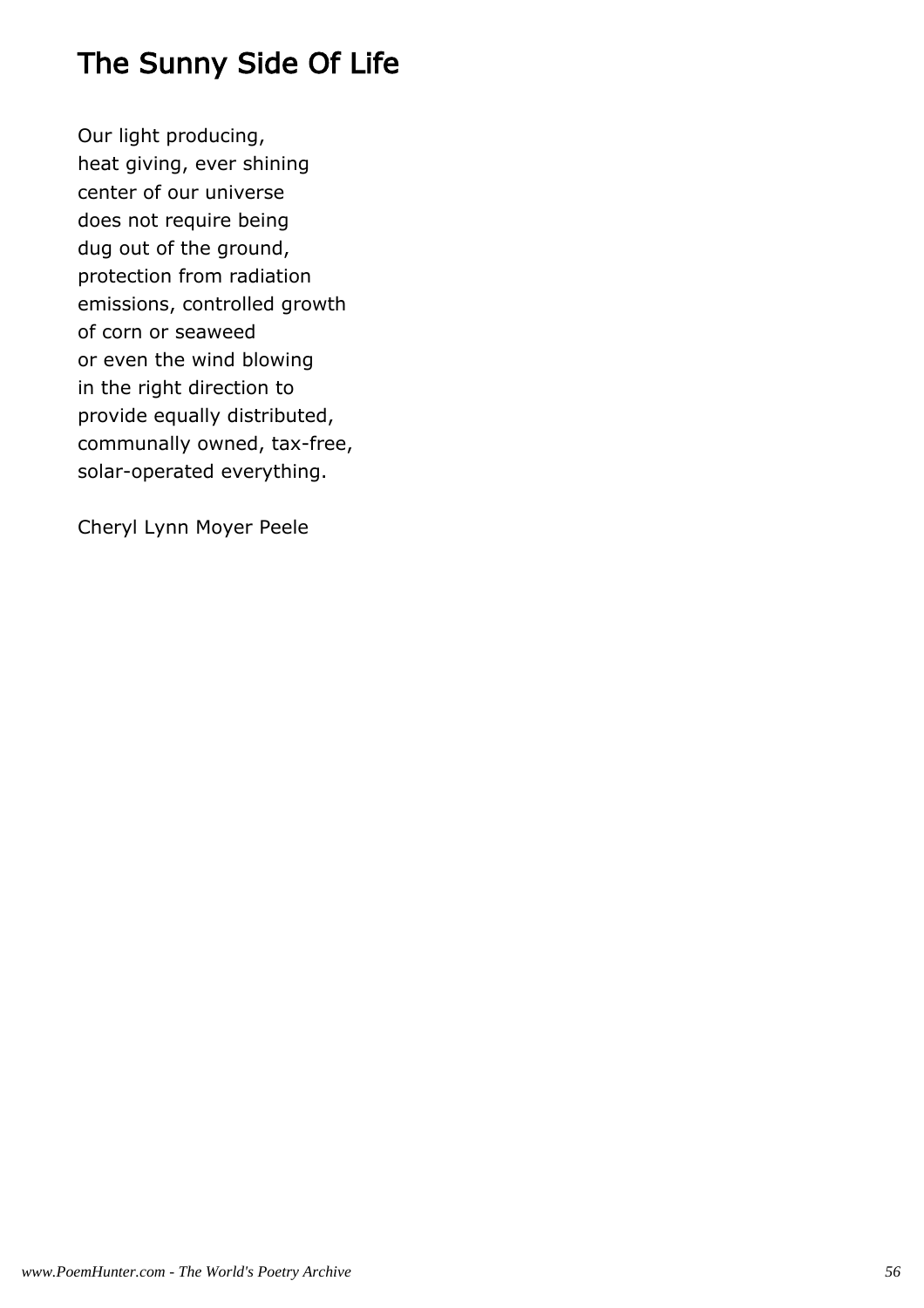### The Woman Who Ate Pittsburgh

Looking for me is useless, If you find me, I am not able to pass my hand through your image

without breaking the illusion.

Stand in front of me, scream. It is still you screaming. I am always inside my skin, me! over and over.

Yes, I have many words, strung together they become the moment it takes to write, only one slice

until we eat it.

That's where I'm always found, chewing slowly

a melancholy movie, dancing daisies, collapsing buildings, the smell of bread baking, transparent people, magazines and

little bites of entire cities

until I can swallow the sky.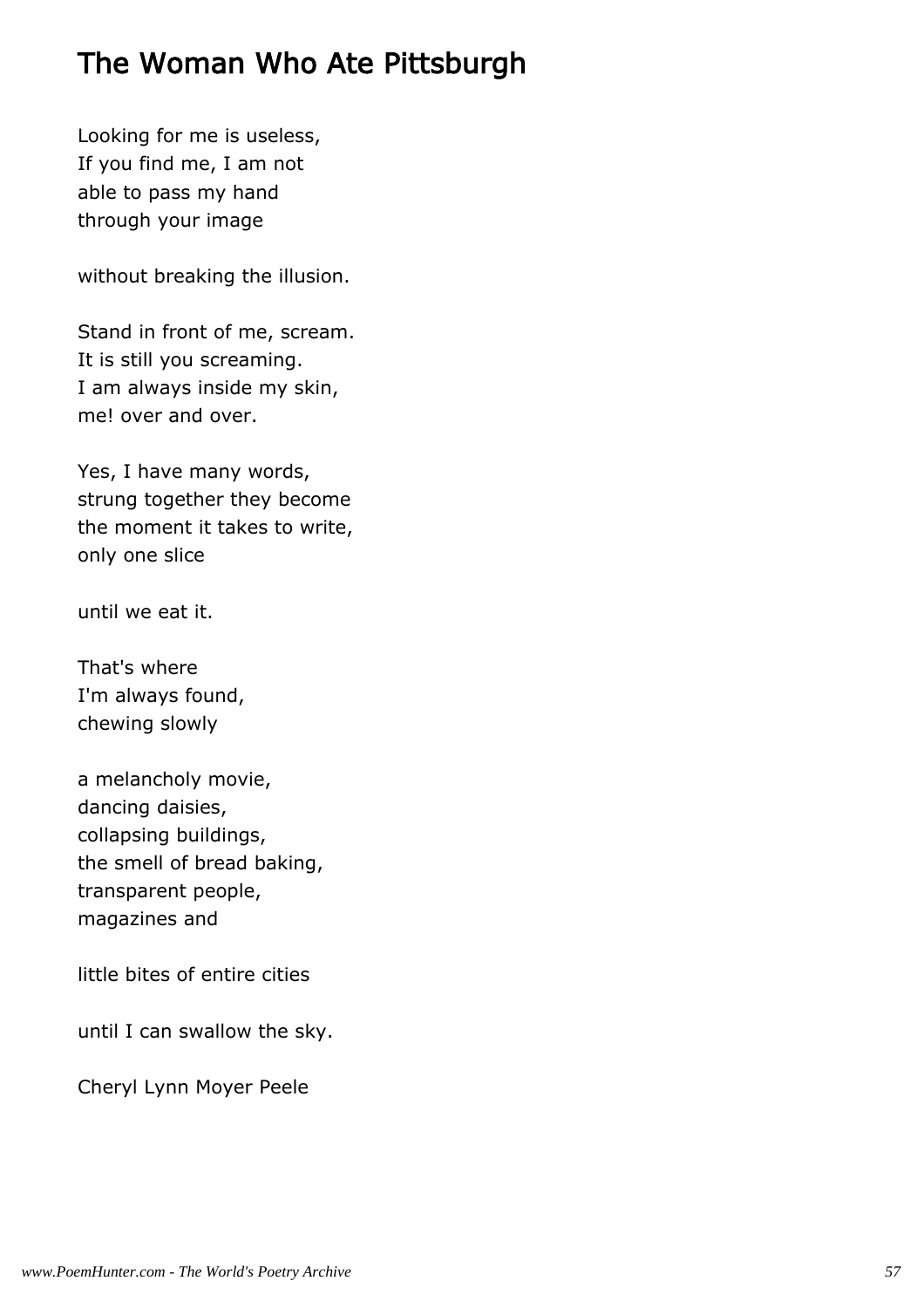# To Laugh

Life swirls around me. I am out of gear, out of sync, one beat off. Nothing makes sense. I must stay calm to avoid panic.

Depression's gray fog begins to wrap it's smoky fingers about me.

My physical well-being is now entrusted to pink pulsating plastic pills

I search deep within for a safe path back to here

and now a bubbling bouncing resurrection

because I laugh.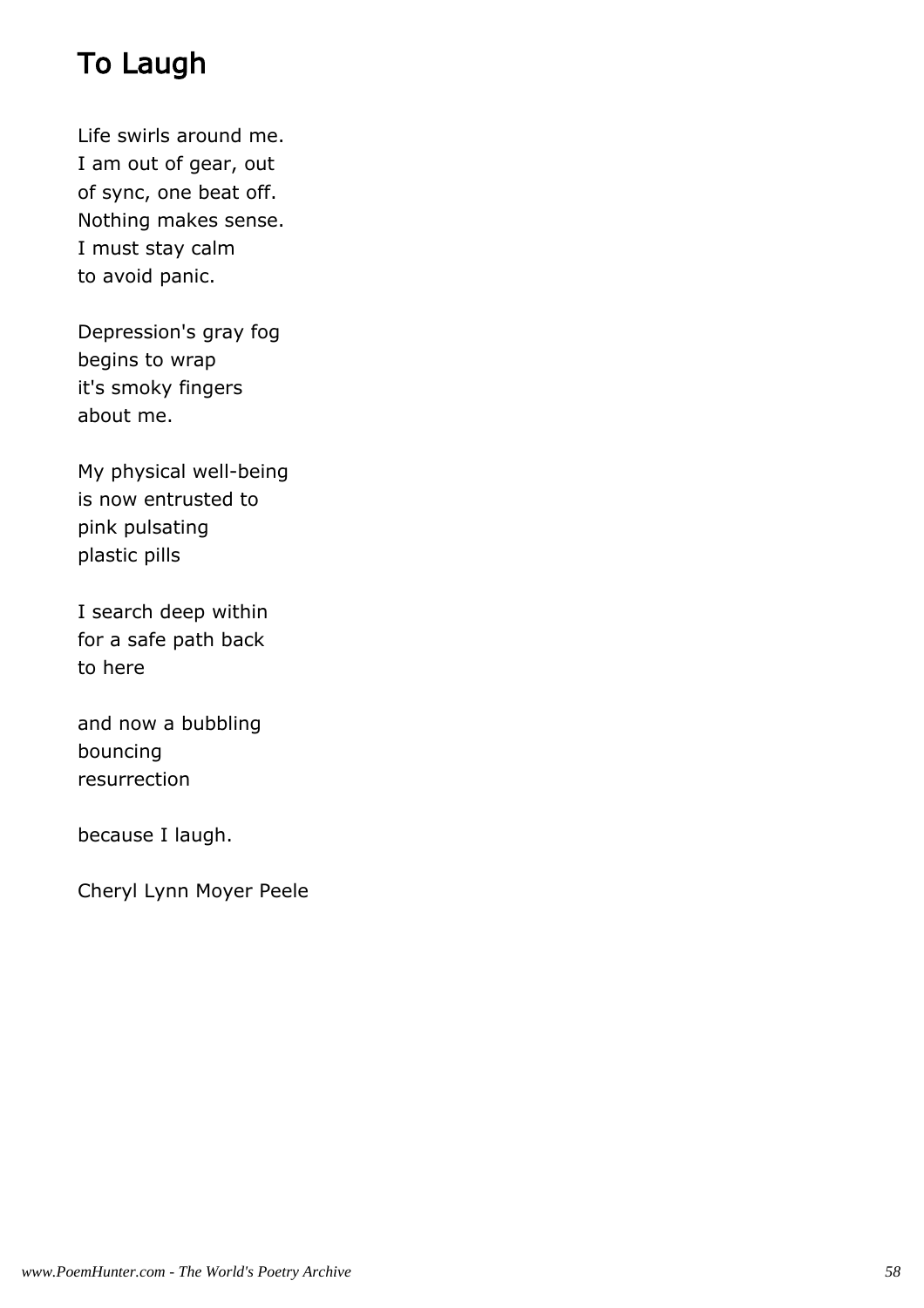#### Totems Lost

An orange ball sun sets as a green streak explodes. Lava rock, palm leaves, and breeding whales crest, then submerge into subconscious levels. Negro clear crystal waters, energy dispersed, chilled chi waivers.

Terra homo sapien bellies lay supline on wood floating, earth sealed by lava fires, chilled with trade winds returning. Rivers ran red as man prevailed over Gods and nature. Sharks now swimming backwards, humans rise into darkened skies, green only a mirage, a pretense, omens forgotten in totems lost.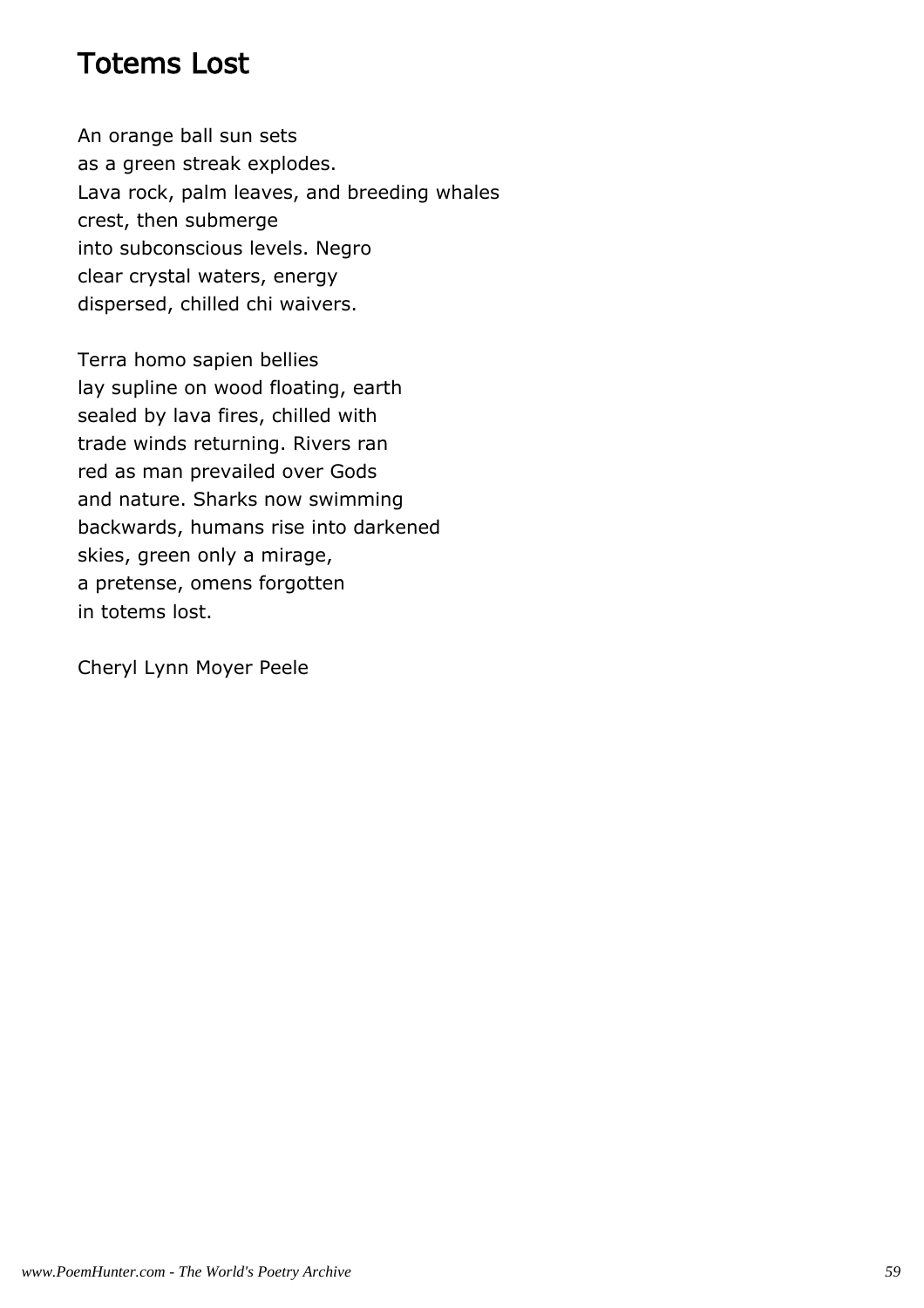#### Wanted-Missing Link

Blonde, green-eyed, twice-loved UU humanist seeks mature liberal minded humorist, who eats words for breakfast. Must require walking, breathing and just being. Sometimes will come home for lunch of tai chi. Prefer unprofessional males able to vulcan mindlock with my cat. Musicians, artists and poets without bipolar disorder considered. Must be secure in your own silence.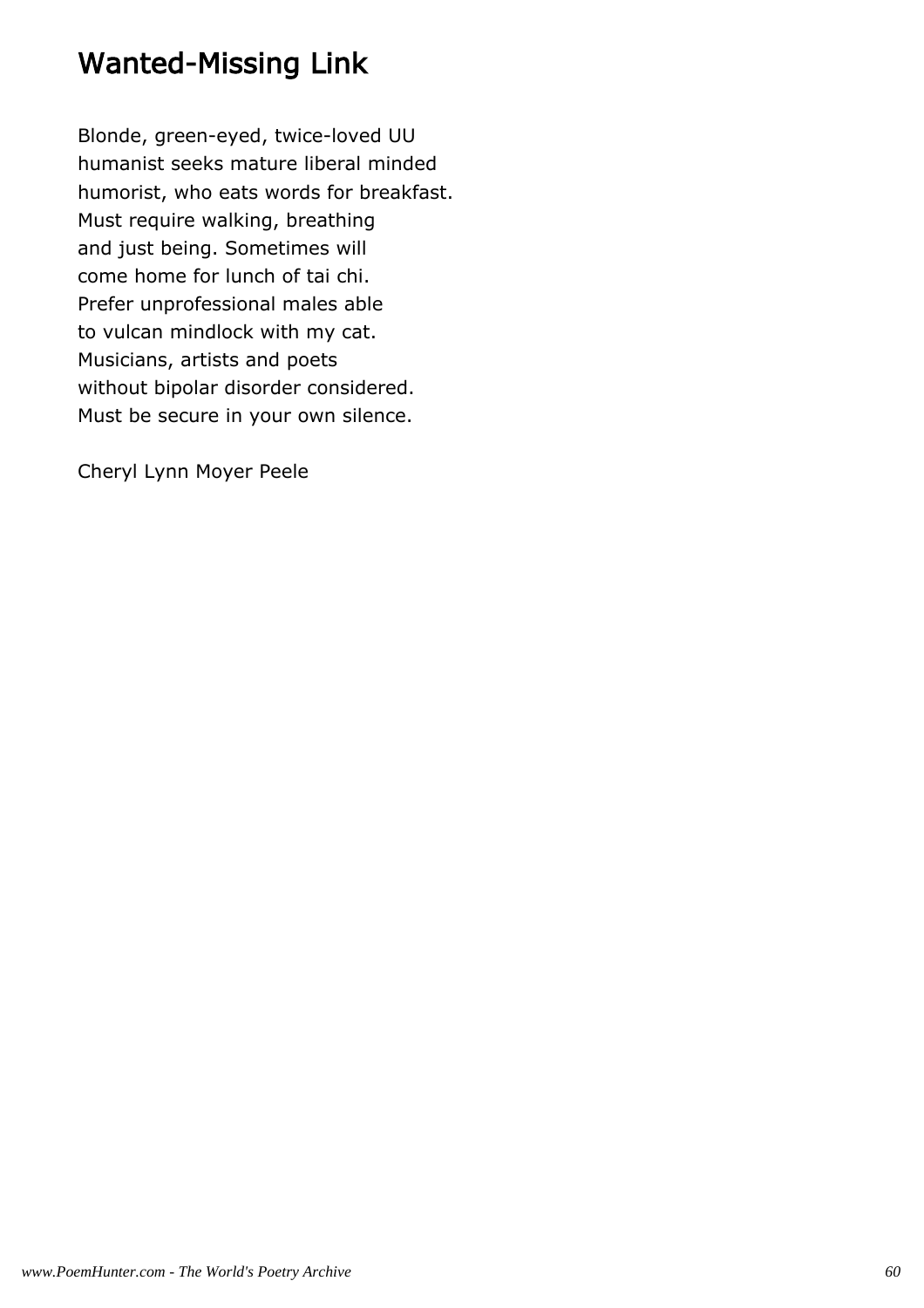#### What's Left?

Immunity from feeling came from mentally engaging in murders, every eight minutes, on a high definition Panasonic television with a wrap-around sound system. Each morning's local Advertiser obituaries describe the demise of vague acquaintances and old school chums, as well as the explicit details of crimes which occur within a ten block radius. Reinforced by the by daily statistics of civilian casualties from Israeli bombings, Iraq villages, from flooding rivers or poisonous imported tomatoes. Overloaded, my short term memory switches off, making me unconcerned about the man ran over, left to die on a street in Hartford, Connecticut. At night, I climb on the cross-town bus with meaningless strangers, I secretly imagine their lovers somewhere, somewhere else, still entwined in passion and tangled hair. A little shiver, but then a critical mind-saving gasp of air releases me from survival instincts, then I can see their faces begin to refocus again, in the clear pools of our eyes.